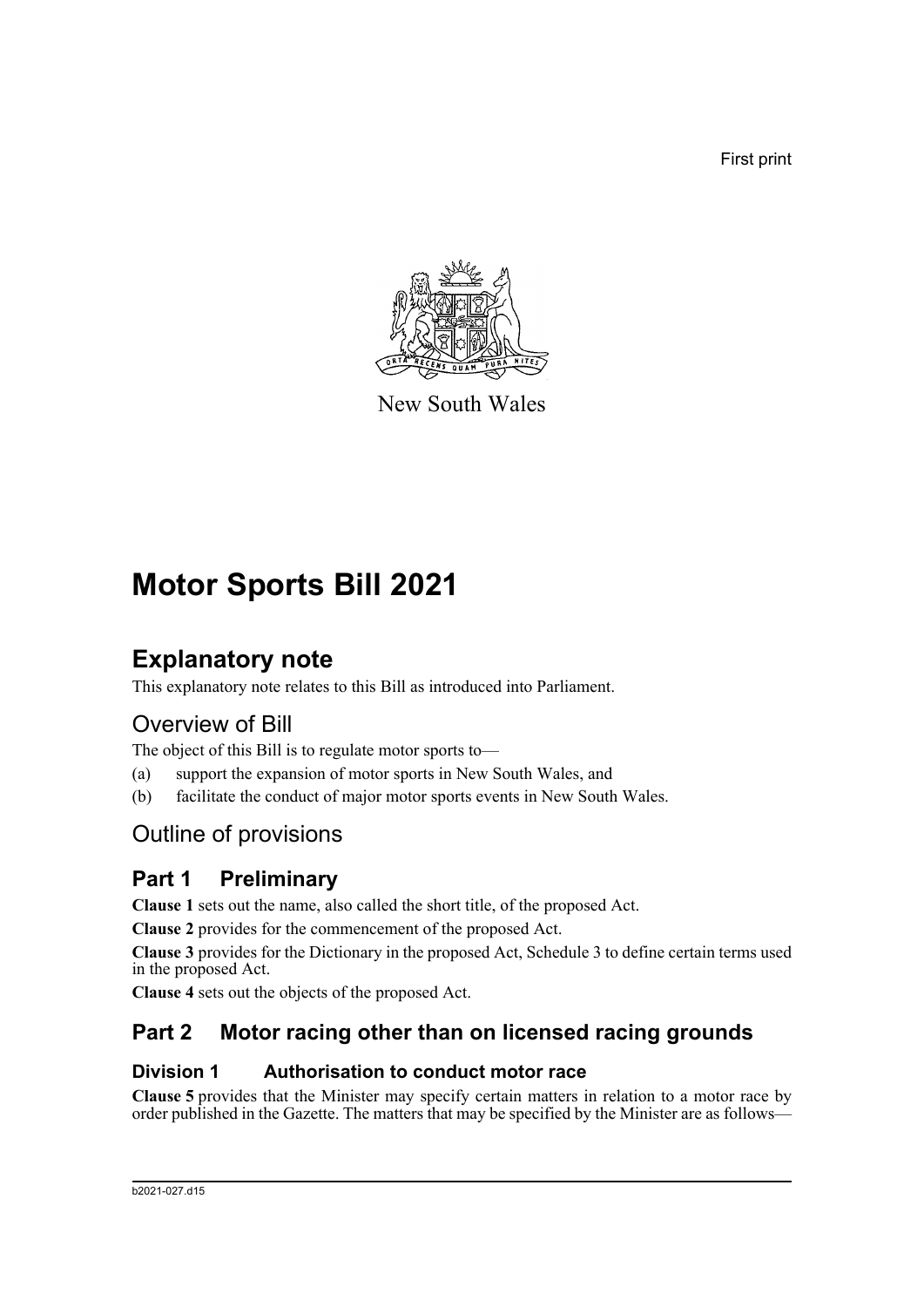- (a) the land on which the motor race, including associated events and ancillary activities, may be conducted (the *event area*),
- (b) the period during which the motor race may be conducted in the event area (the *event period*),
- (c) the person (the *promoter*) who is entitled to apply for an authorisation to conduct the motor race (a *motor race authorisation*),
- (d) the way and time in which the application must be made,
- (e) the government sector agency that is to be the government coordinating agency for the motor race.

**Clause 6** enables the Minister to give a motor race authorisation for a motor race, for a period of up to 5 years, on the advice of the government coordinating agency for the motor race.

**Clause 7** provides that a motor race authorisation may be given subject to conditions that the Minister considers reasonable to impose, including conditions relating to certain matters specified in the proposed section. The Minister may change the conditions at any time by giving written notice to the promoter and must give the promoter written notice of the change before changing the conditions. The government coordinating agency must review the conditions within 4 months after the end of each motor race authorised by the motor race authorisation to decide whether the conditions remain appropriate.

**Clause 8** requires a promoter, as a condition of a motor race authorisation, to prepare certain plans that must be approved by an organisation nominated to approve the plans or by the government coordinating agency.

**Clause 9** requires a promoter, as a condition of a motor race authorisation, to comply with a reasonable direction in relation to certain matters given by the government coordinating agency for the motor race.

**Clause 10** requires a promoter to comply with the conditions of the motor race authorisation and sets out the consequences for failing to comply with a condition. The government coordinating agency for the motor race may cancel the motor race authorisation if satisfied of certain matters, including the promoter's failure to comply with a condition. The proposed section makes it an offence to fail to comply with a condition. It is a defence if the promoter establishes that the commission of the offence was due to causes over which the promoter had no control, and the promoter took reasonable precautions and exercised due diligence to prevent the commission of the offence.

**Clause 11** enables the Premier, by written notice to the promoter for a motor race, to cancel or vary an order of the Minister for the motor race or the motor race authorisation, including by imposing conditions or restrictions. The Premier may take the action only on the advice of certain persons and if the Premier is reasonably satisfied it is necessary because of a significant risk of harm to persons from a natural or other threat. The Premier is not required to consult with the promoter before taking the action.

**Clause 12** provides that the promoter for a motor race is responsible for the motor race, associated events and ancillary activities, and for works or other things occurring on or to the land within the event area for the motor race—

- (a) during the event period for the motor race, and
- (b) outside the event period if the land is fenced and cordoned off in accordance with a works approval given under proposed Part 2, Division 2.

#### **Division 2 Carrying out works**

**Clause 13** defines certain words used in the proposed Division.

**Clause 14** requires a promoter who proposes to carry out works associated with the motor race, associated events or ancillary activities to satisfy certain consultation requirements in relation to the proposed works.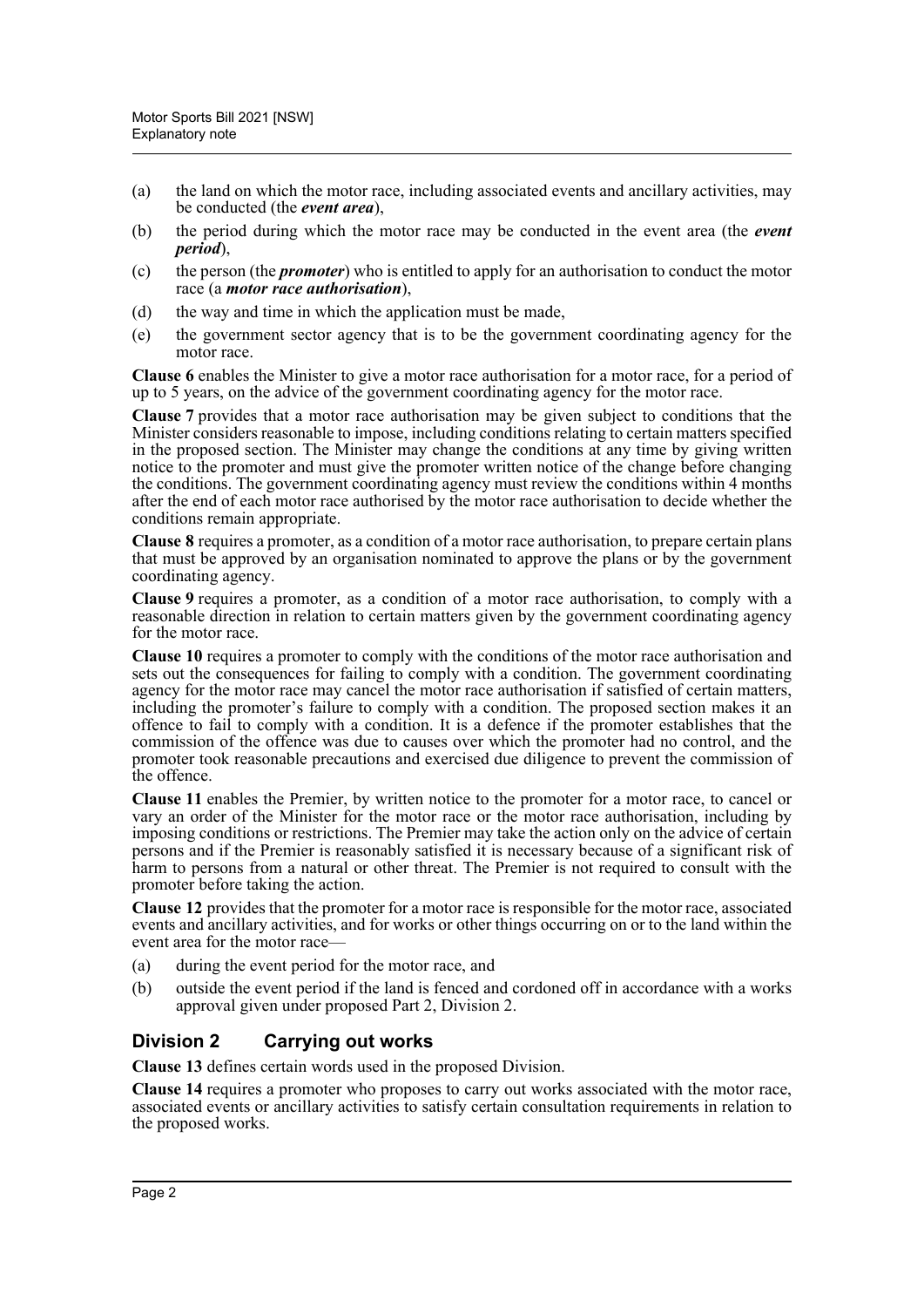**Clause 15** provides that a promoter may apply to the government coordinating agency for approval (a *works approval*) to carry out works associated with the motor race, associated events or ancillary activities. The proposed section sets out requirements relating to—

- (a) the way in which the application must be made, and
- (b) the content of the application, and
- (c) the requirements that must be met before the application is decided.

**Clause 16** requires the government coordinating agency to consult with certain bodies and persons and be satisfied of certain matters before giving a works approval for a motor race.

**Clause 17** provides that a works approval may authorise the carrying out of works to the extent the works are reasonably necessary for the purposes of the motor race, associated events and ancillary activities, including works specified in the proposed section. The proposed section also provides that a works approval must not authorise particular works.

**Clause 18** provides that a works approval authorises the promoter to carry out the works specified in the works approval and do anything reasonably necessary to carry out those works. The works approval must specify certain matters, may authorise works carried out outside the event area and event period for the motor race and may be given subject to conditions.

**Clause 19** provides that a promoter, during the period in which works are carried out under a works approval, is taken to be the exclusive owner of the land on which the works are carried out for the purposes of the appointment of a principal contractor for the works and other purposes prescribed by the regulations. The proposed section also provides that it is a condition of the motor race authorisation that the promoter carries out works only in accordance with the works approval.

**Clause 20** requires the promoter, unless otherwise authorised by the government coordinating agency, to do the following—

- (a) remove any rubbish from the event area,
- (b) repair all damage and, as far as is practicable, return the land to its previous condition if the land is damaged or otherwise affected by the promoter's activities.

The work must be completed within a reasonable time after the event period, and the government coordinating agency may cause the work to be carried out if the promoter fails to carry out the work within the time. The proposed section provides for the government coordinating agency to recover the cost of carrying out the work from the promoter.

**Clause 21** provides that the proposed Division does not apply to Mount Panorama at Bathurst.

#### **Division 3 Roads and traffic**

#### **Subdivision 1 Preliminary**

**Clause 22** provides for the interaction of the proposed Division with road transport legislation.

**Clause 23** enables penalty notices to be issued in relation to offences created by the proposed Division.

#### **Subdivision 2 Traffic management plan**

**Clause 24** requires the promoter for a motor race to prepare a traffic management plan in consultation with certain bodies. The plan must identify—

- (a) the roads affected by (the *traffic management area*)—
	- (i) the motor race, associated events and ancillary activities, and
	- (ii) the works authorised by the works approval for the motor race, and
- (b) the period during which the powers under the proposed Division may be used (the *traffic management period*).

A traffic management plan does not apply to a private road unless the owner or occupier of the private road has given written consent. A traffic management plan, or an amendment to the plan,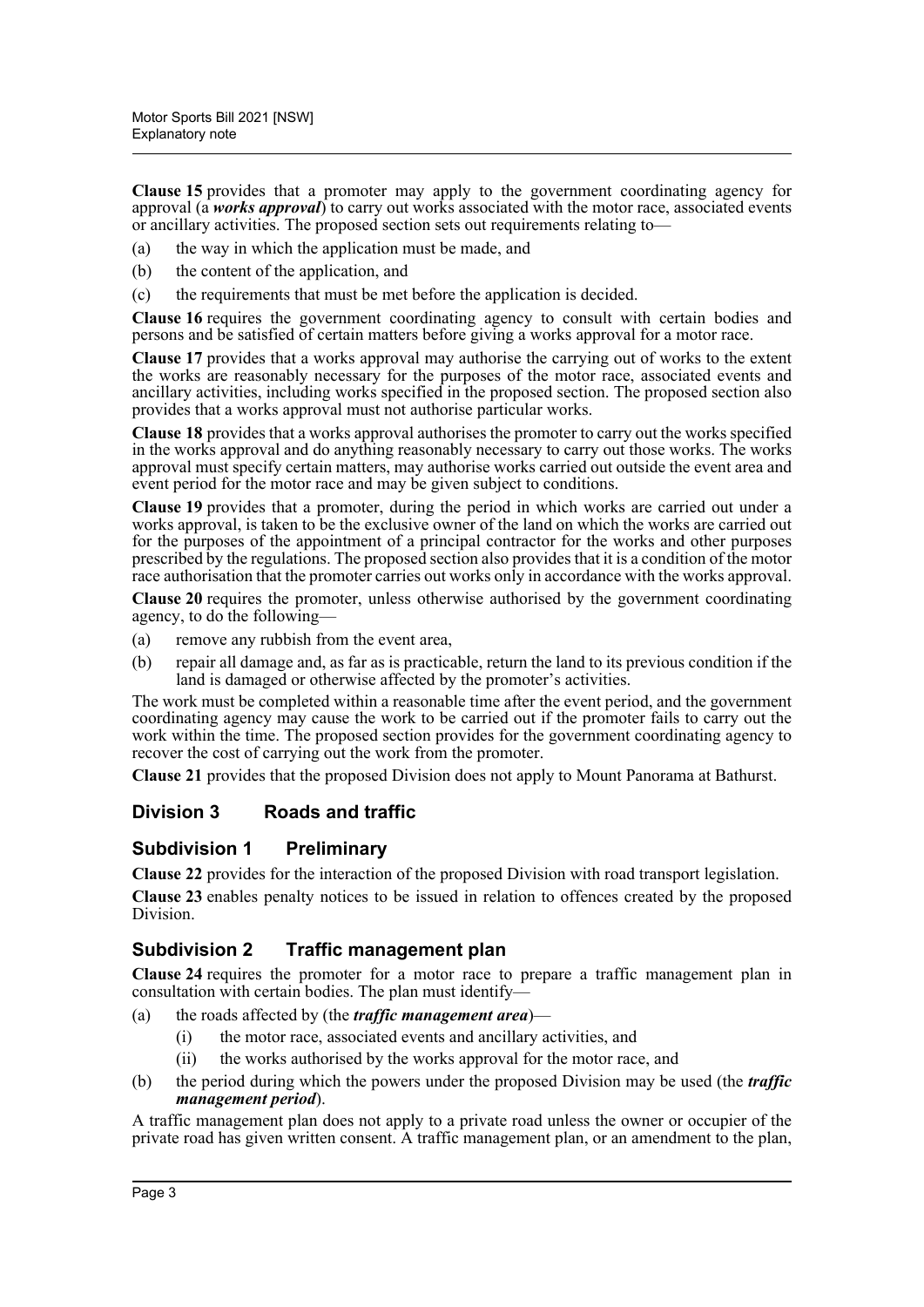does not have effect unless Transport for NSW has given written approval to the plan or amendment.

#### **Subdivision 3 Motor race event lanes**

**Clause 25** defines certain words and expressions used in the proposed Subdivision.

**Clause 26** provides that a motor race event lane may be created during the traffic management period on land in the traffic management area if authorised by the traffic management plan. A person must not drive a vehicle in a motor race event lane unless authorised by the proposed section.

**Clause 27** enables a promoter to issue a permit (a *motor race event lane permit*) to a person to authorise a vehicle driven by, or carrying, the person to be in a motor race event lane. The motor race event lane permit must be prominently displayed at all times the vehicle is in a motor race event lane. The proposed section enables a police officer to direct the person in charge of a vehicle in a motor race event lane to produce for inspection the motor race event lane permit relied on by the person. The proposed section makes it an offence for the person in charge of the vehicle to fail to immediately comply with the direction.

#### **Subdivision 4 Road closures**

**Clause 28** enables a promoter to, in accordance with a traffic management plan, control and regulate traffic and temporarily close a road. A road must not be closed under the proposed section unless the roads authority for the road has given public notice of the proposed closure at least 7 days before the closure. Public notice is to be given in a way approved by the government coordinating agency.

**Clause 29** enables the roads authority for a road to close the road to provide integrated road and transport services for a motor race or associated events if certain conditions are met.

**Clause 30** provides that roads, including roads on land outside the traffic management area for a motor race, may if asked by the promoter, be closed by the roads authority for the road during the traffic management period. The road may not be closed for more than 3 consecutive days. Public notice of the closure is not required to be given by the roads authority.

**Clause 31** provides that a road must not be closed under the proposed Subdivision for a period longer than is necessary to serve the purpose for which the road is closed.

**Clause 32** makes it an offence for a person to do the following in relation to road closures under the proposed Subdivision—

- (a) bring a vehicle onto a road closed to vehicles if the person knows the road is closed,
- (b) fail to remove a vehicle from a road closed to vehicles as soon as practicable after being directed to remove the vehicle by an authorised officer,
- (c) enter a road closed to pedestrians if the person knows the road is closed,
- (d) fail to leave a road closed to pedestrians as soon as practicable after being directed to leave by an authorised officer,

(e) damage, remove or interfere with a sign or barrier erected for the purpose of closing a road. The proposed section provides that a person is taken to know a road is closed if there is a sign or barrier indicating the road is closed. A person does not commit an offence under the proposed section for anything done with the approval of an authorised officer.

#### **Subdivision 5 Removal of vehicles**

**Clause 33** provides for the removal of unattended motor vehicles or trailers in a traffic management area during the traffic management period. The proposed section only has effect in relation to a traffic management area during the traffic management period if the promoter has notified the public.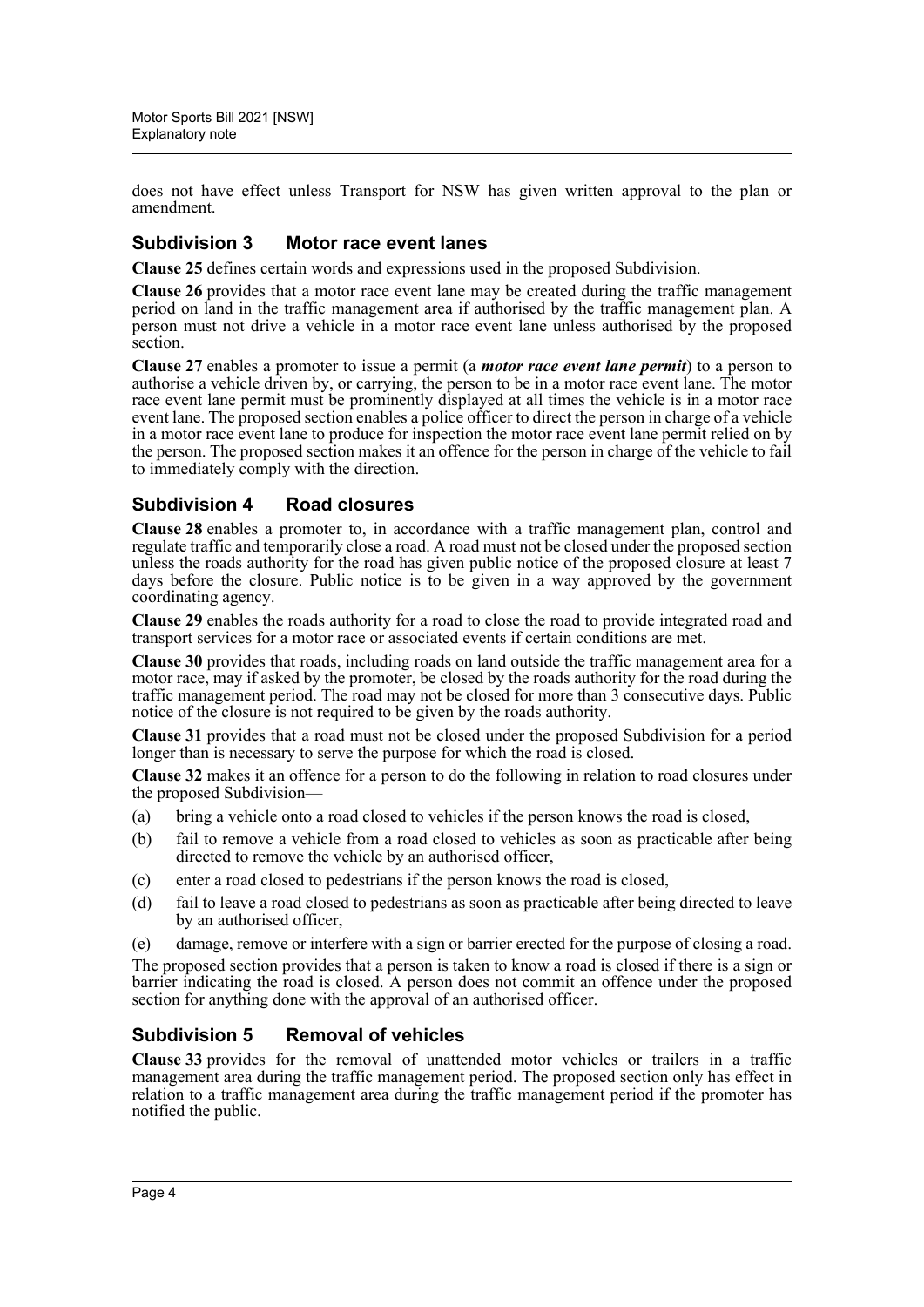**Clause 34** enables the government coordinating agency to direct that an unattended motor vehicle or trailer be removed from land in a traffic management area during the traffic management period. The direction must not be given unless the government coordinating agency reasonably believes the removal of the vehicle or trailer is necessary to enable—

(a) the conduct of the motor race or an associated event, or

(b) works authorised to be carried out by the works approval.

It is not necessary that the vehicle or trailer is standing unlawfully for a direction to be given. A person must not be required to pay a tow-away charge for the removal of the vehicle or trailer if the vehicle or trailer is not standing unlawfully. The *Road Transport Act 2013*, section 143 applies to the vehicle or trailer as if the vehicle or trailer were unlawfully standing on a prescribed place.

#### **Division 4 Entry to areas**

**Clause 35** provides that, in the proposed Division, *ticket* includes a permit or authority, however expressed. The proposed section also provides that the proposed Division applies to part of the event area for a motor race in the same way as it applies to the event area.

**Clause 36** provides that the exercise of powers under the proposed Division in relation to the event area for a motor race is subject to limitations specified in the motor race authorisation.

**Clause 37** enables a promoter or an authorised officer to prohibit, regulate or otherwise control the entry of persons, vehicles or vessels to the event area by erecting a sign or giving a direction to a relevant person. The proposed section makes it an offence for the person to contravene a sign or direction.

**Clause 38** provides that an authorised officer may ask a person, as a condition of entry to an event area, to do the following—

- (a) undergo a search of the person conducted using an electronic device, including by the use of a hand-held scanning device or by passing through a detection device,
- (b) allow a search to be conducted of articles in the person's possession, including the content of the articles,
- (c) remove an item of outer clothing and allow it to be searched,
- (d) if the person wishes to enter in a vehicle or vessel—allow the vehicle or vessel to be searched.

A failure to comply with a request given under the proposed section is grounds for the person to be directed to leave the area.

**Clause 39** makes it an offence for a person in an event area to obstruct another person in the performance of the other person's work or duties.

**Clause 40** enables the promoter or an authorised officer to give a reasonable direction to a person for the purposes of securing good order, management and enjoyment of an event area. A failure to comply with the direction is grounds for the person to be directed to leave the area.

**Clause 41** enables an authorised officer to ask a person who is in the event area to do the following—

- (a) produce a ticket for inspection if a ticket is required to be held in the area,
- (b) permit any article in the person's possession to be inspected, including by opening it and inspecting its contents.

A failure to comply with a request given under the proposed section is grounds for the person to be directed to leave the area.

**Clause 42** makes it an offence for a person to enter or remain on a motor racing track during a motor race unless the person is a participant in the motor race, is engaged in the control or management of the motor race or is authorised to be on the track.

**Clause 43** enables an authorised officer to direct a person to leave the event area. It is an offence for a person to fail to comply with the direction. The authorised officer may remove the person if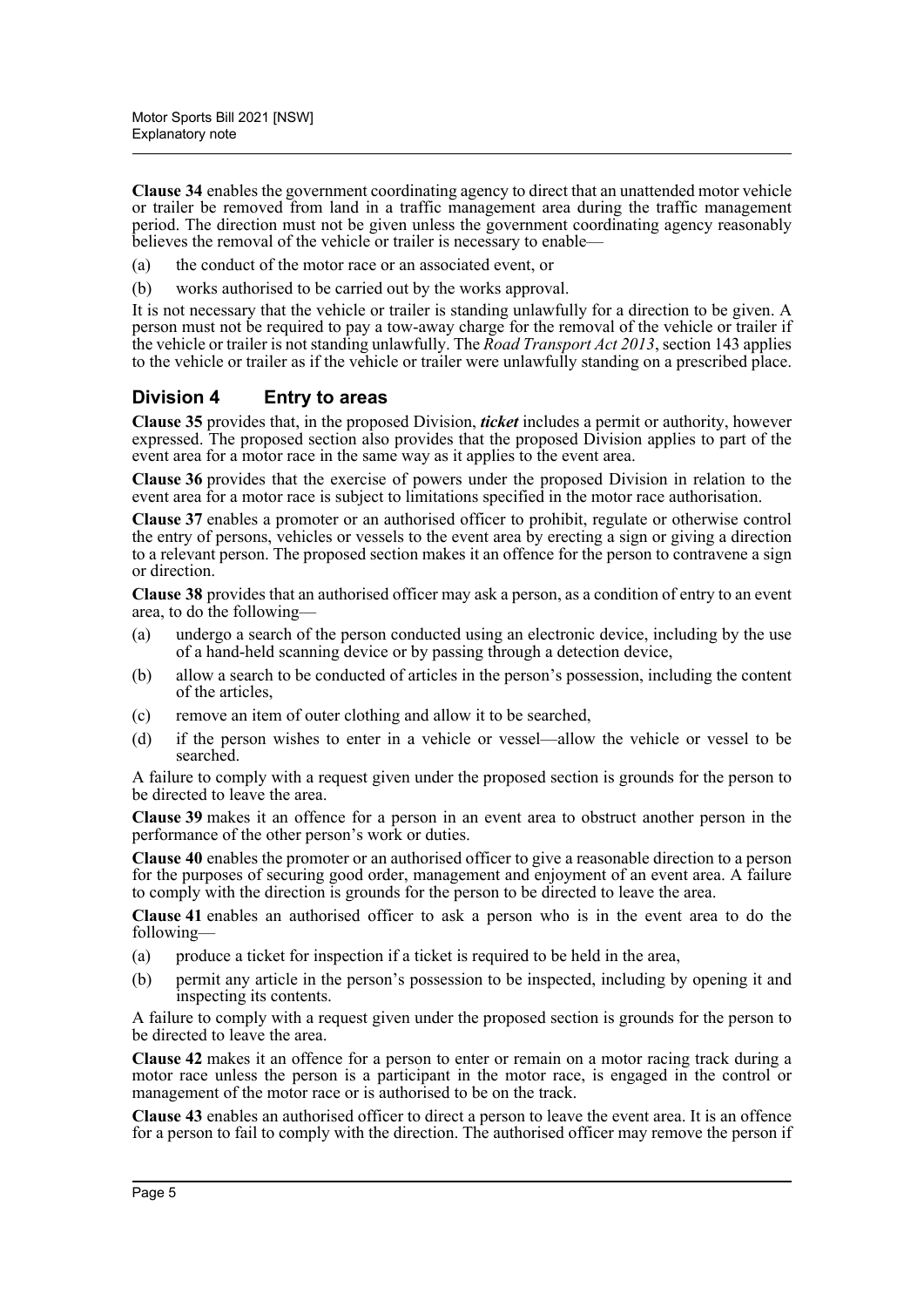the person fails to comply with the direction. The authorised officer may use reasonable force and may confiscate a ticket held by the person for entry into the event area.

**Clause 44** enables the promoter, the government coordinating agency for the motor race or an authorised officer to make a visual recording of a person who is removed from the event area. The visual recording may be used and disclosed in accordance with the motor race authorisation.

#### **Division 5 Application of other laws**

#### **Subdivision 1 Application of legislation**

**Clause 45** enables regulations made under the proposed Act to restrict the application of the proposed Subdivision.

**Clause 46** provides for the interaction of specified Acts with things authorised, permitted or required to be done by or under the proposed Part.

**Clause 47** provides that the *Road Transport Act 2013*, section 115 and the *Roads Act 1993*, including an instrument made in relation to section 115 or under the *Roads Act 1993*, do not apply during the event period for a motor race in relation to the conduct of the motor race or associated event. The proposed section also provides that a road temporarily closed for the conduct of a motor race or an associated event is taken not to be a road or road-related area for the purposes of the road transport legislation for the duration of the closure.

#### **Subdivision 2 Protection from liability**

**Clause 48** defines certain words used in the proposed Subdivision.

**Clause 49** protects persons from liability in nuisance in certain circumstances.

**Clause 50** provides that compensation is not payable by or on behalf of a protected person, as defined in the proposed section, for certain acts done in good faith. The proposed section does not apply to acts causing the death of a person or personal injury to a person. In addition, the proposed section does not affect compensation payable by a protected person under an indemnity or other agreement.

**Clause 51** provides that compensation is not payable by or on behalf of a promoter, or an employee or agent of a promoter, for economic loss arising from certain acts. The proposed section does not apply to acts causing the death of a person, personal injury to a person or damage to property. In addition, the proposed section does not affect compensation payable by a protected person under an indemnity or other agreement.

#### **Division 6 Protection of commercial interests of promoter**

**Clause 52** makes it an offence for a person to use an official title or insignia for a motor race for a commercial purpose without the approval of the promoter.

**Clause 53** requires certain persons to ensure, for a specified period, no advertising material is on a building or structure on land designated as an advertising controlled site for a motor race by the government coordinating agency. The proposed offence does not apply to certain advertising material, including advertising material exempted from the proposed section by the regulations and advertising material the government coordinating agency permits to be on a particular building or structure.

**Clause 54** enables the government coordinating agency to authorise a person as an advertising enforcement officer for the motor race for the purposes of the proposed section. The government coordinating agency must provide each advertising enforcement officer with an identification card which must be produced for inspection if asked. An advertising enforcement officer may obliterate or remove any advertising material that contravenes proposed section 53 and enter on land if necessary to carry out the obliteration or removal. An advertising enforcement officer is not entitled to enter a part of premises used only for residential purposes, except with the consent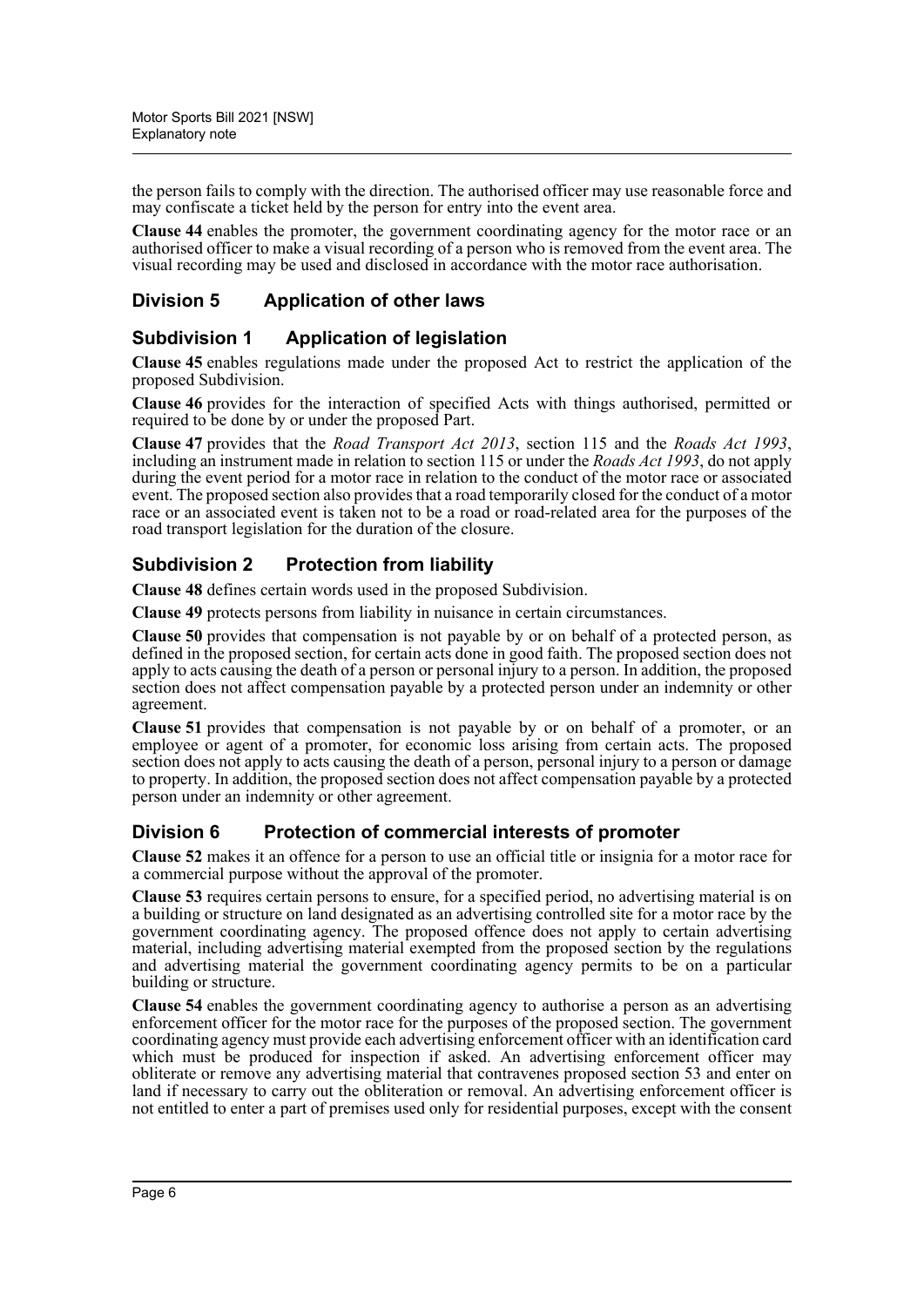of the occupier of the part. An advertising enforcement officer must cause as little damage as possible when exercising functions under the proposed section.

#### **Division 7 Miscellaneous**

**Clause 55** specifies the obligations of the government sector agency in relation to a motor race. The proposed section also enables the Minister to give a written direction to a government sector agency requiring it to comply with a request by the government coordinating agency in certain circumstances.

**Clause 56** enables the regulations to require a promoter to pay a fee for the exercise of any function of the Minister or a government sector agency under the proposed Part in relation to the motor race.

## **Part 3 Enforcement**

**Clause 57** enables the Minister to appoint certain persons as an authorised officer for the purposes of the proposed Act. The Minister must provide each authorised officer, other than a police officer, with an identification card which the authorised officer must produce for inspection in certain circumstances.

**Clause 58** specifies the purposes for which an authorised officer may exercise functions conferred by the proposed Part (an *authorised purpose*).

**Clause 59** confers power on authorised officers to enter premises at a reasonable hour in the daytime or when business is in progress or is usually carried out on the premises and enables an authorised officer to be accompanied by assistants if necessary. Entry may be effected with or without the authority of a search warrant. The proposed section does not authorise entry to any part of premises used for residential purposes unless the occupier has given permission or the authorised officer is authorised to enter by a search warrant. An authorised officer may, at premises lawfully entered, do anything the authorised officer considers necessary to be done for an authorised purpose, including things specified in the proposed section.

**Clause 60** enables a search warrant to be granted for premises if there are reasonable grounds to believe there has been a contravention of the proposed Act on the premises or there is in or on the premises a matter or thing connected with an offence under the proposed Act or regulations under the proposed Act.

**Clause 61** enables authorised officers to, by written notice given to a person, require the person to give information the authorised officer reasonably requires for an authorised purpose.

**Clause 62** provides that a person is not excused from giving information on the grounds the information might incriminate the person or make the person liable to a penalty. Information given by a person in compliance with the requirement is not admissible in evidence against the person in criminal proceedings if certain circumstances are met. However, this restriction does not prevent information from being admitted in proceedings for an offence under the proposed Part or the *Crimes Act 1900*, Part 5A.

**Clause 63** makes it an offence for a person, without lawful excuse, to fail to comply with a requirement to give information under the proposed Part. A person is not guilty of the offence unless the person was warned on that occasion that failure to comply is an offence. The proposed section also makes it an offence for a person to—

- (a) give information knowing that the information is false or misleading in a material respect, or
- (b) obstruct, hinder or interfere with an authorised officer in the exercise of the authorised officer's functions.

# **Part 4 Miscellaneous**

**Part 4** contains various provisions relating to the general operation of the proposed Act, including provisions relating to the following—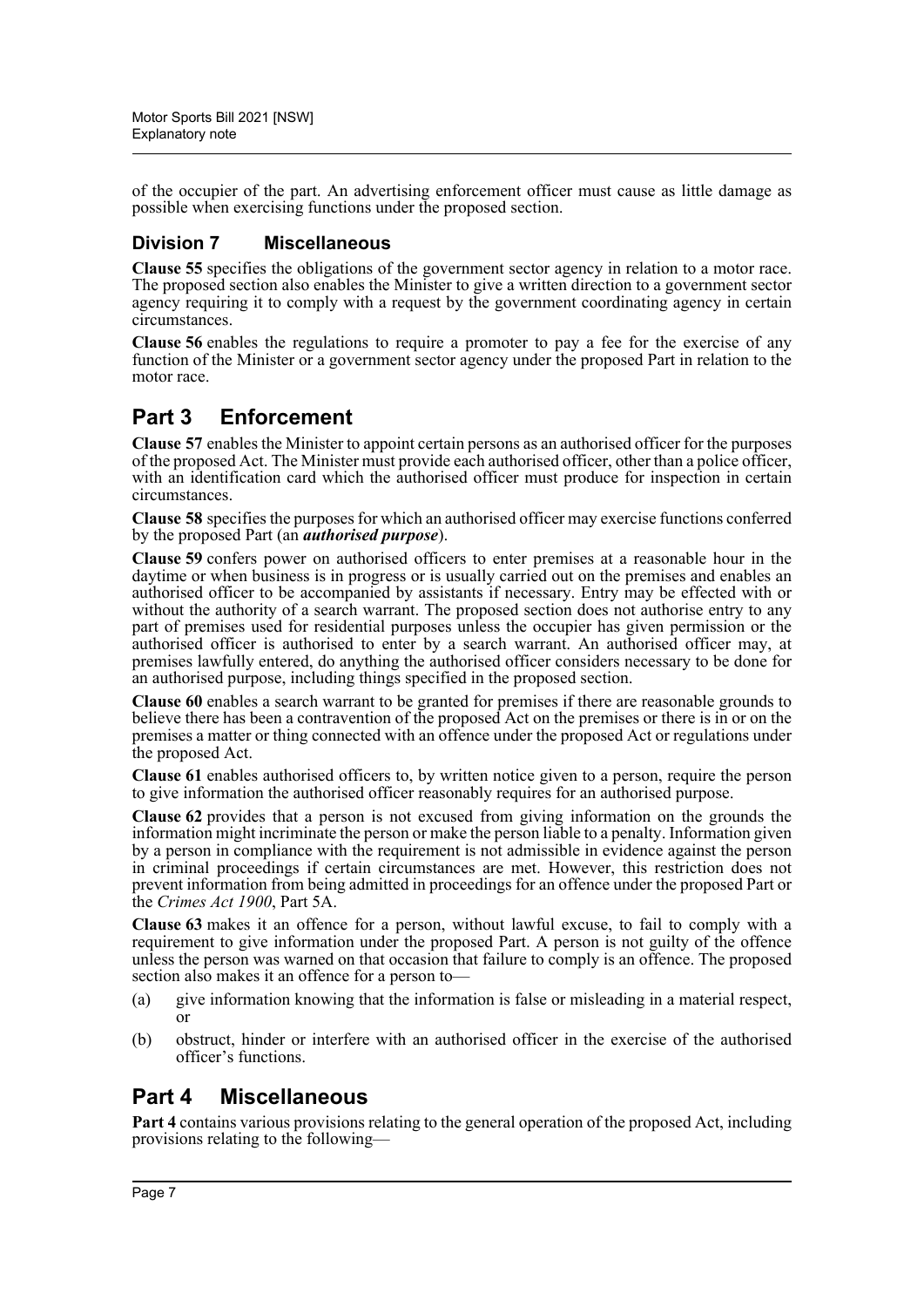- (a) the regulation of airspace over an area that is an event area for a motor race and at which a motor race is being held,
- (b) the amendment or repeal of instruments made under the proposed Act,
- (c) the liability of executives in relation to a contravention of a provision of the proposed Act by a corporation,
- (d) the nature of proceedings for offences under the proposed Act or regulations, including for offences to be dealt with summarily before the Local Court or the Supreme Court in its summary jurisdiction,
- (e) enabling offences prescribed by the regulations as penalty notice offences to be dealt with by the issue of a penalty notice rather than through court proceedings,
- (f) the power to make regulations.

The proposed Part also repeals the *Motor Racing (Sydney and Newcastle) Act 2008*, the *Motor Sports (World Rally Championship) Act 2009* and the *Mount Panorama Motor Racing Act 1989* and instruments made under the Acts.

## **Schedule 1 Savings, transitional and other provisions**

**Schedule 1** contains savings, transitional and other provisions consequent on the enactment of the proposed Act.

### **Schedule 2 Amendment of Acts and an instrument**

**Schedule 2.1** amends the *Law Enforcement (Powers and Responsibilities) Act 2002* to apply Part 5, Division 4 of that Act relating to search warrants to warrants issued under the proposed Act, section 60.

**Schedule 2.2** amends the *Major Events Act 2009* to exclude a motor race, within the meaning of the proposed Act, from the application of that Act.

**Schedule 2.3** updates a reference in the *Protection of the Environment Operations (Clean Air) Regulation 2021* to a motor race authorised under the *Motor Racing (Sydney and Newcastle) Act 2008* to a motor race authorised under the proposed Act.

## **Schedule 3 Dictionary**

**Schedule 3** defines certain words and expressions used in the proposed Act.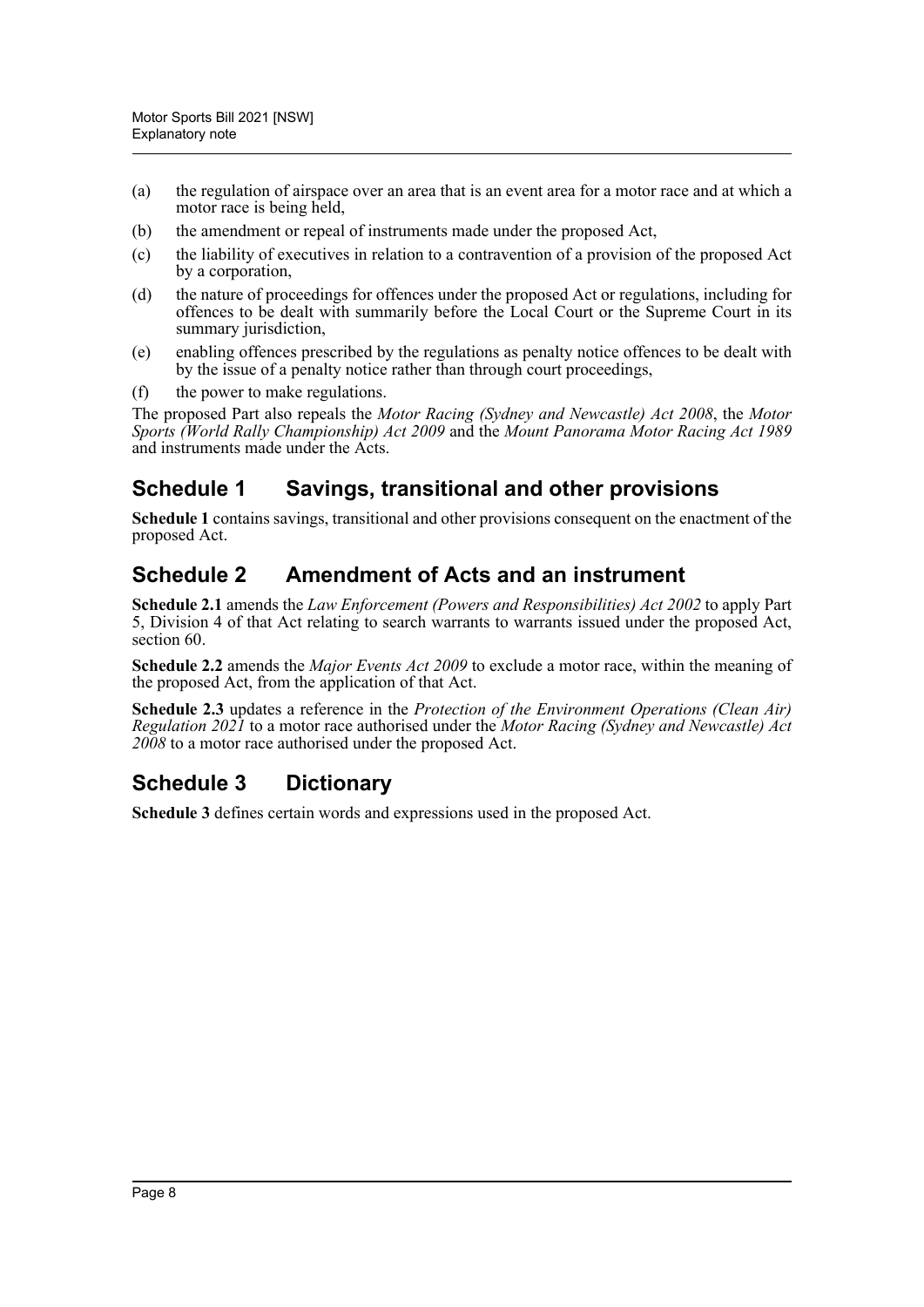First print



New South Wales

# **Motor Sports Bill 2021**

# **Contents**

|        |                   |                                                                                     | Page                    |
|--------|-------------------|-------------------------------------------------------------------------------------|-------------------------|
| Part 1 |                   | <b>Preliminary</b>                                                                  |                         |
|        | 1                 | Name of Act                                                                         | $\overline{2}$          |
|        | 2                 | Commencement                                                                        | $\overline{2}$          |
|        | 3                 | Definitions                                                                         | $\overline{2}$          |
|        | 4                 | Objects of Act                                                                      | $\overline{2}$          |
| Part 2 |                   | Motor racing other than on licensed racing grounds                                  |                         |
|        |                   | Division 1<br>Authorisation to conduct motor race                                   |                         |
|        | 5                 | Minister may specify racing area and racing period                                  | 3                       |
|        | 6                 | Conduct of race requires motor race authorisation                                   | 3                       |
|        | 7                 | Conditions of motor race authorisation                                              | $\overline{\mathbf{4}}$ |
|        | 8                 | Condition that promoter prepare plans                                               | $\overline{4}$          |
|        | 9                 | Condition that promoter comply with directions of government<br>coordinating agency | 4                       |
|        | 10                | Compliance with conditions                                                          | 5                       |
|        | 11                | Cancelling or varying order or authority by Premier                                 | 5                       |
|        | $12 \overline{ }$ | Promoter responsible for conduct and activities                                     | $6\phantom{1}6$         |
|        |                   | <b>Carrying out works</b><br><b>Division 2</b>                                      |                         |
|        | 13                | Definitions                                                                         | 6                       |
|        | 14                | Consultation on proposed works                                                      | 6                       |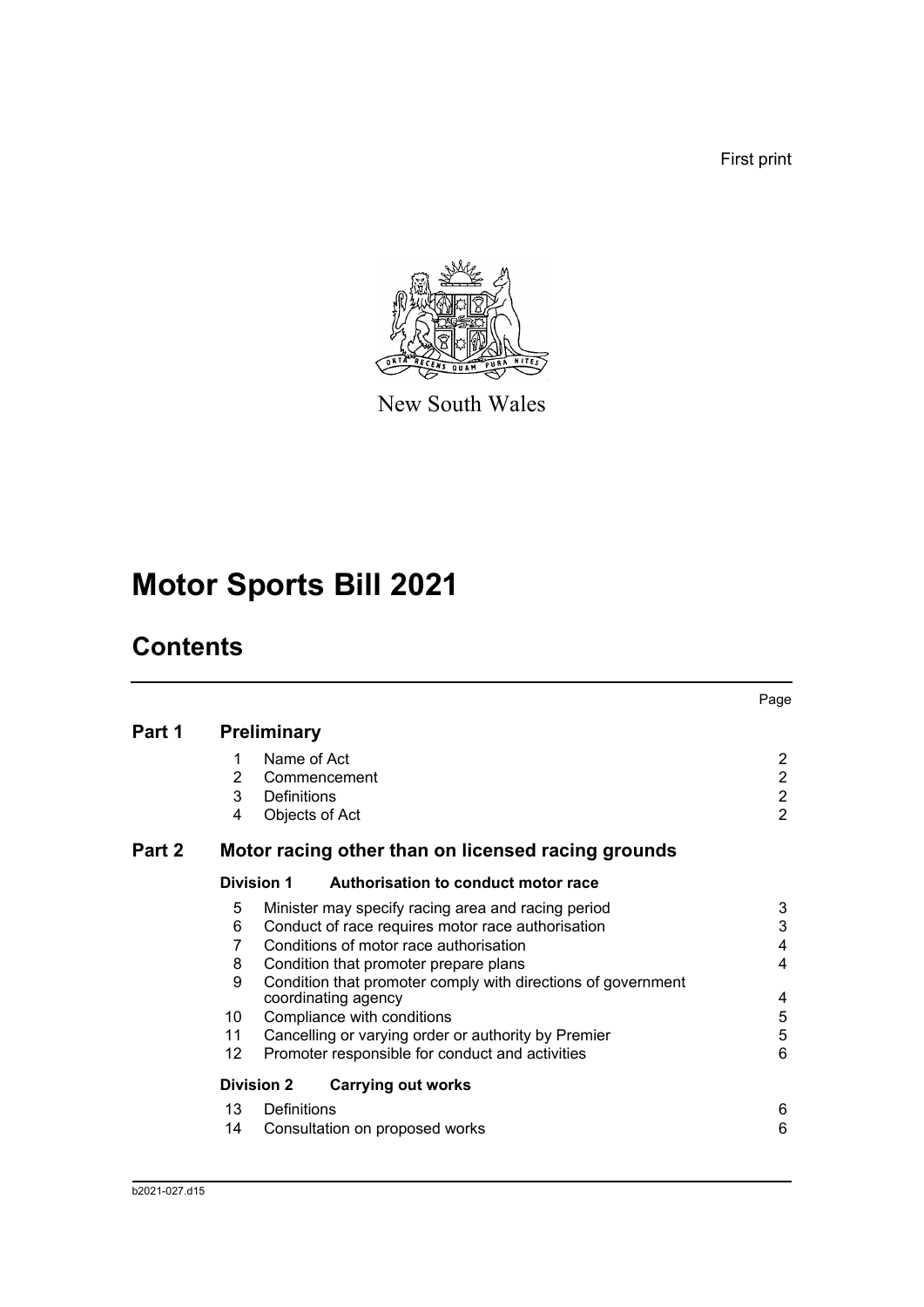| 15       |                                                    | Application for approval to carry out works                                         | 7        |
|----------|----------------------------------------------------|-------------------------------------------------------------------------------------|----------|
| 16       |                                                    | Government coordinating agency must consult before giving works                     | 7        |
| 17       | approval                                           | Works that may be approved                                                          | 7        |
| 18       | Works approval                                     |                                                                                     | 8        |
| 19<br>20 | Reinstatement of land                              | Work health and safety requirements                                                 | 9<br>9   |
| 21       |                                                    | Division not to apply to Mount Panorama                                             | 9        |
|          | Division 3                                         | <b>Roads and traffic</b>                                                            |          |
|          | <b>Subdivision 1</b>                               | Preliminary                                                                         |          |
| 22       |                                                    | Relationship with road transport legislation                                        | 9        |
| 23       | Penalty notices                                    |                                                                                     | 10       |
|          | <b>Subdivision 2</b>                               | <b>Traffic management plan</b>                                                      |          |
| 24       |                                                    | Preparation of traffic management plans                                             | 10       |
|          | <b>Subdivision 3</b>                               | Motor race event lanes                                                              |          |
| 25       | Definitions                                        |                                                                                     | 10       |
| 26       | Motor race event lanes                             |                                                                                     | 11       |
| 27       |                                                    | Motor race event lane permits                                                       | 11       |
|          | <b>Subdivision 4</b>                               | <b>Road closures</b>                                                                |          |
| 28       | Powers of promoter                                 |                                                                                     | 12       |
| 29<br>30 |                                                    | Road closures-integrated road and transport services<br>Road closures-short periods | 12<br>12 |
| 31       |                                                    | Road closure to be for shortest possible period                                     | 12       |
| 32       |                                                    | Offences relating to road closures                                                  | 13       |
|          | <b>Subdivision 5</b>                               | <b>Removal of vehicles</b>                                                          |          |
| 33       |                                                    | Removal of unattended vehicles-generally                                            | 13       |
| 34       |                                                    | Urgent removal of unattended vehicles or trailers                                   | 13       |
|          | Division 4                                         | <b>Entry to areas</b>                                                               |          |
| 35       | Interpretation                                     |                                                                                     | 14       |
| 36<br>37 | Restrictions on entry                              | Powers subject to motor race authorisation                                          | 14<br>14 |
| 38       |                                                    | Searches as condition of entry                                                      | 14       |
| 39       |                                                    | Obstruction of workers and officials                                                | 15       |
| 40       |                                                    | Failure to comply with reasonable direction                                         | 15       |
| 41       |                                                    | Producing tickets and permitting articles to be inspected                           | 15       |
| 42<br>43 | Prohibited entry onto track<br>Directions to leave |                                                                                     | 15<br>15 |
| 44       |                                                    | Recording images of persons who are removed                                         | 16       |
|          | <b>Division 5</b>                                  | <b>Application of other laws</b>                                                    |          |
|          | <b>Subdivision 1</b>                               | <b>Application of legislation</b>                                                   |          |
| 45       |                                                    | Subdivision subject to regulations                                                  | 16       |
| 46       |                                                    | Application of other Acts generally                                                 | 16       |
|          |                                                    |                                                                                     |          |

Page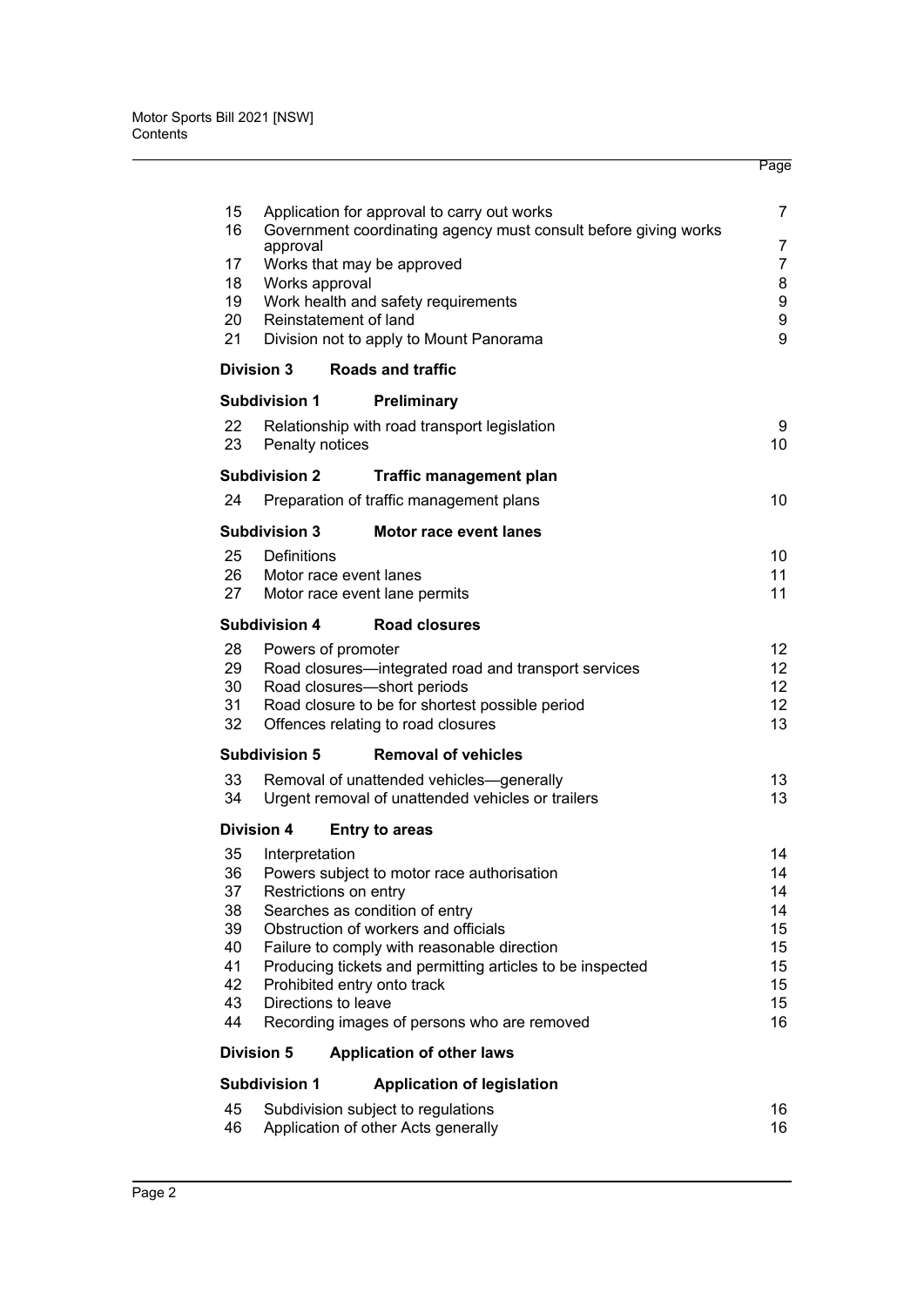|                                        |                                        |                                                                                              |                                                                                                                                                   | Page                                   |
|----------------------------------------|----------------------------------------|----------------------------------------------------------------------------------------------|---------------------------------------------------------------------------------------------------------------------------------------------------|----------------------------------------|
|                                        | 47                                     |                                                                                              | Application of road legislation                                                                                                                   | 17                                     |
|                                        |                                        | <b>Subdivision 2</b>                                                                         | <b>Protection from liability</b>                                                                                                                  |                                        |
|                                        | 48<br>49<br>50<br>51                   | Definitions<br>No liability in nuisance                                                      | Compensation not payable by State<br>Compensation not payable by promoter for economic loss                                                       | 17<br>17<br>17<br>18                   |
|                                        |                                        | Division 6                                                                                   | Protection of commercial interests of promoter                                                                                                    |                                        |
|                                        | 52<br>53<br>54                         |                                                                                              | Use of official title and official insignia<br>Prohibition of certain advertising on buildings and structures<br>Advertising enforcement officers | 18<br>19<br>19                         |
|                                        |                                        | <b>Division 7</b>                                                                            | <b>Miscellaneous</b>                                                                                                                              |                                        |
|                                        | 55<br>56                               |                                                                                              | Coordination and cooperation of government sector agencies<br>Fees prescribed by regulations                                                      | 20<br>20                               |
| Part 3                                 |                                        | <b>Enforcement</b>                                                                           |                                                                                                                                                   |                                        |
|                                        | 57<br>58<br>59<br>60<br>61<br>62<br>63 | Authorised officers<br>Search warrants<br>Self-incrimination<br><b>Offences</b>              | Purposes for which functions under Part may be exercised<br>Authorised officers may enter premises<br>Authorised officers may require information | 21<br>21<br>21<br>22<br>22<br>23<br>23 |
| Part 4                                 |                                        | <b>Miscellaneous</b>                                                                         |                                                                                                                                                   |                                        |
|                                        | 64<br>65<br>66<br>67<br>68<br>69<br>70 | Control of airspace<br>Offences by corporations<br>Penalty notices<br>Regulations<br>Repeals | Instruments may be amended or repealed<br>Nature of proceedings for offences                                                                      | 24<br>24<br>24<br>25<br>25<br>25<br>26 |
| Schedule 1                             |                                        |                                                                                              | Savings, transitional and other provisions                                                                                                        | 27                                     |
| <b>Schedule 2</b><br><b>Schedule 3</b> |                                        | <b>Dictionary</b>                                                                            | <b>Amendment of Acts and an instrument</b>                                                                                                        | 28<br>29                               |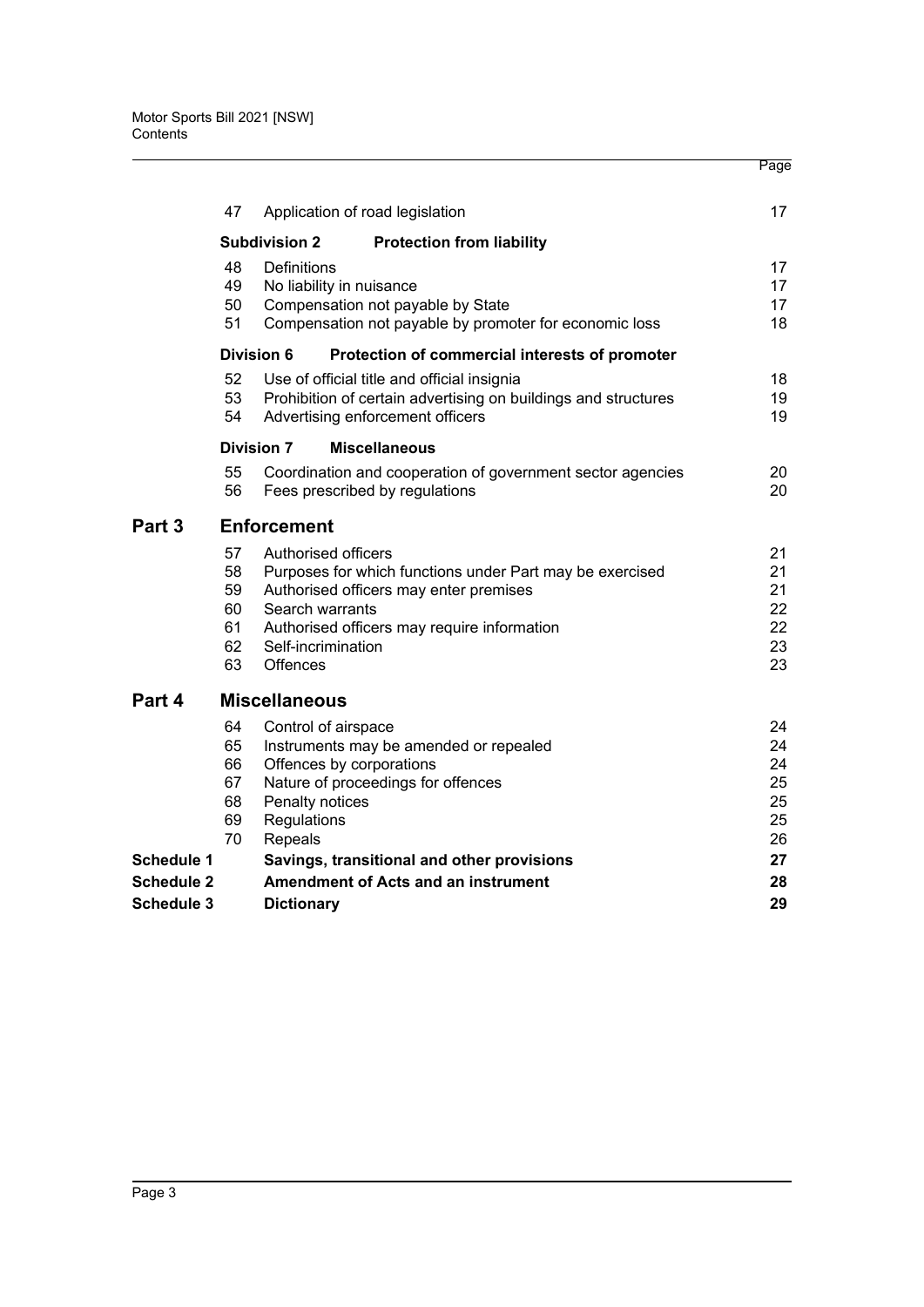

New South Wales

# **Motor Sports Bill 2021**

No , 2021

#### **A Bill for**

An Act to facilitate the conduct of major motor sports events in New South Wales.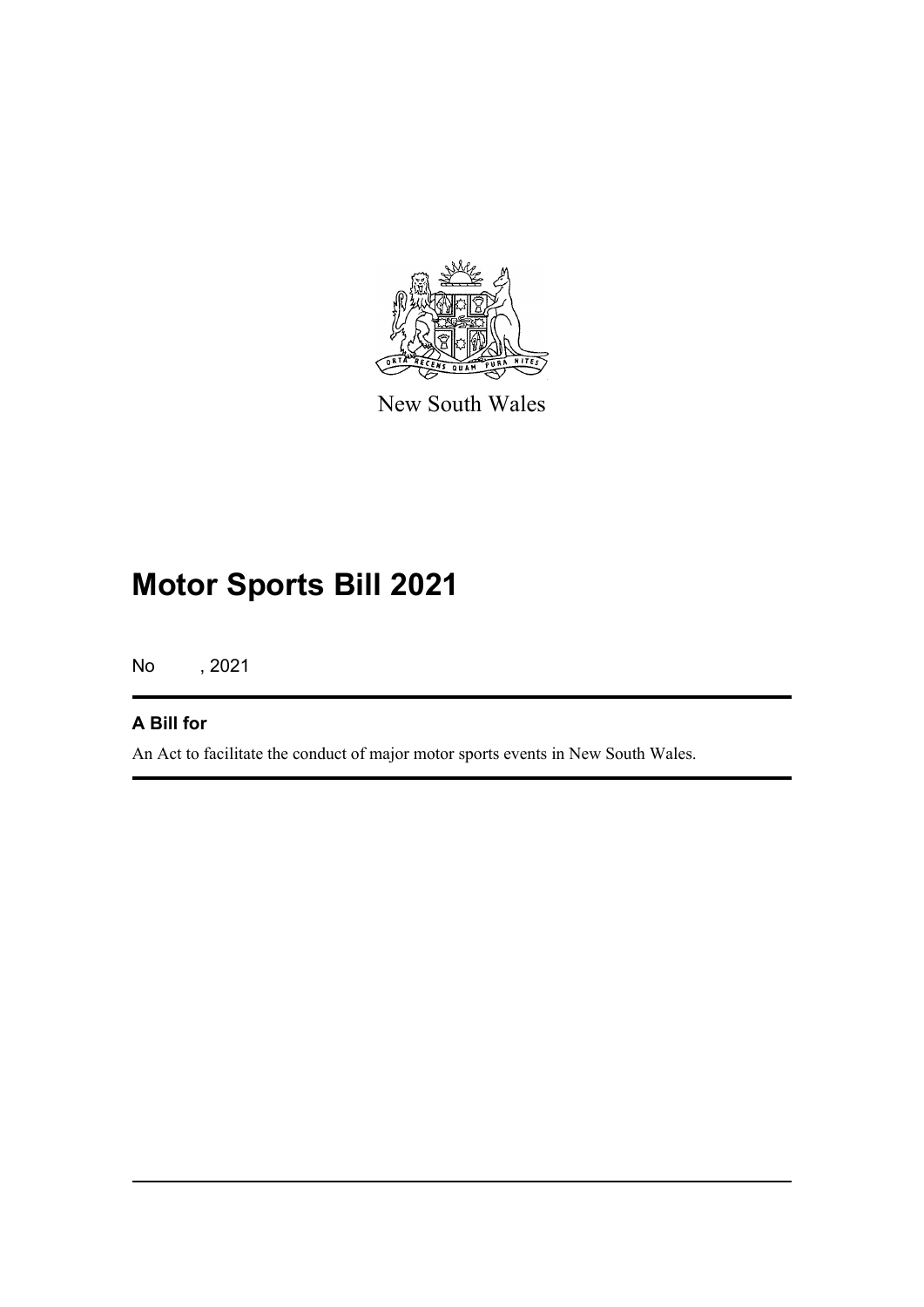<span id="page-12-4"></span><span id="page-12-3"></span><span id="page-12-2"></span><span id="page-12-1"></span><span id="page-12-0"></span>

|                                   | The Legislature of New South Wales enacts- |                                                                                                                                                   |                |  |
|-----------------------------------|--------------------------------------------|---------------------------------------------------------------------------------------------------------------------------------------------------|----------------|--|
| Part 1<br><b>Preliminary</b><br>2 |                                            |                                                                                                                                                   |                |  |
|                                   |                                            | <b>Name of Act</b>                                                                                                                                | 3              |  |
|                                   |                                            | This Act is the <i>Motor Sports Act 2021</i> .                                                                                                    | 4              |  |
| 2                                 |                                            | <b>Commencement</b>                                                                                                                               | 5              |  |
|                                   |                                            | This Act commences on the date of assent to this Act.                                                                                             | 6              |  |
| 3                                 |                                            | <b>Definitions</b>                                                                                                                                | $\overline{7}$ |  |
|                                   |                                            | The Dictionary in Schedule 3 defines certain terms used in this Act.                                                                              | 8              |  |
|                                   |                                            | Note— The <i>Interpretation Act 1987</i> contains definitions and other provisions that affect the<br>interpretation and application of this Act. | 9<br>10        |  |
| 4                                 |                                            | <b>Objects of Act</b>                                                                                                                             | 11             |  |
|                                   |                                            | The objects of this Act are—                                                                                                                      | 12             |  |
|                                   |                                            | to support the expansion of motor sports in New South Wales, and<br>(a)                                                                           | 13             |  |
|                                   |                                            | (b)<br>to facilitate the conduct of major motor sports events in New South Wales.                                                                 | 14             |  |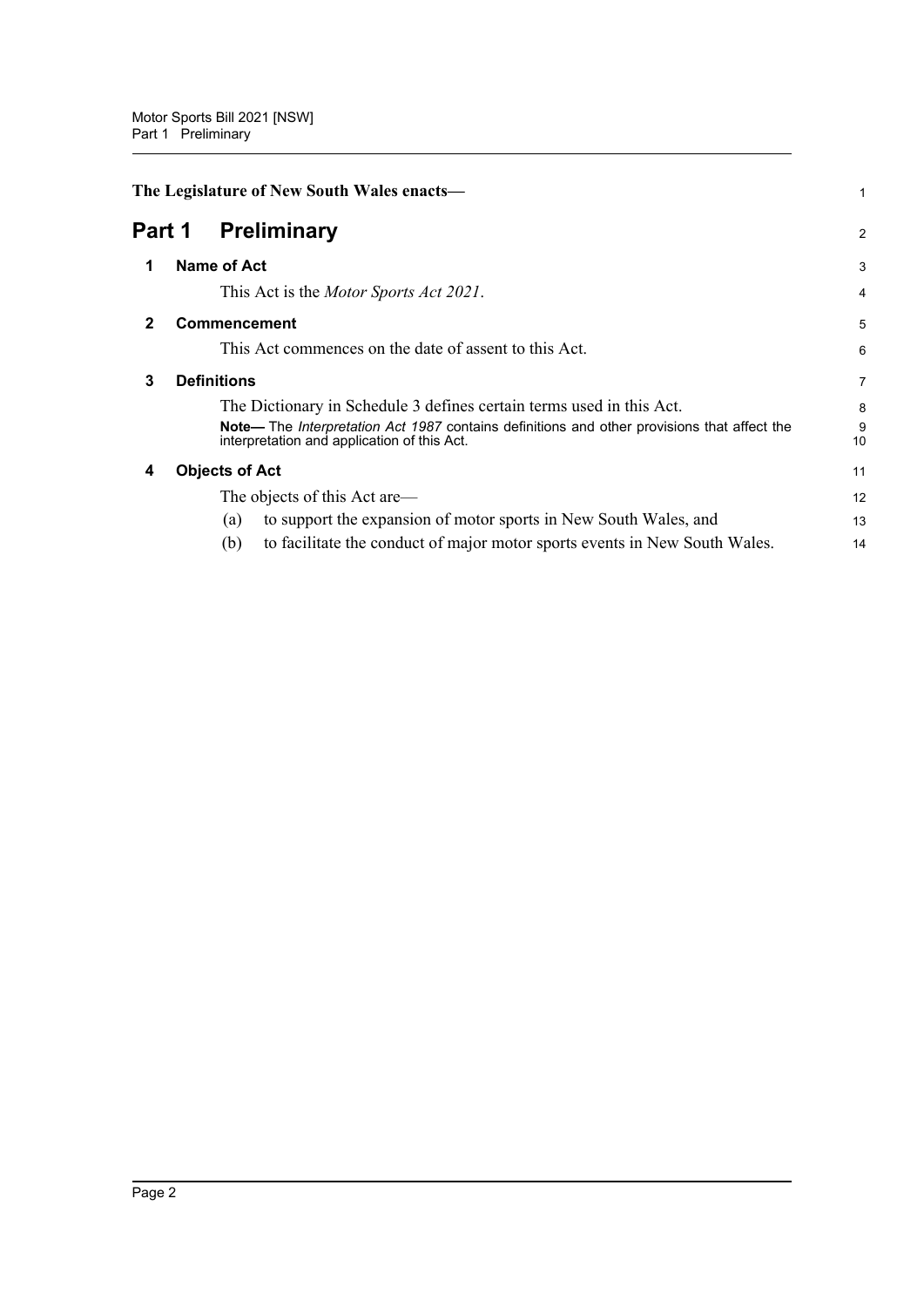<span id="page-13-3"></span><span id="page-13-2"></span><span id="page-13-1"></span><span id="page-13-0"></span>

| Part 2 |                   | Motor racing other than on licensed racing grounds                                                                                                                                                                                                  | $\mathbf{1}$   |  |
|--------|-------------------|-----------------------------------------------------------------------------------------------------------------------------------------------------------------------------------------------------------------------------------------------------|----------------|--|
|        | <b>Division 1</b> | Authorisation to conduct motor race                                                                                                                                                                                                                 |                |  |
| 5      |                   | Minister may specify racing area and racing period                                                                                                                                                                                                  | 3              |  |
|        | (1)               | The Minister may specify the following for a motor race by order—                                                                                                                                                                                   | 4              |  |
|        |                   | land on which the following may be conducted (the <i>event area</i> )—<br>(a)                                                                                                                                                                       | 5              |  |
|        |                   | the motor race,<br>(i)                                                                                                                                                                                                                              | 6              |  |
|        |                   | associated events,<br>(ii)                                                                                                                                                                                                                          | $\overline{7}$ |  |
|        |                   | ancillary activities,<br>(iii)                                                                                                                                                                                                                      | $\bf 8$        |  |
|        |                   | the period during which the motor race, associated events and ancillary<br>(b)<br>activities may be conducted in the event area (the event period),                                                                                                 | 9<br>10        |  |
|        |                   | the person (the <i>promoter</i> ) who is entitled to apply for a motor race<br>(c)<br>authorisation for the motor race, being-                                                                                                                      | 11<br>12       |  |
|        |                   | for a motor race at Mount Panorama at Bathurst—Bathurst Regional<br>(i)<br>Council, or                                                                                                                                                              | 13<br>14       |  |
|        |                   | otherwise—a person chosen by the Minister,<br>(ii)                                                                                                                                                                                                  | 15             |  |
|        |                   | the way and time in which the application for a motor race authorisation must<br>(d)<br>be made,                                                                                                                                                    | 16<br>17       |  |
|        |                   | the government sector agency that is to be the government coordinating<br>(e)<br>agency for the motor race.                                                                                                                                         | 18<br>19       |  |
|        |                   | Note- If no agency is specified, the Office of Sport is the default government<br>coordinating agency.                                                                                                                                              | 20<br>21       |  |
|        | (2)               | The order-                                                                                                                                                                                                                                          | 22             |  |
|        |                   | takes effect-<br>(a)                                                                                                                                                                                                                                | 23             |  |
|        |                   | when it is published in the Gazette, or<br>(i)                                                                                                                                                                                                      | 24             |  |
|        |                   | if a later date is specified in the order—on the later date, and<br>(ii)                                                                                                                                                                            | 25             |  |
|        |                   | remains in force until the end of the period of 5 years from the date it took<br>(b)<br>effect unless sooner revoked, and                                                                                                                           | 26<br>27       |  |
|        |                   | must not enable the conduct of more than-<br>(c)                                                                                                                                                                                                    | 28             |  |
|        |                   | for motor races at Mount Panorama at Bathurst—5 motor races in each<br>(i)<br>year, or                                                                                                                                                              | 29<br>30       |  |
|        |                   | otherwise—2 motor races at a particular place in each year, and<br>(ii)                                                                                                                                                                             | 31             |  |
|        |                   | must comply with requirements prescribed by the regulations.<br>(d)                                                                                                                                                                                 | 32             |  |
|        | (3)               | A motor race that is an associated event is not to be counted for the purposes of<br>subsection $(2)(c)$ .                                                                                                                                          | 33<br>34       |  |
|        | (4)               | The regulations may prescribe circumstances in which races held on only part of the<br>Mount Panorama race circuit may be conducted without a motor race authorisation.                                                                             | 35<br>36       |  |
|        | (5)               | The Minister must seek the advice of the Office of Sport before making the order.                                                                                                                                                                   | 37             |  |
| 6      |                   | Conduct of race requires motor race authorisation                                                                                                                                                                                                   | 38             |  |
|        | (1)               | The Minister, on the advice of the government coordinating agency for a motor race,<br>may authorise the promoter for the motor race to conduct the motor race, associated<br>events and ancillary activities (a <i>motor race authorisation</i> ). | 39<br>40<br>41 |  |
|        | (2)               | A motor race authorisation must not be given for a period longer than 5 years.                                                                                                                                                                      | 42             |  |
|        |                   |                                                                                                                                                                                                                                                     |                |  |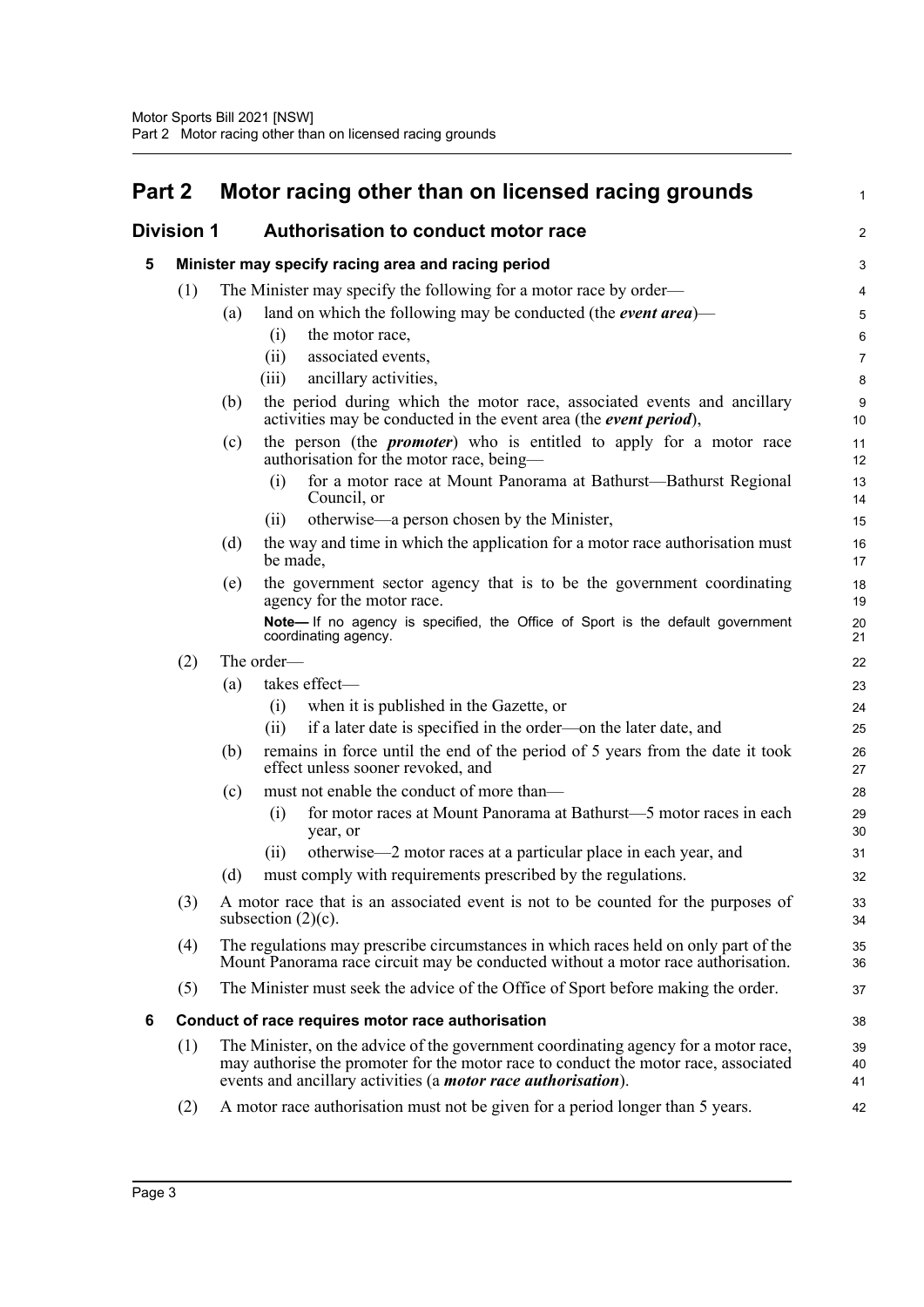<span id="page-14-2"></span><span id="page-14-1"></span><span id="page-14-0"></span>

|                         | (3) | A motor race is authorised to be conducted in accordance with a motor race<br>authorisation.                                                                                                           | 1<br>$\overline{c}$          |
|-------------------------|-----|--------------------------------------------------------------------------------------------------------------------------------------------------------------------------------------------------------|------------------------------|
| $\overline{\mathbf{7}}$ |     | <b>Conditions of motor race authorisation</b>                                                                                                                                                          | 3                            |
|                         | (1) | A motor race authorisation may be given subject to conditions the Minister considers<br>reasonable to impose, including conditions relating to any of the following—                                   | $\overline{\mathbf{4}}$<br>5 |
|                         |     | public safety,<br>(a)                                                                                                                                                                                  | 6                            |
|                         |     | (b)<br>public health,                                                                                                                                                                                  | $\overline{7}$               |
|                         |     | environmental protection,<br>(c)                                                                                                                                                                       | 8                            |
|                         |     | (d)<br>noise management,                                                                                                                                                                               | 9                            |
|                         |     | insurance,<br>(e)                                                                                                                                                                                      | 10                           |
|                         |     | reporting requirements,<br>(f)                                                                                                                                                                         | 11                           |
|                         |     | transport arrangements,<br>(g)                                                                                                                                                                         | 12                           |
|                         |     | reinstatement of land,<br>(h)                                                                                                                                                                          | 13                           |
|                         |     | consultation requirements,<br>(i)                                                                                                                                                                      | 14                           |
|                         |     | financial arrangements, including the provision of security,<br>(i)                                                                                                                                    | 15                           |
|                         |     | event and works planning requirements,<br>(k)                                                                                                                                                          | 16                           |
|                         |     | engineering certification requirements,<br>(1)                                                                                                                                                         | 17                           |
|                         |     | the exercise of powers under Division 4.<br>(m)                                                                                                                                                        | 18                           |
|                         | (2) | The Minister may change the conditions at any time.                                                                                                                                                    | 19                           |
|                         | (3) | Before changing the conditions, the Minister must give the promoter written notice<br>of the proposed change.                                                                                          | 20<br>21                     |
|                         | (4) | The government coordinating agency must review the conditions to decide whether<br>the conditions remain appropriate.                                                                                  | 22<br>23                     |
|                         | (5) | The review must occur within 4 months after the end of each motor race authorised<br>by the motor race authorisation.                                                                                  | 24<br>25                     |
| 8                       |     | Condition that promoter prepare plans                                                                                                                                                                  | 26                           |
|                         | (1) | It is a condition of a motor race authorisation that the promoter for the motor race<br>prepare-                                                                                                       | 27<br>28                     |
|                         |     | a plan showing the proposed route of the motor race, and<br>(a)                                                                                                                                        | 29                           |
|                         |     | a safety plan that-<br>(b)                                                                                                                                                                             | 30                           |
|                         |     | sets out the steps the promoter proposes to take to ensure the safety of<br>(i)<br>persons at the motor race and associated events, and                                                                | 31<br>32                     |
|                         |     | includes anything required to be in the plan by the regulations or the<br>(ii)<br>motor race authorisation.                                                                                            | 33<br>34                     |
|                         | (2) | The promoter must ensure the plans are approved by—                                                                                                                                                    | 35                           |
|                         |     | the organisation nominated to approve the plans in the motor race<br>(a)<br>authorisation, or                                                                                                          | 36<br>37                     |
|                         |     | if no organisation is nominated, the government coordinating agency.<br>(b)                                                                                                                            | 38                           |
| 9                       |     | Condition that promoter comply with directions of government coordinating agency                                                                                                                       | 39                           |
|                         |     | It is a condition of a motor race authorisation that the promoter for the motor race<br>comply with a reasonable direction of the government coordinating agency for the<br>motor race in relation to- | 40<br>41<br>42               |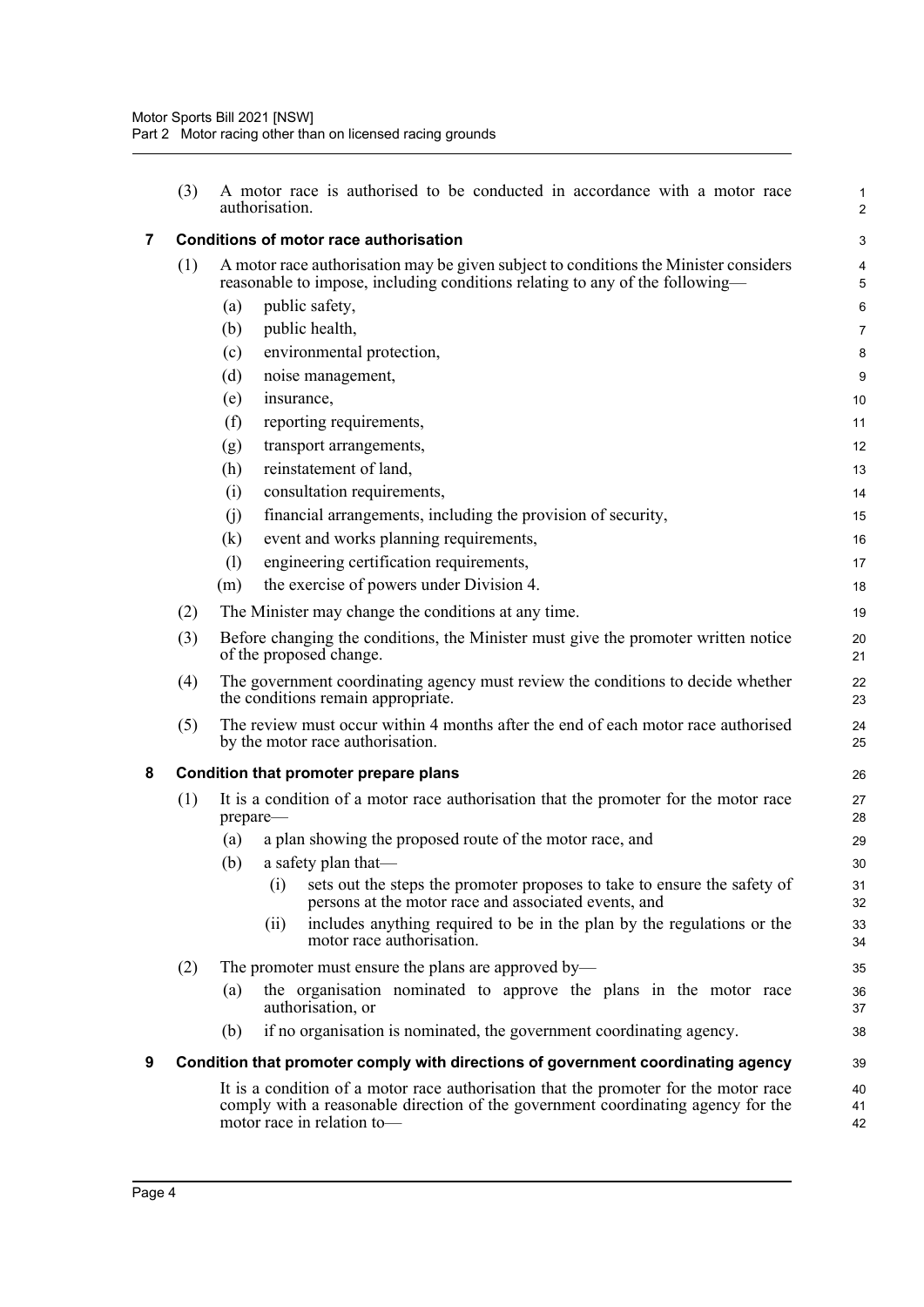<span id="page-15-1"></span><span id="page-15-0"></span>

|    |     | (a) | the giving of information, or                                                                                                                             | 1              |
|----|-----|-----|-----------------------------------------------------------------------------------------------------------------------------------------------------------|----------------|
|    |     | (b) | the exercise of functions under the motor race authorisation, or                                                                                          | $\overline{a}$ |
|    |     | (c) | public health or safety.                                                                                                                                  | 3              |
| 10 |     |     | <b>Compliance with conditions</b>                                                                                                                         | 4              |
|    | (1) |     | A promoter for a motor race must comply with the conditions of the motor race<br>authorisation.                                                           | 5<br>6         |
|    | (2) |     | The government coordinating agency for the motor race may cancel the motor race<br>authorisation if satisfied that-                                       | 7<br>8         |
|    |     | (a) | the promoter for the motor race has failed to comply with a condition, and                                                                                | 9              |
|    |     | (b) | the failure to comply is of a serious or continuing nature, and                                                                                           | 10             |
|    |     | (c) | it is appropriate to cancel the motor race authorisation in the circumstances.                                                                            | 11             |
|    | (3) |     | A promoter who fails to comply with a condition is guilty of an offence.                                                                                  | 12             |
|    |     |     | Maximum penalty-                                                                                                                                          | 13             |
|    |     | (a) | for an individual— $$250,000$ , or                                                                                                                        | 14             |
|    |     | (b) | for a corporation- $$1,000,000$ .                                                                                                                         | 15             |
|    | (4) |     | The regulations may create an offence of failing to comply with a condition of a<br>particular kind.                                                      | 16<br>17       |
|    | (5) |     | Subsection (3) does not apply to a condition of the kind prescribed.                                                                                      | 18             |
|    | (6) |     | It is a defence if the promoter establishes that—                                                                                                         | 19             |
|    |     | (a) | the commission of the offence was due to causes over which the promoter had<br>no control, and                                                            | 20<br>21       |
|    |     | (b) | the promoter took reasonable precautions and exercised due diligence to<br>prevent the commission of the offence.                                         | 22<br>23       |
| 11 |     |     | Cancelling or varying order or authority by Premier                                                                                                       | 24             |
|    | (1) |     | The Premier may do the following by giving written notice to the promoter for a<br>motor race-                                                            | 25<br>26       |
|    |     | (a) | cancel or vary an order of the Minister for the motor race,                                                                                               | 27             |
|    |     | (b) | cancel or vary the motor race authorisation.                                                                                                              | 28             |
|    | (2) |     | The Premier may take action under this section only—                                                                                                      | 29             |
|    |     | (a) | on the advice of-                                                                                                                                         | 30             |
|    |     |     | the Commissioner of Police, or<br>(i)                                                                                                                     | 31             |
|    |     |     | the Commissioner of Fire and Rescue NSW, or<br>(ii)                                                                                                       | 32             |
|    |     |     | the Commissioner of the NSW Rural Fire Service, or<br>(iii)                                                                                               | 33             |
|    |     |     | the Commissioner of the State Emergency Service, or<br>(iv)                                                                                               | 34             |
|    |     |     | the Chief Health Officer, and<br>(v)                                                                                                                      | 35             |
|    |     | (b) | if the Premier is reasonably satisfied taking the action is necessary because of<br>a significant risk of harm to persons from a natural or other threat. | 36<br>37       |
|    | (3) |     | The Premier is not required to consult with the promoter before taking action under<br>this section.                                                      | 38<br>39       |
|    | (4) |     | In this section-                                                                                                                                          | 40             |
|    |     |     | <i>vary</i> includes impose conditions or restrictions.                                                                                                   | 41             |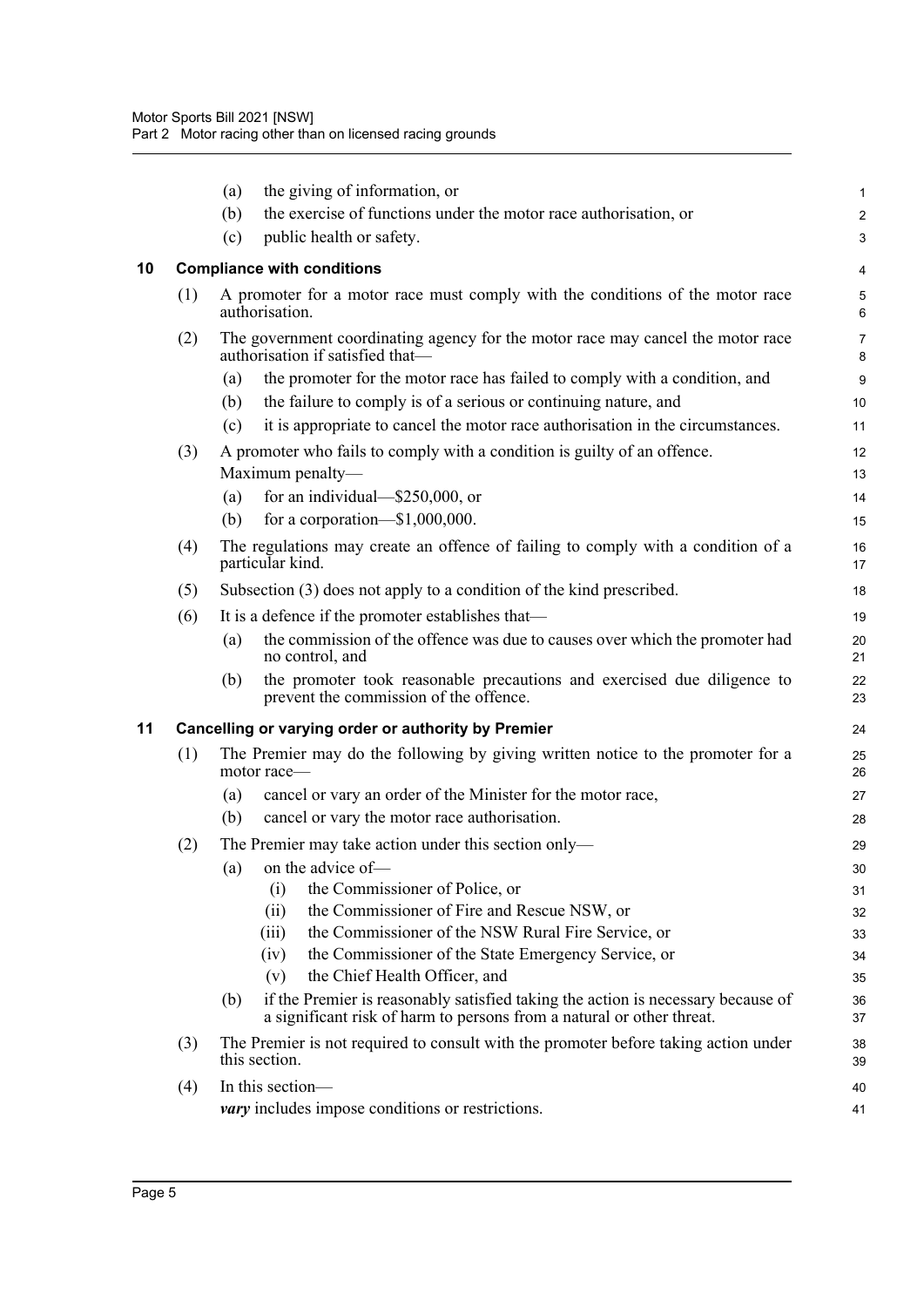<span id="page-16-3"></span><span id="page-16-2"></span><span id="page-16-1"></span><span id="page-16-0"></span>

| 12 |                   |                    | Promoter responsible for conduct and activities                                                                                                                                                                       | $\mathbf{1}$                                                  |
|----|-------------------|--------------------|-----------------------------------------------------------------------------------------------------------------------------------------------------------------------------------------------------------------------|---------------------------------------------------------------|
|    |                   |                    | The promoter for a motor race is responsible for the motor race, associated events and<br>ancillary activities and for works or other things occurring on or to the land within<br>the event area for the motor race— | $\overline{c}$<br>$\ensuremath{\mathsf{3}}$<br>$\overline{4}$ |
|    |                   | (a)                | during the event period for the motor race, and                                                                                                                                                                       | 5                                                             |
|    |                   | (b)                | outside the event period, if the land is fenced or cordoned off in accordance<br>with a works approval for the motor race.                                                                                            | 6<br>$\overline{7}$                                           |
|    | <b>Division 2</b> |                    | <b>Carrying out works</b>                                                                                                                                                                                             | 8                                                             |
| 13 |                   | <b>Definitions</b> |                                                                                                                                                                                                                       | 9                                                             |
|    |                   |                    | In this Division—                                                                                                                                                                                                     | 10                                                            |
|    |                   |                    | affected land for a works approval means the land on which works will be carried<br>out under the approval.                                                                                                           | 11<br>12                                                      |
|    |                   |                    | affected person for a works approval for a motor race means the following-                                                                                                                                            | 13                                                            |
|    |                   | (a)                | each occupier of-                                                                                                                                                                                                     | 14                                                            |
|    |                   |                    | affected land, or<br>(i)                                                                                                                                                                                              | 15                                                            |
|    |                   |                    | land adjacent to affected land,<br>(ii)                                                                                                                                                                               | 16                                                            |
|    |                   | (b)                | the local council for the affected land,                                                                                                                                                                              | 17                                                            |
|    |                   | (c)                | each other public or local authority prescribed by the regulations,                                                                                                                                                   | 18                                                            |
|    |                   | (d)                | persons whose business or financial interests might be affected by the works<br>and who have been identified, individually or as a class, as affected persons—                                                        | 19<br>20                                                      |
|    |                   |                    | in the motor race authorisation, or<br>(i)                                                                                                                                                                            | 21                                                            |
|    |                   |                    | by written notice to the promoter from the government coordinating<br>(ii)<br>agency for the motor race.                                                                                                              | 22<br>23                                                      |
|    |                   |                    | <i>proposed works information</i> means the following—                                                                                                                                                                | 24                                                            |
|    |                   | (a)                | a description of the proposed works,                                                                                                                                                                                  | 25                                                            |
|    |                   | (b)                | a description of the land on which the works are to be carried out, including<br>any land required to be used to carry out the works,                                                                                 | 26<br>27                                                      |
|    |                   | (c)                | the period during which the works are proposed to be carried out,                                                                                                                                                     | 28                                                            |
|    |                   | (d)                | other information about the works or the relevant motor race, associated<br>events or ancillary activities prescribed by the regulations.                                                                             | 29<br>30                                                      |
| 14 |                   |                    | <b>Consultation on proposed works</b>                                                                                                                                                                                 | 31                                                            |
|    | (1)               |                    | The promoter for a motor race who proposes to carry out works associated with the<br>motor race, associated events or ancillary activities must—                                                                      | 32<br>33                                                      |
|    |                   | (a)                | make the proposed works information available to affected persons, and                                                                                                                                                | 34                                                            |
|    |                   | (b)                | invite submissions to be made by affected persons about the proposed works,<br>and                                                                                                                                    | 35<br>36                                                      |
|    |                   | (c)                | otherwise conduct consultation in relation to the works, as required by the<br>conditions of the motor race authorisation.                                                                                            | 37<br>38                                                      |
|    | (2)               |                    | The information must be made available in accordance with the regulations and the<br>motor race authorisation.                                                                                                        | 39<br>40                                                      |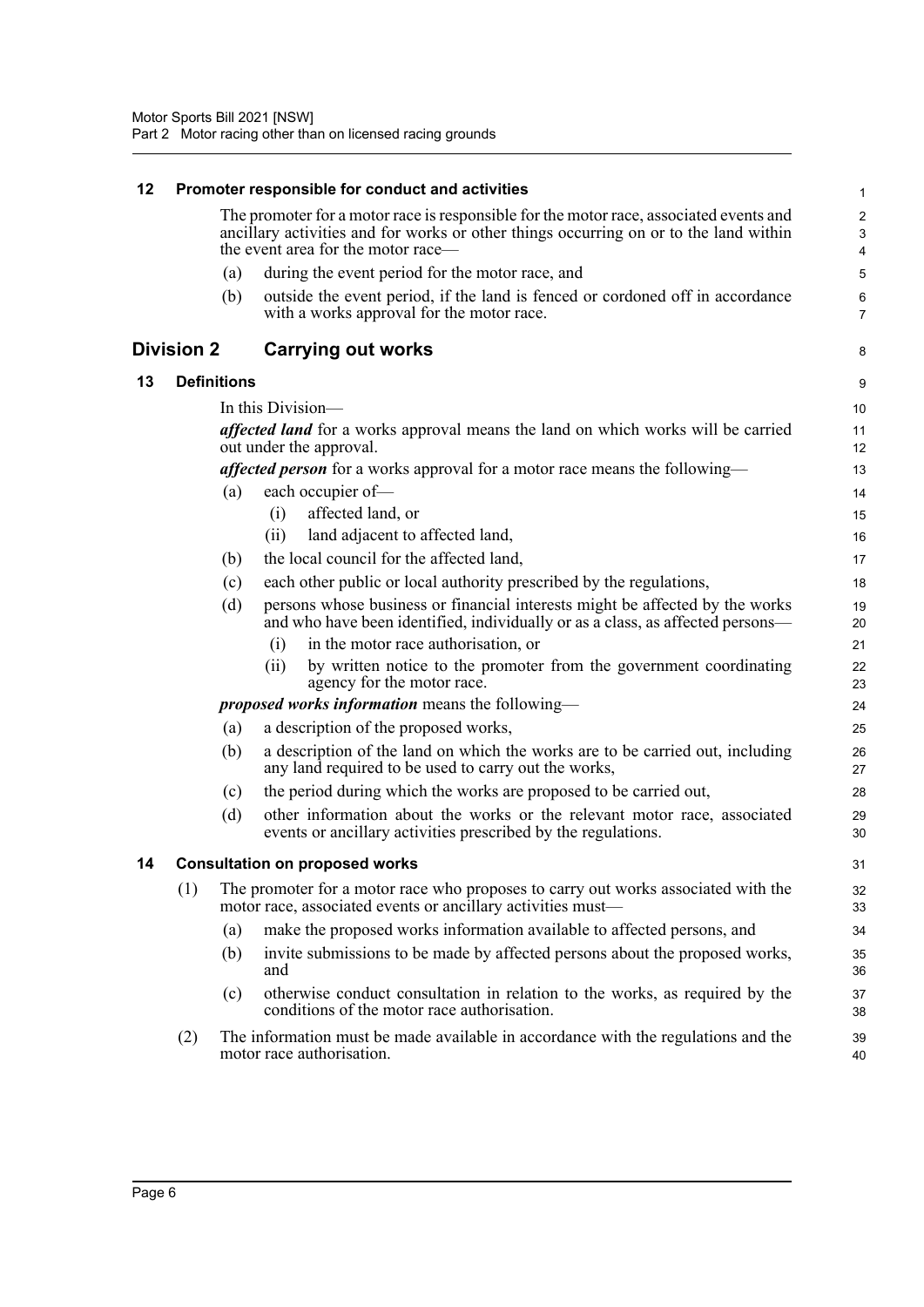<span id="page-17-2"></span><span id="page-17-1"></span><span id="page-17-0"></span>

| 15 |     |                                                                                                                                                                      | Application for approval to carry out works                                                                                                                                                                                          | $\mathbf{1}$                                                    |
|----|-----|----------------------------------------------------------------------------------------------------------------------------------------------------------------------|--------------------------------------------------------------------------------------------------------------------------------------------------------------------------------------------------------------------------------------|-----------------------------------------------------------------|
|    | (1) |                                                                                                                                                                      | The promoter for a motor race may apply to the government coordinating agency for<br>the motor race for approval (a works approval) to carry out works associated with the<br>motor race, associated events or ancillary activities. | $\boldsymbol{2}$<br>$\ensuremath{\mathsf{3}}$<br>$\overline{4}$ |
|    |     |                                                                                                                                                                      |                                                                                                                                                                                                                                      |                                                                 |
|    | (2) |                                                                                                                                                                      | The application must—                                                                                                                                                                                                                | $\mathbf 5$                                                     |
|    |     | (a)                                                                                                                                                                  | be written, and                                                                                                                                                                                                                      | $\,6\,$                                                         |
|    |     | (b)                                                                                                                                                                  | be in a form approved by the government coordinating agency, and                                                                                                                                                                     | $\overline{7}$                                                  |
|    |     | (c)                                                                                                                                                                  | include-                                                                                                                                                                                                                             | 8                                                               |
|    |     |                                                                                                                                                                      | the proposed works information, and<br>(i)<br>other information required to be included in the application by the<br>(ii)<br>motor race authorisation.                                                                               | $9\,$<br>10<br>11                                               |
|    | (3) |                                                                                                                                                                      | The application may be made before, but must not be decided until—                                                                                                                                                                   | 12                                                              |
|    |     | (a)                                                                                                                                                                  | affected persons have had a reasonable opportunity to make submissions about<br>the proposed works, and                                                                                                                              | 13<br>14                                                        |
|    |     | (b)                                                                                                                                                                  | if the motor race authorisation requires other consultation to be conducted<br>before the application is decided <i>(additional consultation)</i> —the additional<br>consultation has been conducted, and                            | 15<br>16<br>17                                                  |
|    |     | (c)                                                                                                                                                                  | the promoter has given the government coordinating agency—                                                                                                                                                                           | 18                                                              |
|    |     |                                                                                                                                                                      | details of the submissions made by affected persons, and<br>(i)                                                                                                                                                                      | 19                                                              |
|    |     |                                                                                                                                                                      | details of the outcome of the additional consultation, if applicable.<br>(ii)                                                                                                                                                        | 20                                                              |
| 16 |     | Government coordinating agency must consult before giving works approval<br>21<br>Before giving a works approval for a motor race, the government coordinating<br>22 |                                                                                                                                                                                                                                      |                                                                 |
|    |     |                                                                                                                                                                      | agency must-                                                                                                                                                                                                                         | 23                                                              |
|    |     | (a)                                                                                                                                                                  | consult with-                                                                                                                                                                                                                        | 24                                                              |
|    |     |                                                                                                                                                                      | the local council for the affected land, and<br>(i)                                                                                                                                                                                  | 25                                                              |
|    |     |                                                                                                                                                                      | each other public or local authority prescribed by the regulations, and<br>(ii)                                                                                                                                                      | 26                                                              |
|    |     | (b)                                                                                                                                                                  | be satisfied the promoter has—                                                                                                                                                                                                       | 27                                                              |
|    |     |                                                                                                                                                                      | taken all reasonable steps to consult with affected persons, and<br>(i)                                                                                                                                                              | 28                                                              |
|    |     |                                                                                                                                                                      | taken into account any representations made by an affected person, and<br>(ii)                                                                                                                                                       | 29                                                              |
|    |     | (c)                                                                                                                                                                  | be satisfied the promoter will ensure the following will be prevented or<br>minimised-                                                                                                                                               | 30<br>31                                                        |
|    |     |                                                                                                                                                                      | (i) harm to the environment or heritage.                                                                                                                                                                                             | 32                                                              |
|    |     |                                                                                                                                                                      | disruption to the lawful activities of other persons.<br>(ii)                                                                                                                                                                        | 33                                                              |
| 17 |     |                                                                                                                                                                      | Works that may be approved                                                                                                                                                                                                           | 34                                                              |
|    | (1) |                                                                                                                                                                      | A works approval for a motor race may authorise the carrying out of works, including<br>the following works—                                                                                                                         | 35<br>36                                                        |
|    |     | (a)                                                                                                                                                                  | service roads, ramps and vehicle parking,                                                                                                                                                                                            | 37                                                              |
|    |     | (b)                                                                                                                                                                  | structures for pedestrian access or movement,                                                                                                                                                                                        | 38                                                              |
|    |     | (c)                                                                                                                                                                  | security and other fencing, safety barriers, hoardings and gates,                                                                                                                                                                    | 39                                                              |
|    |     | (d)                                                                                                                                                                  | traffic control facilities, including signage,                                                                                                                                                                                       | 40                                                              |
|    |     | (e)                                                                                                                                                                  | power and water supply and waste management facilities,                                                                                                                                                                              | 41                                                              |
|    |     | (f)                                                                                                                                                                  | telecommunications, media recording, broadcast, public announcement and<br>lighting facilities,                                                                                                                                      | 42<br>43                                                        |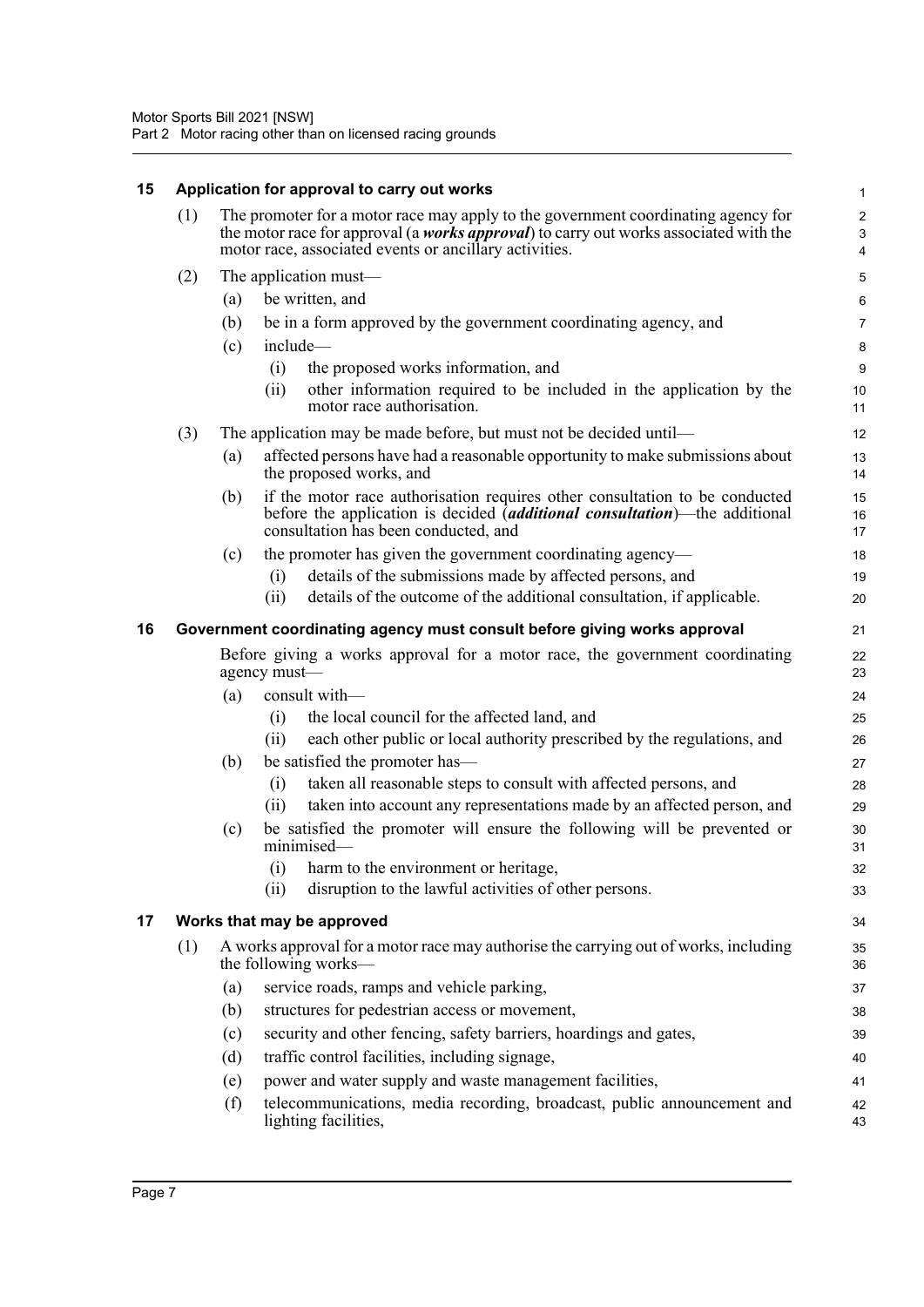|     | (g)                   | facilities for vehicle refuelling, servicing, repair and washdown,                                                                                                                                                                                                                    | $\mathbf{1}$         |
|-----|-----------------------|---------------------------------------------------------------------------------------------------------------------------------------------------------------------------------------------------------------------------------------------------------------------------------------|----------------------|
|     | (h)                   | structures to support crew, media and spectators, including seating, stands,<br>shading, catering, direction signage and toilet facilities,                                                                                                                                           | $\overline{2}$<br>3  |
|     | (i)                   | advertising signage,                                                                                                                                                                                                                                                                  | $\overline{4}$       |
|     | (j)                   | emergency fire fighting and fire prevention facilities and medical and rescue<br>facilities,                                                                                                                                                                                          | 5<br>6               |
|     | (k)                   | grading or other road maintenance works, including temporarily removing<br>impediments to the motor race.                                                                                                                                                                             | $\overline{7}$<br>8  |
|     |                       | <b>Example-</b> removing a speed bump or roundabout                                                                                                                                                                                                                                   | 9                    |
| (2) |                       | The works approval for a motor race must only authorise the carrying out of works<br>to the extent the works are reasonably necessary for the purposes of the motor race,<br>associated events and ancillary activities.                                                              | 10<br>11<br>12       |
| (3) |                       | A works approval for a motor race must not authorise the following—                                                                                                                                                                                                                   | 13                   |
|     | (a)                   | the fencing or cordoning off part of the event area outside the event period<br>unless the government coordinating agency for the motor race is reasonably<br>satisfied it is reasonably necessary for, or incidental to, the exercise of the<br>promoter's functions under this Act, | 14<br>15<br>16<br>17 |
|     | (b)                   | the demolition of, or significant damage to, a heritage item identified in a an<br>environmental planning instrument.                                                                                                                                                                 | 18<br>19             |
|     | <b>Works approval</b> |                                                                                                                                                                                                                                                                                       | 20                   |
| (1) |                       | A works approval for a motor race authorises the promoter for the motor race to—                                                                                                                                                                                                      | 21                   |
|     | (a)                   | carry out the works specified in the works approval, and                                                                                                                                                                                                                              | 22                   |
|     | (b)                   | do anything reasonably necessary to carry out the works.                                                                                                                                                                                                                              | 23                   |
| (2) |                       | The works approval must specify the following—                                                                                                                                                                                                                                        | 24                   |
|     | (a)                   | the works that may be carried out under the works approval,                                                                                                                                                                                                                           | 25                   |
|     | (b)                   | the land on which particular works may be carried out,                                                                                                                                                                                                                                | 26                   |
|     | (c)                   | the times at which or during which particular works may be carried out.                                                                                                                                                                                                               | 27                   |
| (3) |                       | The works approval may authorise works even if the works are carried out outside—                                                                                                                                                                                                     | 28                   |
|     | (a)                   | the event area for the motor race, or                                                                                                                                                                                                                                                 | 29                   |
|     | (b)                   | the event period for the motor race.                                                                                                                                                                                                                                                  | 30                   |
| (4) |                       | The works approval may be given subject to conditions the government coordinating<br>agency for the motor race considers reasonable, including conditions about the<br>following—                                                                                                     | 31<br>32<br>33       |
|     | (a)                   | public safety,                                                                                                                                                                                                                                                                        | 34                   |
|     | (b)                   | environmental protection,                                                                                                                                                                                                                                                             | 35                   |
|     | (c)                   | noise management,                                                                                                                                                                                                                                                                     | 36                   |
|     | (d)                   | insurance,                                                                                                                                                                                                                                                                            | 37                   |
|     | (e)                   | reporting requirements,                                                                                                                                                                                                                                                               | 38                   |
|     | (f)                   | reinstatement of land,                                                                                                                                                                                                                                                                | 39                   |
|     | (g)                   | consultation requirements,                                                                                                                                                                                                                                                            | 40                   |
|     | (h)                   | financial arrangements, including the provision of security,                                                                                                                                                                                                                          | 41                   |
|     | (i)                   | event and works planning requirements,                                                                                                                                                                                                                                                | 42                   |
|     | (j)                   | engineering certification requirements.                                                                                                                                                                                                                                               | 43                   |

<span id="page-18-0"></span>**18 Works approval**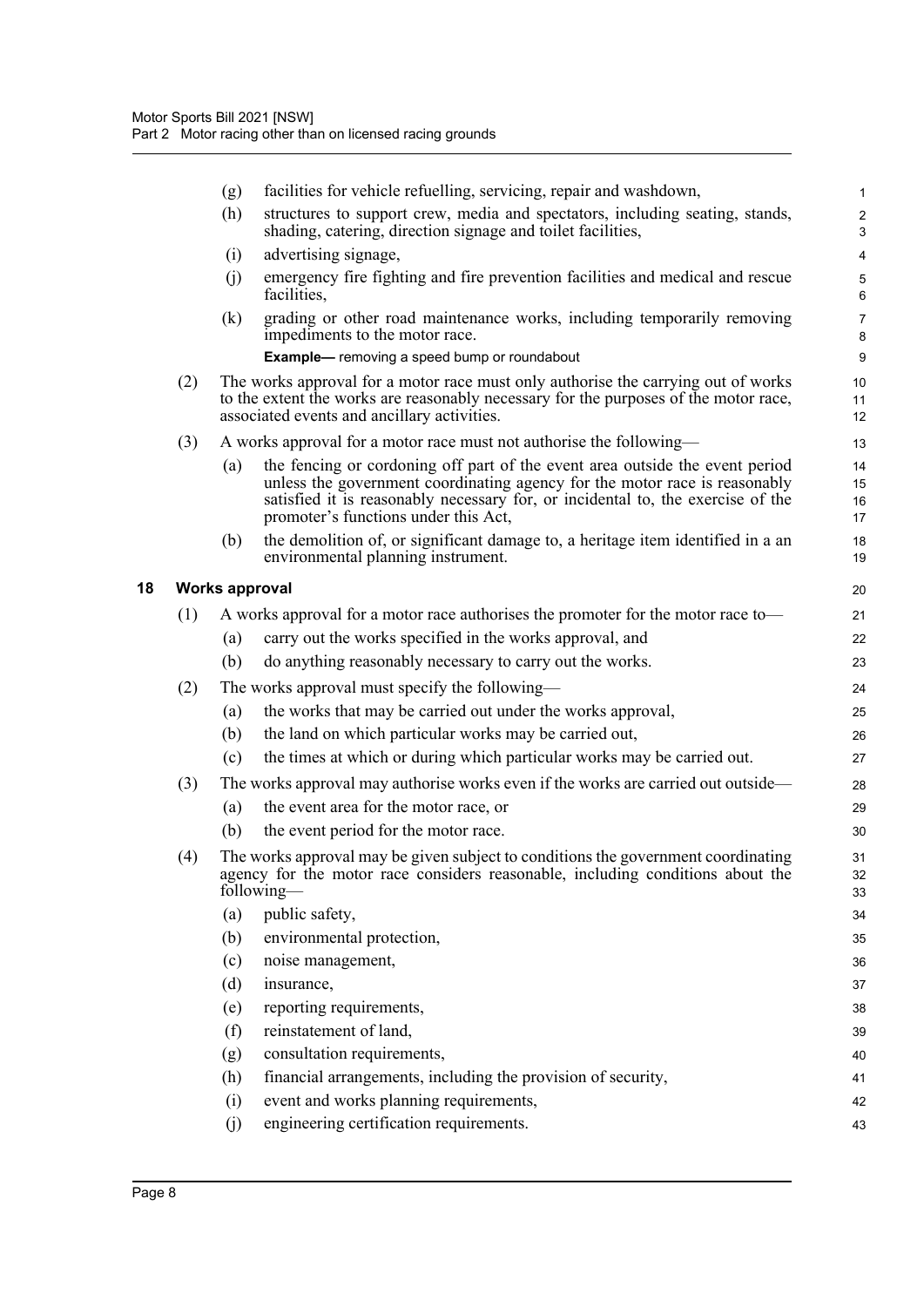#### **19 Work health and safety requirements**

<span id="page-19-5"></span><span id="page-19-4"></span><span id="page-19-3"></span><span id="page-19-2"></span><span id="page-19-1"></span><span id="page-19-0"></span>

| 19 |                   | Work health and safety requirements                                                                                                                                                                                             | $\mathbf{1}$                            |
|----|-------------------|---------------------------------------------------------------------------------------------------------------------------------------------------------------------------------------------------------------------------------|-----------------------------------------|
|    | (1)               | During the period in which works are carried out under a works approval for a motor<br>race, the promoter for the motor race is taken to be the exclusive owner of the land<br>on which the works are carried out but only for- | $\boldsymbol{2}$<br>3<br>$\overline{4}$ |
|    |                   | the purposes of engaging a principal contractor for the works in accordance<br>(a)<br>with the regulations under the <i>Work Health and Safety Act 2011</i> , and                                                               | 5<br>6                                  |
|    |                   | other purposes prescribed by the regulations.<br>(b)                                                                                                                                                                            | $\overline{7}$                          |
|    | (2)               | The government coordinating agency for the motor race may give the promoter a<br>direction-                                                                                                                                     | 8<br>9                                  |
|    |                   | to ensure compliance with this section, or<br>(a)                                                                                                                                                                               | 10                                      |
|    |                   | (b)<br>to rectify any matter the government coordinating agency considers<br>constitutes a breach of the conditions of the works approval.                                                                                      | 11<br>12                                |
|    | (3)               | It is a condition of the motor race authorisation that the promoter for the motor race<br>carry out works only in accordance with the works approval for the motor race.                                                        | 13<br>14                                |
| 20 |                   | <b>Reinstatement of land</b>                                                                                                                                                                                                    | 15                                      |
|    | (1)               | The promoter for a motor race must do the following work unless otherwise<br>authorised by the government coordinating agency—                                                                                                  | 16<br>17                                |
|    |                   | remove any rubbish from the event area,<br>(a)                                                                                                                                                                                  | 18                                      |
|    |                   | (b)<br>for land, including fixtures, damaged or otherwise affected by the activities of<br>the promoter, including the conduct of the motor race, associated events and<br>ancillary activities-                                | 19<br>20<br>21                          |
|    |                   | repair all damage, and<br>(i)                                                                                                                                                                                                   | 22                                      |
|    |                   | reinstate the land as far as is practicable to the condition it was in before<br>(i)<br>the activities.                                                                                                                         | 23<br>24                                |
|    | (2)               | The work must be completed within a reasonable time after the event period for the<br>motor race.                                                                                                                               | 25<br>26                                |
|    | (3)               | If the race promoter fails to carry out the work within the time, the government<br>coordinating agency for the motor race may cause the work to be carried out.                                                                | 27<br>28                                |
|    | (4)               | The government coordinating agency may recover the cost of carrying out the work<br>from the promoter as a debt in a court of competent jurisdiction.                                                                           | 29<br>30                                |
|    | (5)               | A document signed by the head of the government coordinating agency certifying the<br>cost of carrying out the work is admissible in the proceedings and is evidence of the<br>cost.                                            | 31<br>32<br>33                          |
| 21 |                   | Division not to apply to Mount Panorama                                                                                                                                                                                         | 34                                      |
|    |                   | This Division does not apply to Mount Panorama at Bathurst.                                                                                                                                                                     | 35                                      |
|    | <b>Division 3</b> | <b>Roads and traffic</b>                                                                                                                                                                                                        | 36                                      |
|    |                   | <b>Subdivision 1</b><br><b>Preliminary</b>                                                                                                                                                                                      | 37                                      |
| 22 |                   | Relationship with road transport legislation                                                                                                                                                                                    | 38                                      |
|    | (1)               | This Division is to be construed with, and as if it formed part of, the road transport<br>legislation.                                                                                                                          | 39<br>40                                |
|    | (2)               | If there is an inconsistency between this Division and the road transport legislation,<br>this Division prevails to the extent of the inconsistency.                                                                            | 41<br>42                                |
|    |                   |                                                                                                                                                                                                                                 |                                         |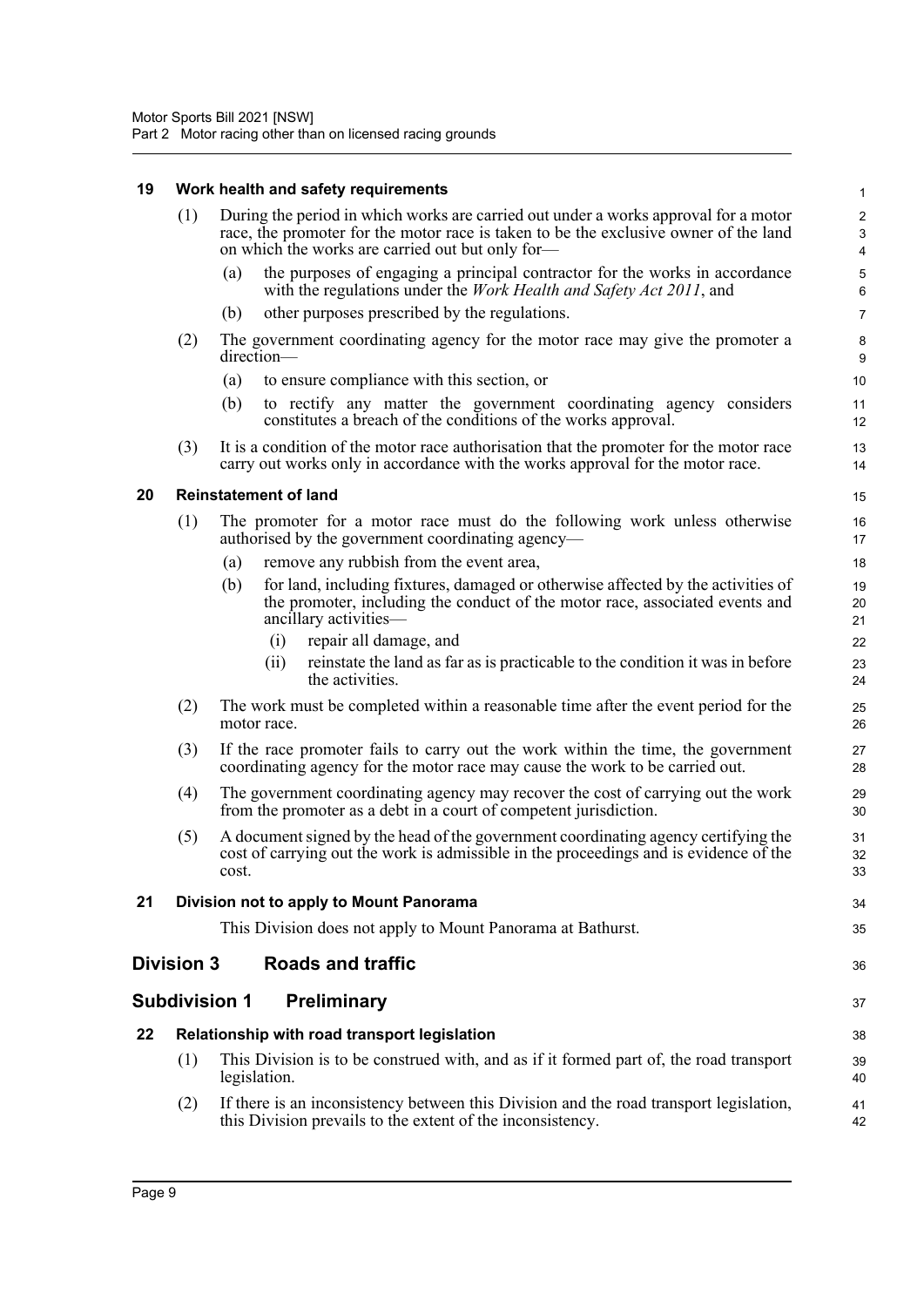<span id="page-20-4"></span><span id="page-20-3"></span><span id="page-20-2"></span><span id="page-20-1"></span><span id="page-20-0"></span>

|    | (3) |                        | The provisions of this Division and section 63 have effect despite the Road Transport<br><i>Act 2013</i> , section 14.                                          | $\mathbf{1}$<br>$\overline{c}$ |
|----|-----|------------------------|-----------------------------------------------------------------------------------------------------------------------------------------------------------------|--------------------------------|
|    | (4) |                        | Words and expressions used in this Division that are defined in the road transport<br>legislation have the same meanings as in that legislation.                | 3<br>4                         |
| 23 |     | <b>Penalty notices</b> |                                                                                                                                                                 | 5                              |
|    |     |                        | Penalty notices may be issued under the road transport legislation in relation to<br>offences created by this Division.                                         | 6<br>$\overline{7}$            |
|    |     | Subdivision 2          | <b>Traffic management plan</b>                                                                                                                                  | 8                              |
| 24 |     |                        | Preparation of traffic management plans                                                                                                                         | 9                              |
|    | (1) |                        | The promoter for a motor race must prepare a traffic management plan for the motor<br>race that identifies—                                                     | 10<br>11                       |
|    |     | (a)                    | the roads affected by the following (the <i>traffic management area</i> )—                                                                                      | 12                             |
|    |     |                        | the motor race, associated events and ancillary activities,<br>(i)                                                                                              | 13                             |
|    |     |                        | the works authorised by the works approval for the motor race, and<br>(ii)                                                                                      | 14                             |
|    |     | (b)                    | the period during which the powers under this Division may be used (the<br><i>traffic management period</i> ), and                                              | 15<br>16                       |
|    |     | (c)                    | the way in which traffic will be managed under the plan.                                                                                                        | 17                             |
|    | (2) |                        | The traffic management plan is to be prepared in consultation with—                                                                                             | 18                             |
|    |     | (a)                    | Transport for NSW, and                                                                                                                                          | 19                             |
|    |     | (b)                    | the roads authority for roads identified in the traffic management plan, and                                                                                    | 20                             |
|    |     | (c)                    | the NSW Police Force.                                                                                                                                           | 21                             |
|    | (3) |                        | A traffic management plan does not apply to a private road unless the owner or<br>occupier of the private road has given written consent.                       | 22<br>23                       |
|    | (4) |                        | The traffic management plan, or an amendment to the plan, does not have effect<br>unless Transport for NSW has given written approval to the plan or amendment. | 24<br>25                       |
|    | (5) |                        | The approval of Transport for NSW is taken to be a consent for things done in<br>accordance with the plan for the purposes of—                                  | 26<br>27                       |
|    |     | (a)                    | the Roads Act 1993, and                                                                                                                                         | 28                             |
|    |     | (b)                    | the road transport legislation.                                                                                                                                 | 29                             |
|    |     |                        | Subdivision 3   Motor race event lanes                                                                                                                          | 30                             |
| 25 |     | <b>Definitions</b>     |                                                                                                                                                                 | 31                             |
|    |     |                        | In this Subdivision-                                                                                                                                            | 32                             |
|    |     |                        | lane includes part of a lane.                                                                                                                                   | 33                             |
|    |     |                        | motor race event lane means a marked lane that-                                                                                                                 | 34                             |
|    |     | (a)                    | begins at a sign prescribed by the regulations as a motor race event lane sign,<br>and                                                                          | 35<br>36                       |
|    |     | (b)                    | ends at a sign prescribed by the regulations as an end motor race event lane<br>sign.                                                                           | 37<br>38                       |
|    |     |                        | <i>motor race event lane permit</i> —see section $27(1)$ .                                                                                                      | 39                             |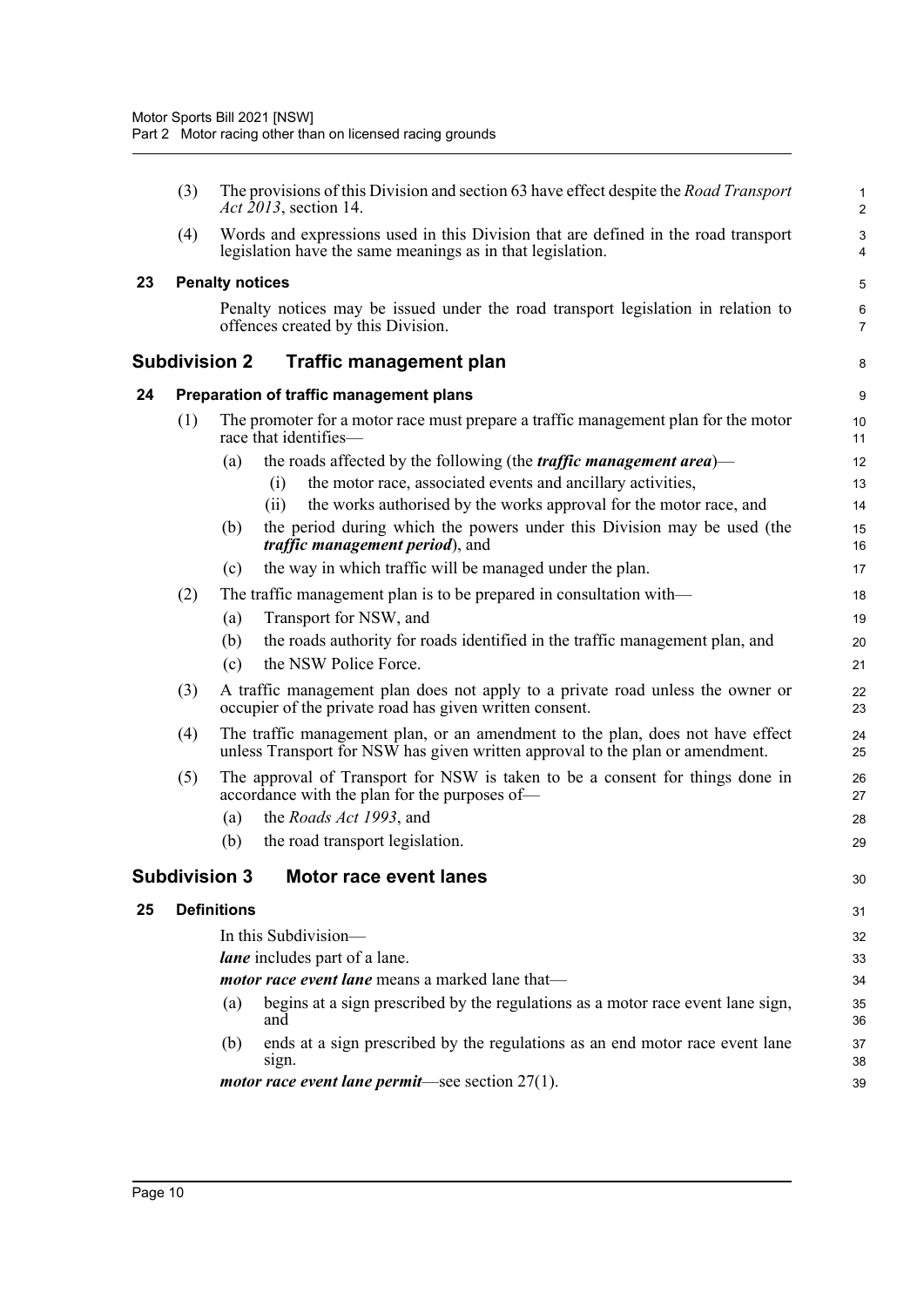#### <span id="page-21-0"></span>**26 Motor race event lanes**

<span id="page-21-1"></span>

|    | (1) | A motor race event lane may be created during the traffic management period on land<br>in the traffic management area if authorised by the traffic management plan.                                                                 | $\boldsymbol{2}$<br>$\mathbf{3}$ |  |  |
|----|-----|-------------------------------------------------------------------------------------------------------------------------------------------------------------------------------------------------------------------------------------|----------------------------------|--|--|
|    | (2) | A person must not drive a vehicle in a motor race event lane unless authorised by this<br>section.                                                                                                                                  | $\overline{\mathbf{4}}$<br>5     |  |  |
|    |     | Maximum penalty—20 penalty units.                                                                                                                                                                                                   | 6                                |  |  |
|    | (3) | The following vehicles may be driven in a motor race event lane—                                                                                                                                                                    | $\overline{7}$                   |  |  |
|    |     | a vehicle displaying a motor race event lane permit if the person to whom the<br>(a)<br>permit was issued is driving, or being carried in, the vehicle,                                                                             | 8<br>9                           |  |  |
|    |     | a police vehicle or an emergency vehicle,<br>(b)                                                                                                                                                                                    | 10                               |  |  |
|    |     | a taxi within the meaning of the Point to Point Transport (Taxis and Hire<br>(c)<br>Vehicles) Act 2016,                                                                                                                             | 11<br>12                         |  |  |
|    |     | a bus within the meaning of the <i>Passenger Transport Act 2014</i> ,<br>(d)                                                                                                                                                        | 13                               |  |  |
|    |     | a vehicle being driven in a motor race event lane in circumstances where the<br>(e)<br>vehicle would be permitted to drive in the lane by the <i>Road Rules</i> 2014, rule<br>158 if the motor race event lane were a transit lane. | 14<br>15<br>16                   |  |  |
|    | (4) | A person may ride a bicycle in a motor race event lane.                                                                                                                                                                             | 17                               |  |  |
|    | (5) | The following are prescribed traffic control devices for the purposes of the <i>Road</i><br>Transport Act 2013, Part 5.3-                                                                                                           | 18<br>19                         |  |  |
|    |     | (a)<br>a motor race event sign,                                                                                                                                                                                                     | 20                               |  |  |
|    |     | (b)<br>an end motor race event sign.                                                                                                                                                                                                | 21                               |  |  |
| 27 |     | Motor race event lane permits                                                                                                                                                                                                       | 22                               |  |  |
|    | (1) | The promoter for a motor race may issue a permit (a <i>motor race event lane permit</i> )<br>to a person to authorise a vehicle driven by, or carrying, the person to be in a motor<br>race event lane.                             | 23<br>24<br>25                   |  |  |
|    | (2) | A person in charge of a vehicle authorised to be in a motor race event lane by a motor<br>race event lane permit must prominently display the permit at all times the vehicle is<br>in a motor race event lane.                     | 26<br>27<br>28                   |  |  |
|    | (3) | A police officer may direct the person in charge of a vehicle in a motor race event<br>lane to produce the motor race event lane permit relied on by the person for<br>inspection.                                                  |                                  |  |  |
|    | (4) | The person in charge of the vehicle must immediately comply with the direction.<br>Maximum penalty-20 penalty units.                                                                                                                | 32<br>33                         |  |  |
|    | (5) | The police officer may do the following-                                                                                                                                                                                            | 34                               |  |  |
|    |     | inspect a permit,<br>(a)                                                                                                                                                                                                            | 35                               |  |  |
|    |     | (b)<br>ask the holder of a permit to provide evidence of the holder's identity,                                                                                                                                                     | 36                               |  |  |
|    |     | inspect a document provided as evidence of the holder's identity,<br>(c)                                                                                                                                                            | 37                               |  |  |
|    |     | confiscate-<br>(d)                                                                                                                                                                                                                  | 38                               |  |  |
|    |     | a permit not being used by the holder of the permit, or<br>(i)                                                                                                                                                                      | 39                               |  |  |
|    |     | a document purporting to be a permit that is not a permit.<br>(ii)                                                                                                                                                                  | 40                               |  |  |

1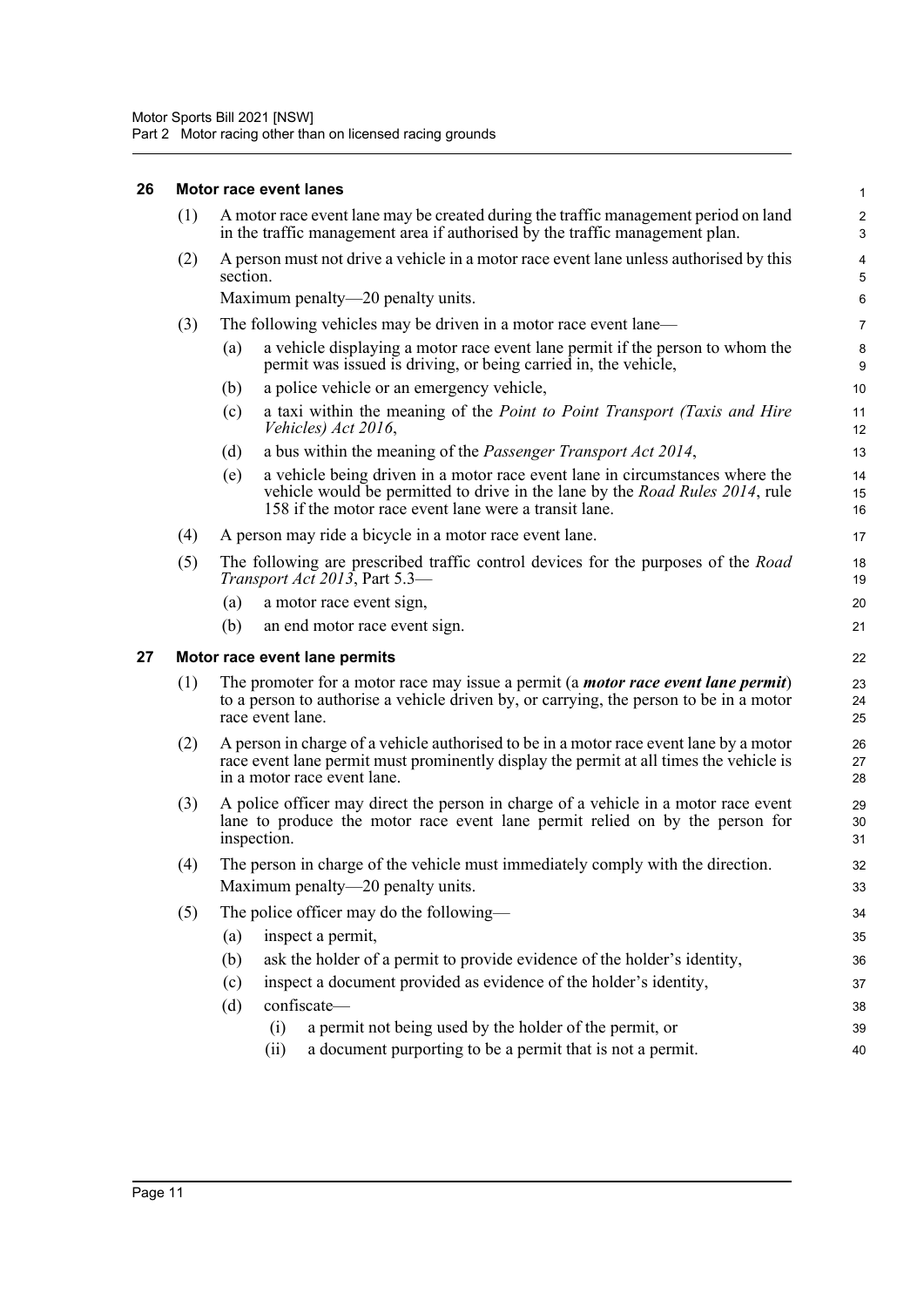<span id="page-22-4"></span><span id="page-22-3"></span><span id="page-22-2"></span><span id="page-22-1"></span><span id="page-22-0"></span>

|    |     | <b>Subdivision 4</b><br><b>Road closures</b>                                                                                                                                | 1                       |
|----|-----|-----------------------------------------------------------------------------------------------------------------------------------------------------------------------------|-------------------------|
| 28 |     | <b>Powers of promoter</b>                                                                                                                                                   | $\overline{\mathbf{c}}$ |
|    | (1) | The promoter for a motor race may, in accordance with a traffic management plan<br>for the motor race—                                                                      | 3<br>4                  |
|    |     | control and regulate traffic, and<br>(a)                                                                                                                                    | 5                       |
|    |     | temporarily close a road.<br>(b)                                                                                                                                            | 6                       |
|    | (2) | A road must not be closed under this section unless the roads authority for the road<br>has given public notice of the proposed closure at least 7 days before the closure. | 7<br>8                  |
|    | (3) | Public notice must be given in a way approved by the government coordinating<br>agency for the motor race.                                                                  | 9<br>10                 |
| 29 |     | Road closures-integrated road and transport services                                                                                                                        | 11                      |
|    | (1) | The roads authority for a road may close the road to provide integrated road and<br>transport services for a motor race or associated events if—                            | 12<br>13                |
|    |     | the promoter for the motor race has asked the roads authority to close the road,<br>(a)<br>and                                                                              | 14<br>15                |
|    |     | the roads authority has given public notice of the proposed closure at least 7<br>(b)<br>days before the closure, and                                                       | 16<br>17                |
|    |     | the closure is authorised by the traffic management plan for the motor race.<br>(c)                                                                                         | 18                      |
|    | (2) | Public notice must be given in a way approved by the government coordinating<br>agency for the motor race.                                                                  | 19<br>20                |
| 30 |     | Road closures-short periods                                                                                                                                                 | 21                      |
|    | (1) | This section extends to roads on land outside the traffic management area for a motor<br>race.                                                                              | 22<br>23                |
|    | (2) | The roads authority for a road may close the road during the traffic management<br>period for a motor race for any of the following purposes—                               | 24<br>25                |
|    |     | facilitating-<br>(a)                                                                                                                                                        | 26                      |
|    |     | (i)<br>the conduct of the motor race, associated events or ancillary activities,<br>or                                                                                      | 27<br>28                |
|    |     | the carrying out of works authorised by the works approval for the<br>(ii)<br>motor race,                                                                                   | 29<br>30                |
|    |     | controlling or regulating traffic at or near a venue or facility being used for the<br>(b)<br>purposes of the motor race or associated event,                               | 31<br>32                |
|    |     | ensuring the safety of persons,<br>(c)                                                                                                                                      | 33                      |
|    |     | protecting property from damage.<br>(d)                                                                                                                                     | 34                      |
|    | (3) | The roads authority may close a road under this section only if asked by the promoter<br>for the motor race.                                                                | 35<br>36                |
|    | (4) | A road may not be closed under this section for more than 3 consecutive days.                                                                                               | 37                      |
|    | (5) | The roads authority is not required to give public notice of the closure of a road under<br>this section.                                                                   | 38<br>39                |
| 31 |     | Road closure to be for shortest possible period                                                                                                                             | 40                      |
|    |     | A road must not be closed under this Subdivision for a period longer than is necessary<br>to serve the purpose for which the road is closed.                                | 41<br>42                |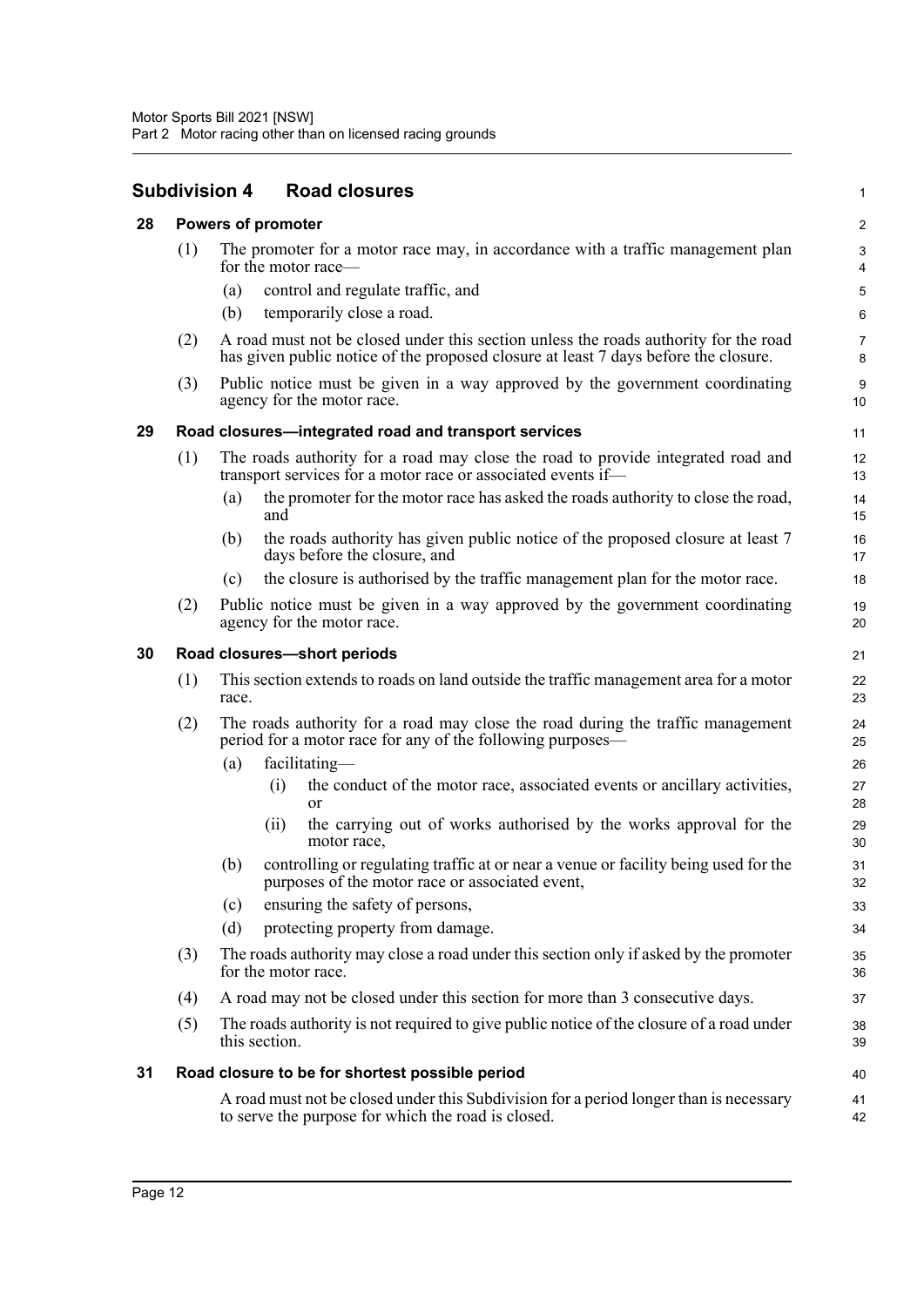#### **32 Offences relating to road closures**

<span id="page-23-3"></span><span id="page-23-2"></span><span id="page-23-1"></span><span id="page-23-0"></span>

| 32 |     | Offences relating to road closures                                                                                                                                                                                               | $\mathbf{1}$   |
|----|-----|----------------------------------------------------------------------------------------------------------------------------------------------------------------------------------------------------------------------------------|----------------|
|    | (1) | A person must not bring a vehicle onto a road closed to vehicles under this<br>Subdivision if the person knows the road is closed.<br>Maximum penalty—30 penalty units.                                                          | 2<br>3<br>4    |
|    |     |                                                                                                                                                                                                                                  |                |
|    | (2) | A person in charge of a vehicle on a road closed to vehicles under this Subdivision<br>must remove the vehicle as soon as practicable after an authorised officer-                                                               | 5<br>6         |
|    |     | informs the person the road is closed, and<br>(a)                                                                                                                                                                                | 7              |
|    |     | (b)<br>directs the person to remove the vehicle.                                                                                                                                                                                 | 8              |
|    |     | Maximum penalty—30 penalty units.                                                                                                                                                                                                | 9              |
|    | (3) | A person must not enter a road closed to pedestrians under this Subdivision if the<br>person knows the road is closed.<br>Maximum penalty-30 penalty units.                                                                      | 10<br>11<br>12 |
|    | (4) | A person on a road closed to pedestrians under this Subdivision must leave the road                                                                                                                                              | 13             |
|    |     | as soon as practicable after an authorised officer—                                                                                                                                                                              | 14             |
|    |     | informs the person the road is closed, and<br>(a)                                                                                                                                                                                | 15             |
|    |     | directs the person to leave the road.<br>(b)                                                                                                                                                                                     | 16             |
|    |     | Maximum penalty—30 penalty units.                                                                                                                                                                                                | 17             |
|    | (5) | A person is taken to know a road is closed if the person has passed a sign or barrier<br>indicating the road is closed.                                                                                                          | 18<br>19       |
|    | (6) | A person must not damage, remove or interfere with a sign or barrier erected for the<br>purpose of closing a road under this Subdivision.                                                                                        | 20<br>21       |
|    |     | Maximum penalty—30 penalty units.                                                                                                                                                                                                | 22             |
|    | (7) | A person does not commit an offence under this section for anything done with the<br>approval of an authorised officer.                                                                                                          | 23<br>24       |
|    |     | <b>Removal of vehicles</b><br><b>Subdivision 5</b>                                                                                                                                                                               | 25             |
| 33 |     | Removal of unattended vehicles-generally                                                                                                                                                                                         | 26             |
|    | (1) | The Road Transport Act 2013, section 143 applies to the traffic management area for<br>a motor race during the traffic management period for the motor race as if the area<br>were a prescribed place.                           | 27<br>28<br>29 |
|    | (2) | This section does not have effect in relation to the traffic management area unless the<br>promoter for the motor race has notified the public—                                                                                  | 30<br>31       |
|    |     | of the effect of subsection (1), and<br>(a)                                                                                                                                                                                      | 32             |
|    |     | (b)<br>in a way approved by the government coordinating agency.                                                                                                                                                                  | 33             |
| 34 |     | Urgent removal of unattended vehicles or trailers                                                                                                                                                                                | 34             |
|    | (1) | The government coordinating agency for a motor race may direct a police officer or<br>other appropriate officer to remove an unattended motor vehicle or trailer from land<br>in the traffic management area for the motor race. | 35<br>36<br>37 |
|    | (2) | The direction may be given only during the traffic management period for the motor<br>race.                                                                                                                                      | 38<br>39       |
|    | (3) | The direction must not be given unless the government coordinating agency<br>reasonably believes the removal of the vehicle or trailer is necessary to enable—                                                                   | 40<br>41       |
|    |     |                                                                                                                                                                                                                                  |                |
|    |     | the conduct of the motor race or an associated event, or<br>(a)                                                                                                                                                                  | 42             |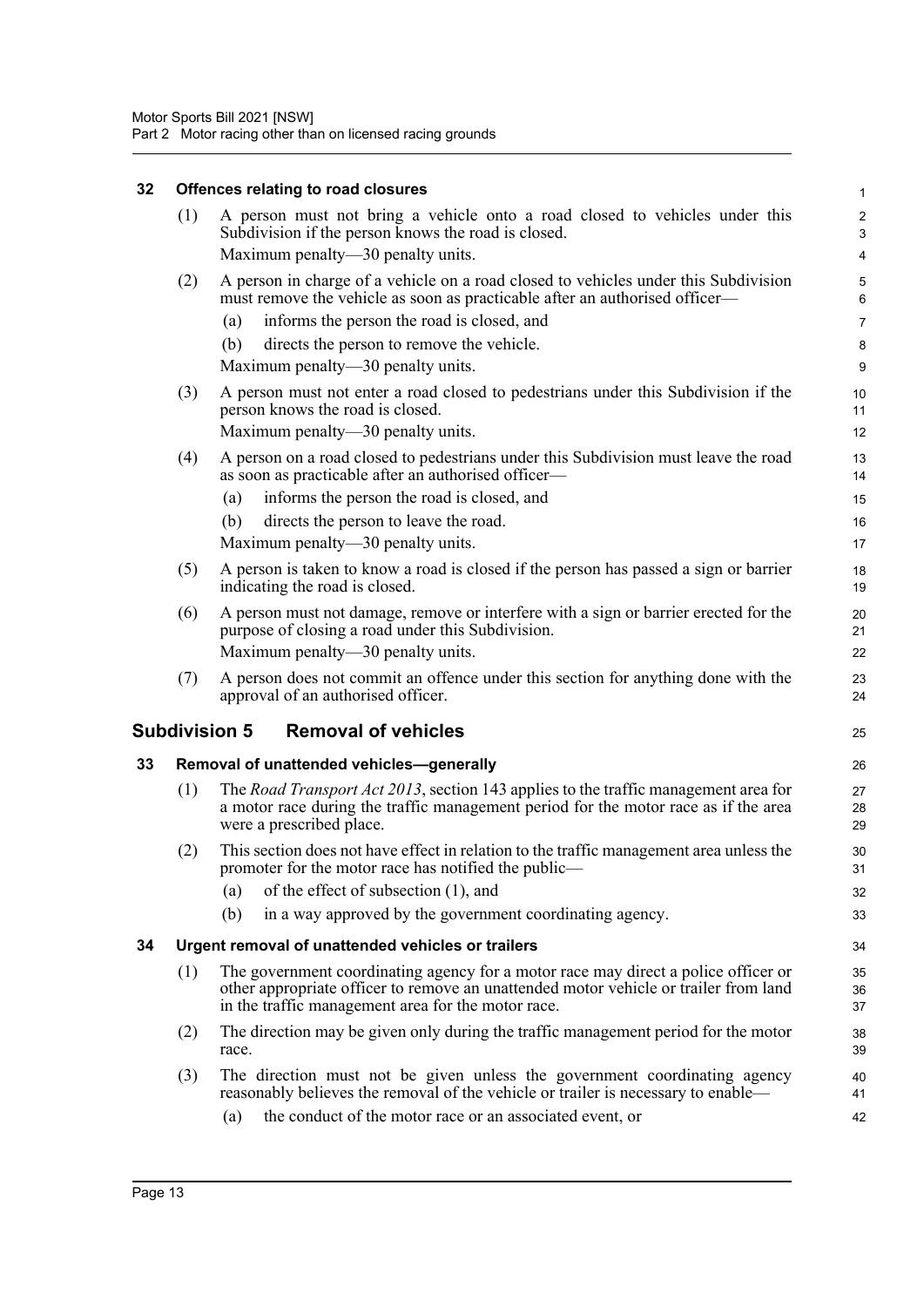<span id="page-24-4"></span><span id="page-24-3"></span><span id="page-24-2"></span><span id="page-24-1"></span><span id="page-24-0"></span>

|    |            | (b)            | works to be carried out that are authorised by the works approval for the motor<br>race.                                                                                                                                                      | 1<br>$\overline{2}$ |
|----|------------|----------------|-----------------------------------------------------------------------------------------------------------------------------------------------------------------------------------------------------------------------------------------------|---------------------|
|    | (4)        |                | It is not necessary that the vehicle or trailer is standing unlawfully.                                                                                                                                                                       | 3                   |
|    | (5)        |                | The <i>Road Transport Act 2013</i> , section 143 applies to the vehicle or trailer as if the<br>vehicle or trailer were unlawfully standing on a prescribed place and is likely to cause<br>danger to the public or undue traffic congestion. | 4<br>5<br>6         |
|    | (6)        |                | If the vehicle or trailer is not standing unlawfully, a person must not be required to<br>pay a tow-away charge for the removal of the vehicle or trailer.                                                                                    | 7<br>8              |
|    | (7)        | 143.           | In this section-<br><i>appropriate officer</i> has the same meaning as in the <i>Road Transport Act 2013</i> , section                                                                                                                        | 9<br>10<br>11       |
|    | Division 4 |                | <b>Entry to areas</b>                                                                                                                                                                                                                         | 12                  |
| 35 |            | Interpretation |                                                                                                                                                                                                                                               | 13                  |
|    | (1)        |                | In this Division-                                                                                                                                                                                                                             | 14                  |
|    |            |                | <i>ticket</i> includes a permit or authority, however expressed.                                                                                                                                                                              | 15                  |
|    | (2)        |                | This Division applies to part of the event area for a motor race in the same way as it<br>applies to the event area.                                                                                                                          | 16<br>17            |
| 36 |            |                | Powers subject to motor race authorisation                                                                                                                                                                                                    | 18                  |
|    |            |                | The exercise of powers under this Division in relation to the event area for a motor<br>race is subject to any limitations specified in the motor race authorisation.                                                                         | 19<br>20            |
| 37 |            |                | <b>Restrictions on entry</b>                                                                                                                                                                                                                  | 21                  |
|    | (1)        |                | The promoter for a motor race or an authorised officer may prohibit, regulate or<br>otherwise control the entry of persons, vehicles or vessels to the event area for the<br>motor race by-                                                   | 22<br>23<br>24      |
|    |            | (a)            | erecting a sign, or                                                                                                                                                                                                                           | 25                  |
|    |            | (b)            | giving a direction to a relevant person.                                                                                                                                                                                                      | 26                  |
|    | (2)        |                | A person must not contravene the sign or direction.                                                                                                                                                                                           | 27                  |
|    |            |                | Maximum penalty—20 penalty units.                                                                                                                                                                                                             | 28                  |
| 38 |            |                | Searches as condition of entry                                                                                                                                                                                                                | 29                  |
|    | (1)        |                | An authorised officer may ask a person who wishes to enter the event area for a motor<br>race to do the following-                                                                                                                            | 30<br>31            |
|    |            | (a)            | undergo a search of the person conducted using an electronic device, including<br>$by-$                                                                                                                                                       | 32<br>33            |
|    |            |                | the use of a hand-held scanning device, or<br>(i)                                                                                                                                                                                             | 34                  |
|    |            |                | passing through a detection device,<br>(ii)                                                                                                                                                                                                   | 35                  |
|    |            | (b)            | allow a search to be conducted of articles in the person's possession, including<br>the content of the articles,                                                                                                                              | 36<br>37            |
|    |            | (c)            | remove an item of outer clothing and allow it to be searched,                                                                                                                                                                                 | 38                  |
|    |            | (d)            | if the person wishes to enter in a vehicle or vessel—allow the vehicle or vessel<br>to be searched.                                                                                                                                           | 39<br>40            |
|    | (2)        | the area.      | Failure to comply with the request is grounds for the person to be directed to leave                                                                                                                                                          | 41<br>42            |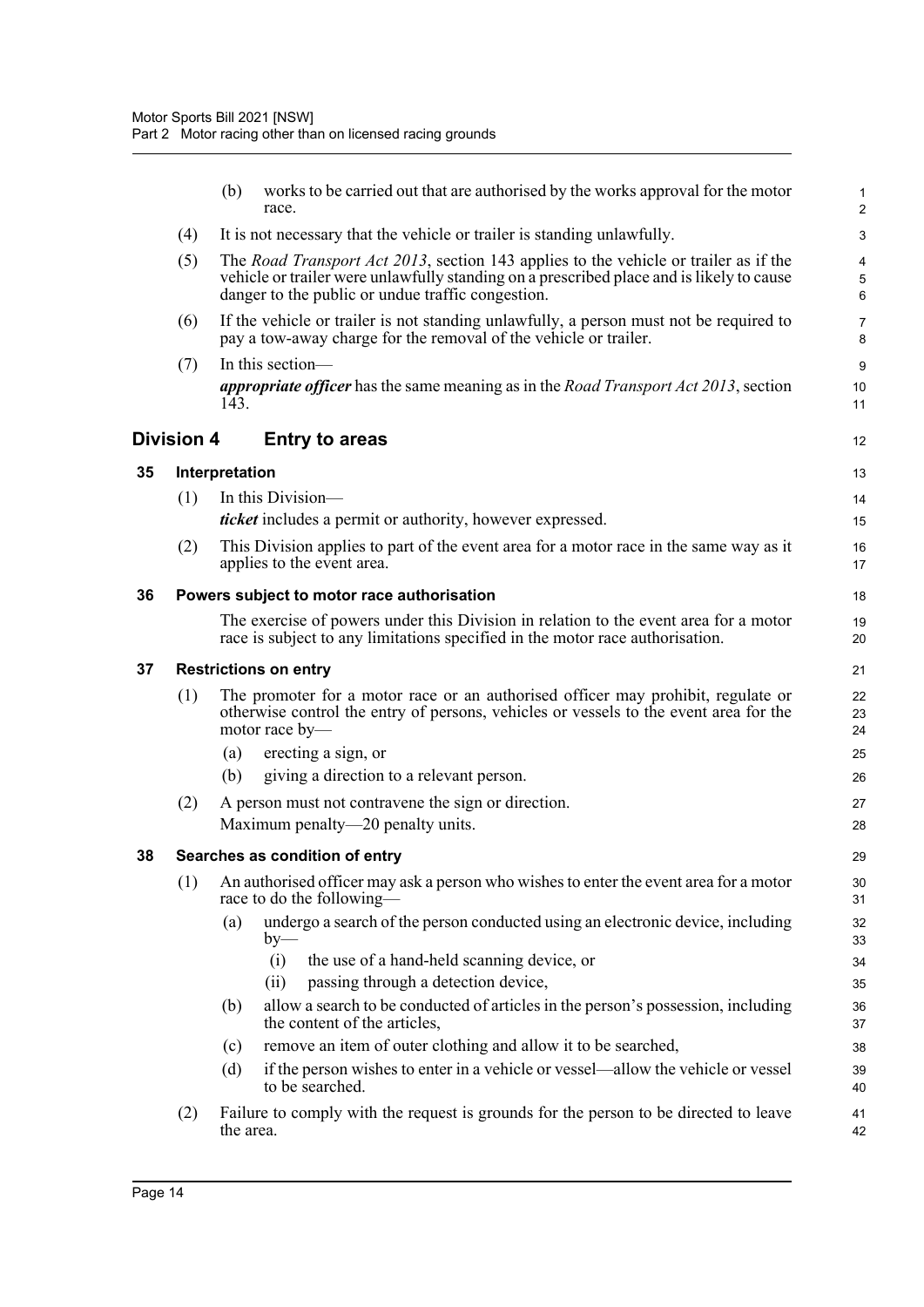<span id="page-25-4"></span><span id="page-25-3"></span><span id="page-25-2"></span><span id="page-25-1"></span><span id="page-25-0"></span>

|    | (3) |           | In this section-<br><b><i>outer clothing</i></b> means the following—                                                                                                                                               | 1<br>$\overline{2}$ |
|----|-----|-----------|---------------------------------------------------------------------------------------------------------------------------------------------------------------------------------------------------------------------|---------------------|
|    |     | (a)       | a coat or jacket,                                                                                                                                                                                                   | 3                   |
|    |     | (b)       | gloves,                                                                                                                                                                                                             | 4                   |
|    |     | (c)       | a scarf,                                                                                                                                                                                                            | 5                   |
|    |     | (d)       | shoes,                                                                                                                                                                                                              | 6                   |
|    |     | (e)       | a hat or other headwear.                                                                                                                                                                                            | $\overline{7}$      |
| 39 |     |           | <b>Obstruction of workers and officials</b>                                                                                                                                                                         | 8                   |
|    |     |           | A person in the event area for a motor race must not obstruct a person in the<br>performance of the person's work or duties.                                                                                        | 9<br>10             |
|    |     |           | Maximum penalty—10 penalty units.                                                                                                                                                                                   | 11                  |
| 40 |     |           | Failure to comply with reasonable direction                                                                                                                                                                         | 12                  |
|    | (1) |           | The promoter for a motor race or an authorised officer may give a reasonable<br>direction to a person for the purposes of securing good order and management and<br>enjoyment of the event area for the motor race. | 13<br>14<br>15      |
|    | (2) | the area. | Failure to comply with the direction is grounds for the person to be directed to leave                                                                                                                              | 16<br>17            |
| 41 |     |           | Producing tickets and permitting articles to be inspected                                                                                                                                                           | 18                  |
|    | (1) |           | An authorised officer may ask a person who is in the event area for a motor race to<br>do the following—                                                                                                            | 19<br>20            |
|    |     | (a)       | produce a ticket for inspection if a ticket is required to be held to be in the area,                                                                                                                               | 21                  |
|    |     | (b)       | permit any article in the person's possession to be inspected, including by<br>opening it and inspecting its contents.                                                                                              | 22<br>23            |
|    | (2) | the area. | Failure to comply with the request is grounds for the person to be directed to leave                                                                                                                                | 24<br>25            |
| 42 |     |           | Prohibited entry onto track                                                                                                                                                                                         | 26                  |
|    | (1) |           | A person must not enter or remain on a motor racing track during a motor race unless<br>the person—                                                                                                                 | 27<br>28            |
|    |     | (a)       | is a participant in the motor race, or                                                                                                                                                                              | 29                  |
|    |     | (b)       | is engaged in the control or management of the motor race, or                                                                                                                                                       | 30                  |
|    |     | (c)       | is authorised to be on the track.                                                                                                                                                                                   | 31                  |
|    |     |           | Maximum penalty—50 penalty units.                                                                                                                                                                                   | 32                  |
|    | (2) |           | In this section-                                                                                                                                                                                                    | 33                  |
|    |     |           | <i>motor race</i> includes an associated event that is a motor race.                                                                                                                                                | 34                  |
|    |     |           | <i>motor racing track</i> means—                                                                                                                                                                                    | 35                  |
|    |     | (a)       | the road on which the motor race is conducted, and                                                                                                                                                                  | 36                  |
|    |     | (b)       | associated land used by vehicles for the purposes of the motor race.                                                                                                                                                | 37                  |
| 43 |     |           | <b>Directions to leave</b>                                                                                                                                                                                          | 38                  |
|    | (1) |           | An authorised officer may direct a person to leave the event area for a motor race if<br>the officer believes on reasonable grounds that—                                                                           | 39<br>40            |
|    |     | (a)       | the person has contravened, or is about to contravene, this Act or the<br>regulations, or                                                                                                                           | 41<br>42            |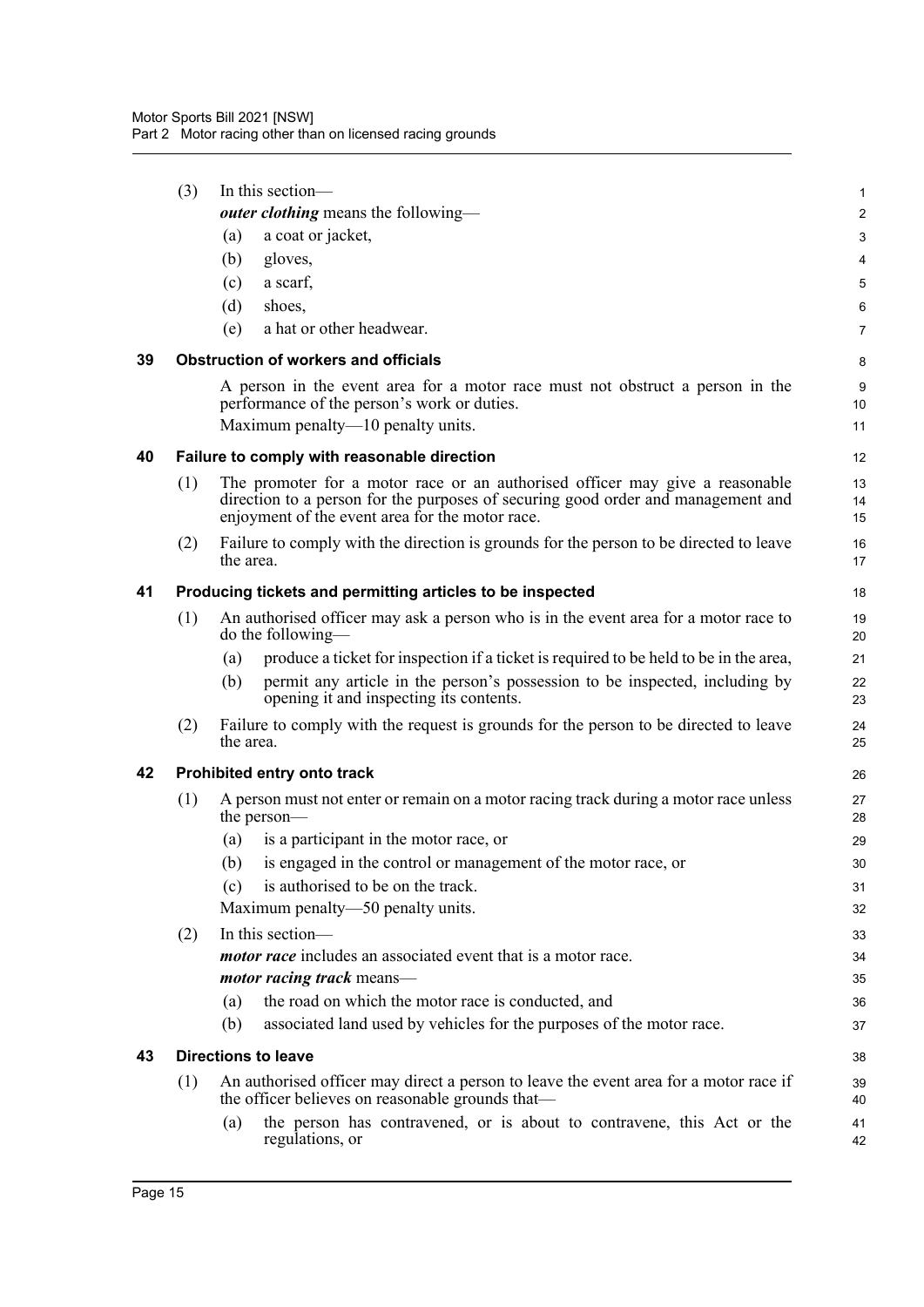<span id="page-26-4"></span><span id="page-26-3"></span><span id="page-26-2"></span><span id="page-26-1"></span><span id="page-26-0"></span>

|    |                      | the person has committed an offence, or<br>(b)                                                                              | 1                            |
|----|----------------------|-----------------------------------------------------------------------------------------------------------------------------|------------------------------|
|    |                      | there are grounds under this Division for the person to be directed to leave the<br>(c)<br>area, or                         | $\overline{\mathbf{c}}$<br>3 |
|    |                      | the person is causing a significant disruption, or<br>(d)                                                                   | 4                            |
|    |                      | the person is behaving in a way that is likely to endanger the person or another<br>(e)<br>person.                          | 5<br>6                       |
|    | (2)                  | The person must not fail to comply with the direction.                                                                      | 7                            |
|    |                      | Maximum penalty-50 penalty units.                                                                                           | 8                            |
|    | (3)                  | The authorised officer may remove the person if the person fails to comply with the<br>direction.                           | 9<br>10                      |
|    | (4)                  | The authorised officer may use reasonable force.                                                                            | 11                           |
|    | (5)                  | The authorised officer may also confiscate a ticket held by the person for entry into<br>the event area for the motor race. | 12<br>13                     |
| 44 |                      | Recording images of persons who are removed                                                                                 | 14                           |
|    | (1)                  | The following may make a visual recording of a person who is removed from the<br>event area for the motor race-             | 15<br>16                     |
|    |                      | the promoter for the motor race,<br>(a)                                                                                     | 17                           |
|    |                      | the government coordinating agency for the motor race,<br>(b)                                                               | 18                           |
|    |                      | an authorised officer.<br>(c)                                                                                               | 19                           |
|    | (2)                  | The visual recording may be used and disclosed in accordance with the motor race<br>authorisation.                          | 20<br>21                     |
|    |                      |                                                                                                                             |                              |
|    | <b>Division 5</b>    | <b>Application of other laws</b>                                                                                            | 22                           |
|    | <b>Subdivision 1</b> | <b>Application of legislation</b>                                                                                           | 23                           |
| 45 |                      | Subdivision subject to regulations                                                                                          | 24                           |
|    |                      | The regulations may contain provisions that restrict the application of this<br>Subdivision.                                | 25<br>26                     |
| 46 |                      | <b>Application of other Acts generally</b>                                                                                  | 27                           |
|    | (1)                  | An authorised activity may be carried out despite the following—                                                            | 28                           |
|    |                      | (a) the Environmental Planning and Assessment Act 1979,                                                                     | 29                           |
|    |                      | the Local Government Act 1993,<br>(b)                                                                                       | 30                           |
|    |                      | the Protection of the Environment Operations Act 1997, but only to the extent<br>(c)<br>it relates to noise,                | 31<br>32                     |
|    |                      | the Water Management Act 2000,<br>(d)                                                                                       | 33                           |
|    |                      | for an authorised activity in relation to roads and areas immediately adjacent<br>(e)<br>to roads—                          | 34<br>35                     |
|    |                      | the Forestry Act 2012, or<br>(i)                                                                                            | 36                           |
|    |                      | the National Parks and Wildlife Act 1974, Part 6.<br>(ii)                                                                   | 37                           |
|    | (2)                  | Land may be used for an authorised activity despite-                                                                        | 38                           |
|    |                      | the Environmental Planning and Assessment Act 1979, or<br>(a)                                                               | 39                           |
|    |                      | the Crown Land Management Act 2016, or<br>(b)<br>the Local Government Act 1993, or<br>(c)                                   | 40<br>41                     |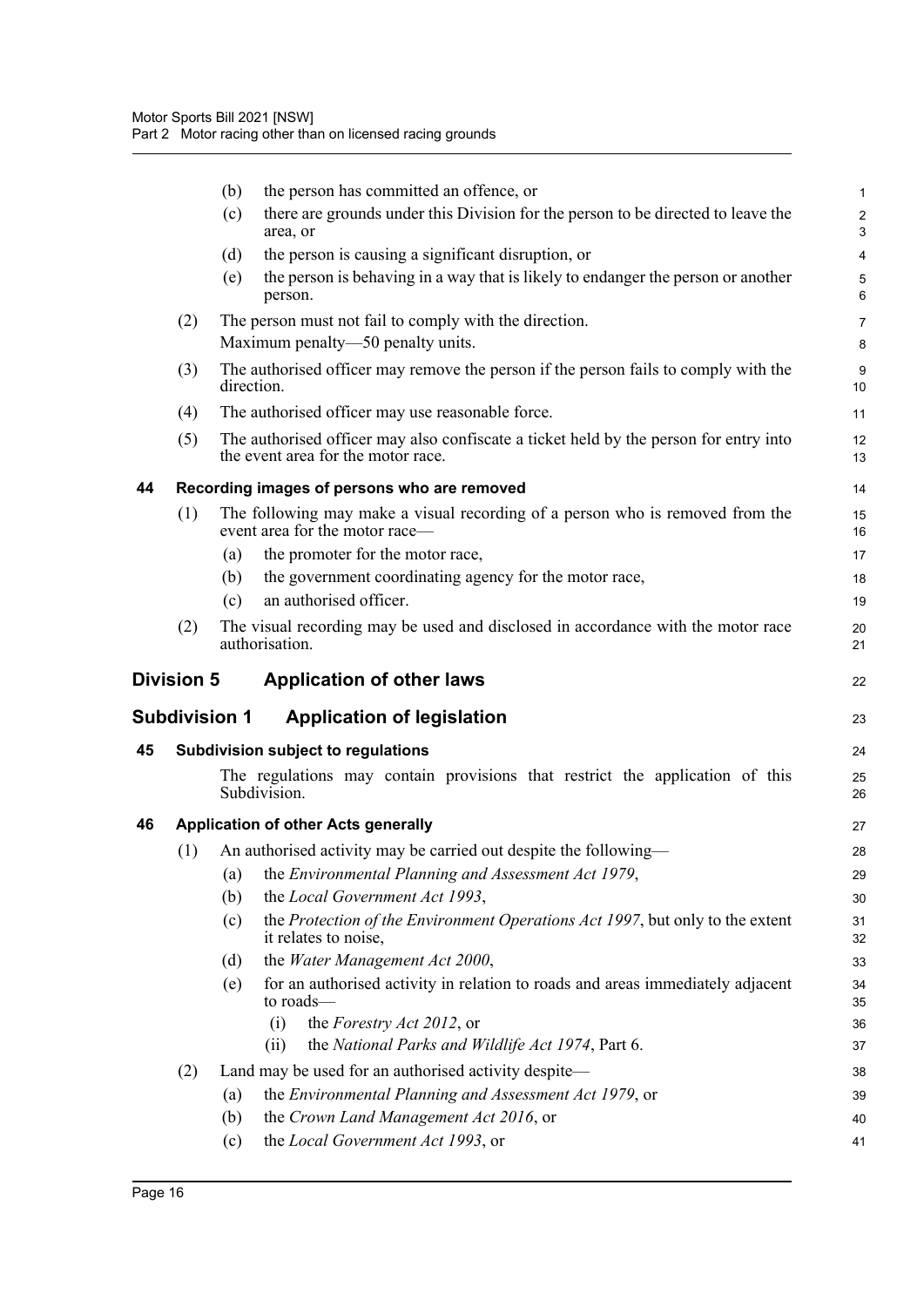<span id="page-27-4"></span><span id="page-27-3"></span><span id="page-27-2"></span><span id="page-27-1"></span><span id="page-27-0"></span>

|    |     | (d)<br>the Sydney Olympic Park Authority Act 2001.                                                                                                                                                                                                                                                                                                                                 | $\mathbf{1}$                                          |
|----|-----|------------------------------------------------------------------------------------------------------------------------------------------------------------------------------------------------------------------------------------------------------------------------------------------------------------------------------------------------------------------------------------|-------------------------------------------------------|
|    | (3) | An authorised activity is taken to be an act that is—                                                                                                                                                                                                                                                                                                                              | $\overline{c}$                                        |
|    |     | essential for the carrying out of development in accordance with a<br>(a)<br>development consent within the meaning of the <i>Environmental Planning and</i><br>Assessment Act 1979 for the purposes of the Fisheries Management Act 1994,<br>Part 7A, or                                                                                                                          | $\ensuremath{\mathsf{3}}$<br>4<br>$\overline{5}$<br>6 |
|    |     | necessary for the carrying out of development in accordance with a<br>(b)<br>development consent within the meaning of the <i>Environmental Planning and</i><br>Assessment Act 1979 for the purposes of the Biodiversity Conservation Act<br>2016, section 2.8(1)(a).                                                                                                              | $\overline{7}$<br>8<br>9<br>10                        |
|    | (4) | A reference in this section to an Act includes an instrument made under the Act.                                                                                                                                                                                                                                                                                                   | 11                                                    |
|    | (5) | In this section—                                                                                                                                                                                                                                                                                                                                                                   | 12                                                    |
|    |     | <b><i>authorised activity</i></b> means anything authorised, permitted or required to be done by<br>or under this Part.                                                                                                                                                                                                                                                            | 13<br>14                                              |
| 47 |     | Application of road legislation                                                                                                                                                                                                                                                                                                                                                    | 15                                                    |
|    | (1) | The following provisions do not apply, during the event period for a motor race, in<br>relation to the conduct of the motor race, an associated event or ancillary activity—                                                                                                                                                                                                       | 16<br>17                                              |
|    |     | the <i>Road Transport Act 2013</i> , section 115, including an instrument made<br>(a)<br>under that Act in relation to matters in section 115,                                                                                                                                                                                                                                     | 18<br>19                                              |
|    |     | the <i>Roads Act 1993</i> , including an instrument made under that Act.<br>(b)                                                                                                                                                                                                                                                                                                    | 20                                                    |
|    | (2) | A road or road related area is taken not to be a road or road-related area for the<br>purposes of the road transport legislation while it is temporarily closed for the<br>conduct of a motor race, an associated event or ancillary activity conducted in<br>accordance with this Part.                                                                                           | 21<br>22<br>23<br>24                                  |
|    |     |                                                                                                                                                                                                                                                                                                                                                                                    |                                                       |
|    |     | Subdivision 2<br><b>Protection from liability</b>                                                                                                                                                                                                                                                                                                                                  | 25                                                    |
| 48 |     | <b>Definitions</b>                                                                                                                                                                                                                                                                                                                                                                 | 26                                                    |
|    |     | In this Subdivision—<br><i>act</i> includes omission.<br><i>compensation</i> includes damages and any other form of monetary compensation.<br><i>done</i> includes omitted to be done.                                                                                                                                                                                             | 27<br>28<br>29<br>30                                  |
| 49 |     | No liability in nuisance                                                                                                                                                                                                                                                                                                                                                           | 31                                                    |
|    |     | Anything done by a person does not constitute a nuisance if it is done—<br>in the exercise of a function under this Act or the regulations, or<br>(a)<br>in accordance with the provisions of this Act or the regulations, or<br>(b)<br>in accordance with-<br>(c)<br>a motor race authorisation, or<br>(i)<br>a works approval, or<br>(ii)<br>a traffic management plan.<br>(iii) | 32<br>33<br>34<br>35<br>36<br>37<br>38                |
| 50 |     | <b>Compensation not payable by State</b>                                                                                                                                                                                                                                                                                                                                           | 39                                                    |
|    | (1) | Compensation is not payable by or on behalf of a protected person for an act done in<br>good faith-                                                                                                                                                                                                                                                                                | 40<br>41                                              |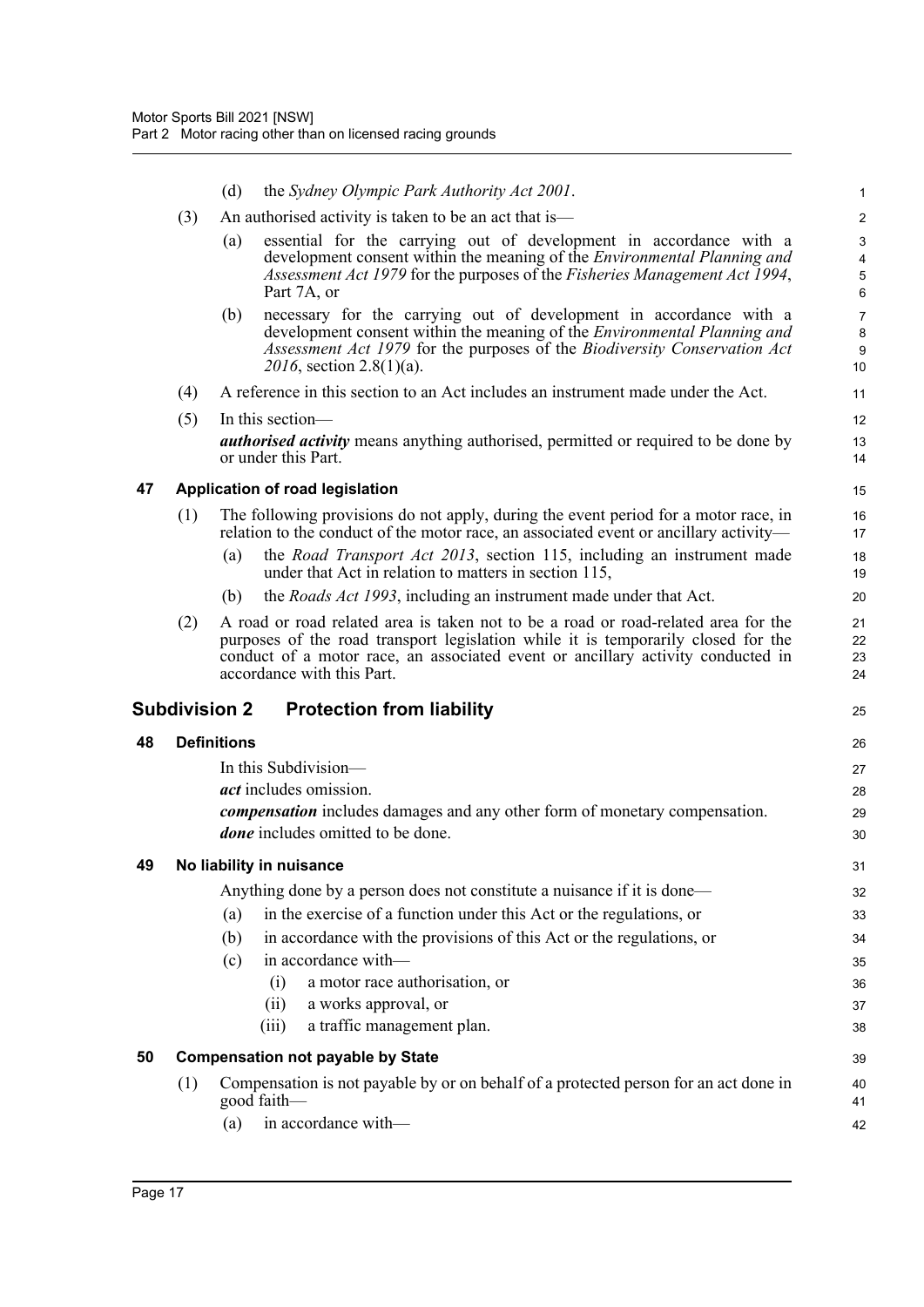<span id="page-28-2"></span><span id="page-28-1"></span><span id="page-28-0"></span>

|    |            | (i)<br>a motor race authorisation, or                                                                                                   | 1              |
|----|------------|-----------------------------------------------------------------------------------------------------------------------------------------|----------------|
|    |            | a works approval, or<br>(ii)                                                                                                            | $\overline{c}$ |
|    |            | a traffic management plan, or<br>(iii)                                                                                                  | 3              |
|    |            | for the administration or purported administration of this Act, or<br>(b)                                                               | 4              |
|    |            | for the exercise or purported exercise of functions under this Act or the<br>(c)<br>regulations.                                        | 5<br>6         |
|    | (2)        | This section does not-                                                                                                                  | $\overline{7}$ |
|    |            | apply to acts that cause—<br>(a)                                                                                                        | 8              |
|    |            | the death of a person, or<br>(i)                                                                                                        | 9              |
|    |            | personal injury to a person, or<br>(ii)                                                                                                 | 10             |
|    |            | affect compensation payable by a protected person under an indemnity or<br>(b)<br>other agreement.                                      | 11<br>12       |
|    | (3)        | In this section-                                                                                                                        | 13             |
|    |            | protected person means-                                                                                                                 | 14             |
|    |            | the State or an authority of the State, or<br>(a)                                                                                       | 15             |
|    |            | the government coordinating agency for a motor race, or<br>(b)                                                                          | 16             |
|    |            | a local council, or<br>(c)                                                                                                              | 17             |
|    |            | an officer, employee or agent of a protected person mentioned in paragraph<br>(d)<br>$(a)$ – $(c)$ .                                    | 18<br>19       |
| 51 |            | Compensation not payable by promoter for economic loss                                                                                  | 20             |
|    | (1)        | Compensation is not payable by or on behalf of a protected person for economic loss<br>arising because of an act done—                  | 21<br>22       |
|    |            | in good faith, and<br>(a)                                                                                                               | 23             |
|    |            | in accordance with-<br>(b)                                                                                                              | 24             |
|    |            | a motor race authorisation, or<br>(i)                                                                                                   | 25             |
|    |            | a works approval, or<br>(ii)                                                                                                            | 26             |
|    |            | a traffic management plan.<br>(111)                                                                                                     | 27             |
|    | (2)        | This section does not-                                                                                                                  | 28             |
|    |            | apply to acts that cause—<br>(a)                                                                                                        | 29             |
|    |            | the death of a person, or<br>(i)                                                                                                        | 30             |
|    |            | personal injury to a person, or<br>(ii)                                                                                                 | 31             |
|    |            | damage to property, or<br>(iii)                                                                                                         | 32             |
|    |            | affect compensation payable by a protected person under an indemnity or<br>(b)<br>other agreement.                                      | 33<br>34       |
|    | (3)        | In this section-                                                                                                                        | 35             |
|    |            | protected person means-                                                                                                                 | 36             |
|    |            | (a)<br>a promoter, or                                                                                                                   | 37             |
|    |            | an employee or agent of a promoter.<br>(b)                                                                                              | 38             |
|    | Division 6 | Protection of commercial interests of promoter                                                                                          | 39             |
| 52 |            | Use of official title and official insignia                                                                                             | 40             |
|    | (1)        | A person must not use any official title or insignia for a motor race for a commercial<br>purpose unless the title or insignia is used— | 41<br>42       |
|    |            |                                                                                                                                         |                |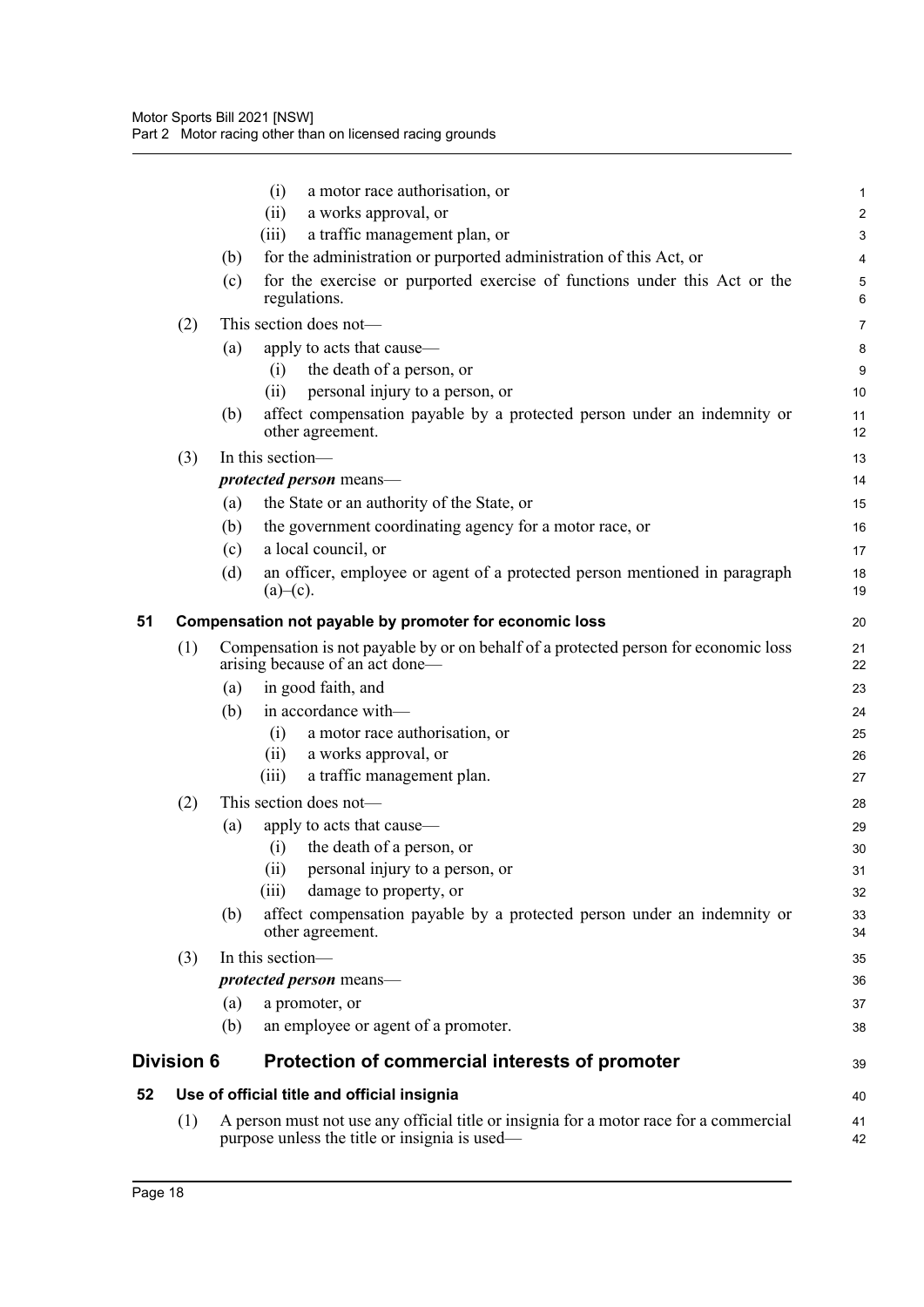<span id="page-29-1"></span><span id="page-29-0"></span>

|    |     | by the promoter for the motor race, or<br>(a)                                                                                                                                                                                                 | 1                |
|----|-----|-----------------------------------------------------------------------------------------------------------------------------------------------------------------------------------------------------------------------------------------------|------------------|
|    |     | (b)<br>by a person with the written consent of the promoter.                                                                                                                                                                                  | $\overline{c}$   |
|    |     | Maximum penalty—200 penalty units.                                                                                                                                                                                                            | 3                |
|    | (2) | In this section-                                                                                                                                                                                                                              | 4                |
|    |     | <i>official title or insignia</i> means a title, logo, symbol or other design approved by the<br>government coordinating agency by order published in the Gazette.                                                                            | $\mathbf 5$<br>6 |
| 53 |     | Prohibition of certain advertising on buildings and structures                                                                                                                                                                                |                  |
|    |     |                                                                                                                                                                                                                                               | 7                |
|    | (1) | Each of the following must ensure no advertising material is on a building or<br>structure on an advertising controlled site for a motor race—                                                                                                | 8<br>9           |
|    |     | the owner or occupier of the building or structure,<br>(a)                                                                                                                                                                                    | 10               |
|    |     | the occupier of the building or structure,<br>(b)                                                                                                                                                                                             | 11               |
|    |     | the holder of a lease or licence relating to the building or structure.<br>(c)                                                                                                                                                                | 12               |
|    |     | Maximum penalty—                                                                                                                                                                                                                              | 13               |
|    |     | for an individual—250 penalty units, or<br>(a)                                                                                                                                                                                                | 14               |
|    |     | (b)<br>for a corporation—500 penalty units.                                                                                                                                                                                                   | 15               |
|    | (2) | This section does not apply to the following advertising material—                                                                                                                                                                            | 16               |
|    |     | advertising material, which includes a series of related advertisements, having<br>(a)<br>a total area of not more than 1 square metre,                                                                                                       | 17<br>18         |
|    |     | advertising material exempted from this section by the regulations,<br>(b)                                                                                                                                                                    | 19               |
|    |     | advertising material the government coordinating agency permits to be on a<br>(c)<br>particular building or structure.                                                                                                                        | 20<br>21         |
|    | (3) | In this section—                                                                                                                                                                                                                              | 22               |
|    |     | <i>advertising controlled site</i> for a motor race means land designated as an advertising<br>controlled site for the motor race by the government coordinating agency for the<br>motor race by order published in the Gazette but only for- | 23<br>24<br>25   |
|    |     | the period specified in the order, or<br>(a)                                                                                                                                                                                                  | 26               |
|    |     | if no period is specified in the order—<br>(b)                                                                                                                                                                                                | 27               |
|    |     | the event period for the motor race, or<br>(i)                                                                                                                                                                                                | 28               |
|    |     | if the event period has already commenced—the remainder of the<br>(ii)<br>period.                                                                                                                                                             | 29<br>30         |
| 54 |     | <b>Advertising enforcement officers</b>                                                                                                                                                                                                       | 31               |
|    | (1) | The government coordinating agency for a motor race may authorise a person as an<br>advertising enforcement officer for the motor race for the purposes of this section.                                                                      | 32<br>33         |
|    | (2) | The government coordinating agency must provide each advertising enforcement<br>officer with an identification card as an advertising enforcement officer.                                                                                    | 34<br>35         |
|    | (3) | An advertising enforcement officer may-                                                                                                                                                                                                       | 36               |
|    |     | obliterate or remove any advertising material that contravenes section 53 in<br>(a)<br>relation to the motor race, and                                                                                                                        | 37<br>38         |
|    |     | enter on land if necessary to carry out the obliteration or removal.<br>(b)                                                                                                                                                                   | 39               |
|    | (4) | An advertising enforcement officer is not entitled to enter a part of premises used<br>only for residential purposes, except with the consent of the occupier of the part.                                                                    | 40<br>41         |
|    | (5) | An advertising enforcement officer must, when exercising functions under this<br>section-                                                                                                                                                     | 42<br>43         |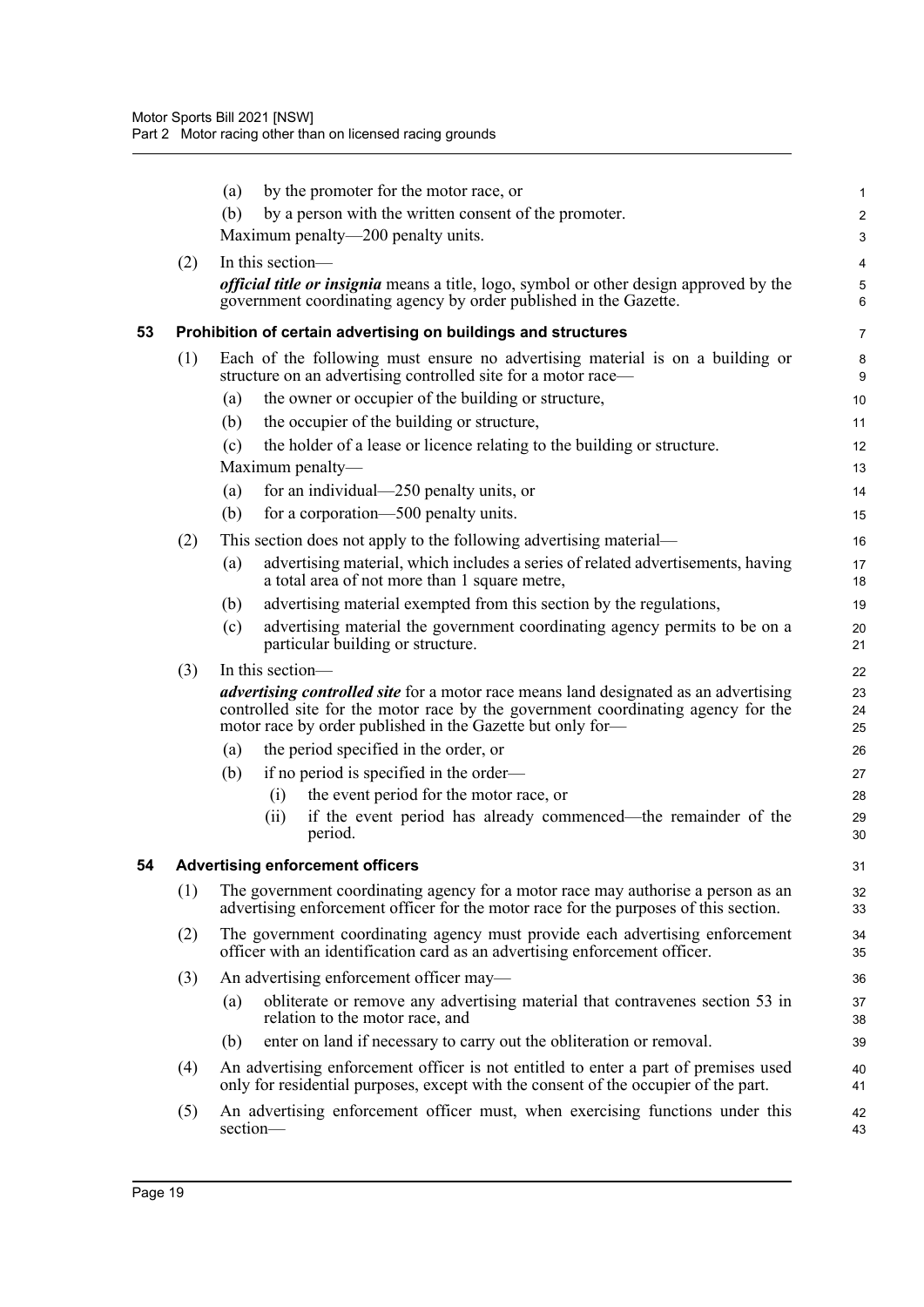<span id="page-30-2"></span><span id="page-30-1"></span><span id="page-30-0"></span>

|    |                   | (a)      | cause as little damage as possible, and                                                                                                                                                                       | 1                            |
|----|-------------------|----------|---------------------------------------------------------------------------------------------------------------------------------------------------------------------------------------------------------------|------------------------------|
|    |                   | (b)      | carry the officer's identification card and produce it for inspection if<br>reasonably asked.                                                                                                                 | $\overline{\mathbf{c}}$<br>3 |
|    | <b>Division 7</b> |          | <b>Miscellaneous</b>                                                                                                                                                                                          | 4                            |
| 55 |                   |          | Coordination and cooperation of government sector agencies                                                                                                                                                    | 5                            |
|    | (1)               | $race -$ | A government sector agency has the following obligations in relation to a motor                                                                                                                               | 6<br>$\overline{7}$          |
|    |                   | (a)      | to cooperate with the government coordinating agency for the motor race in<br>the exercise of its functions, including by—                                                                                    | 8<br>9                       |
|    |                   |          | complying with any reasonable request for information, or<br>(i)                                                                                                                                              | 10                           |
|    |                   |          | providing resources or assistance in accordance with a request<br>(ii)<br>authorised by this Act or the regulation,                                                                                           | 11<br>12                     |
|    |                   | (b)      | to notify the government coordinating agency of a proposed exercise of the<br>agency's functions that may impact adversely on the government coordinating<br>agency's functions or anything to be done under— | 13<br>14<br>15               |
|    |                   |          | a motor race authorisation, or<br>(i)                                                                                                                                                                         | 16                           |
|    |                   |          | a works approval, or<br>(i)                                                                                                                                                                                   | 17                           |
|    |                   |          | a traffic management plan,<br>(iii)                                                                                                                                                                           | 18                           |
|    |                   | (c)      | to comply with a direction of the Minister given under this section.                                                                                                                                          | 19                           |
|    | (2)               |          | The Minister may give a written direction to a government sector agency requiring it<br>to comply with a request by the government coordinating agency if—                                                    | 20<br>21                     |
|    |                   | (a)      | the government sector agency is prescribed by the regulations, and                                                                                                                                            | 22                           |
|    |                   | (b)      | the request by the government coordinating agency is authorised by this Act<br>or the regulations, and                                                                                                        | 23<br>24                     |
|    |                   | (c)      | where another Minister is responsible for the government sector agency—the<br>Minister has consulted with the other Minister about the proposed direction.                                                    | 25<br>26                     |
| 56 |                   |          | Fees prescribed by regulations                                                                                                                                                                                | 27                           |
|    |                   |          | The regulations may require a promoter for a motor race to pay a fee for the exercise<br>of any function of the Minister or a government sector agency under this Part in<br>relation to the motor race.      | 28<br>29<br>30               |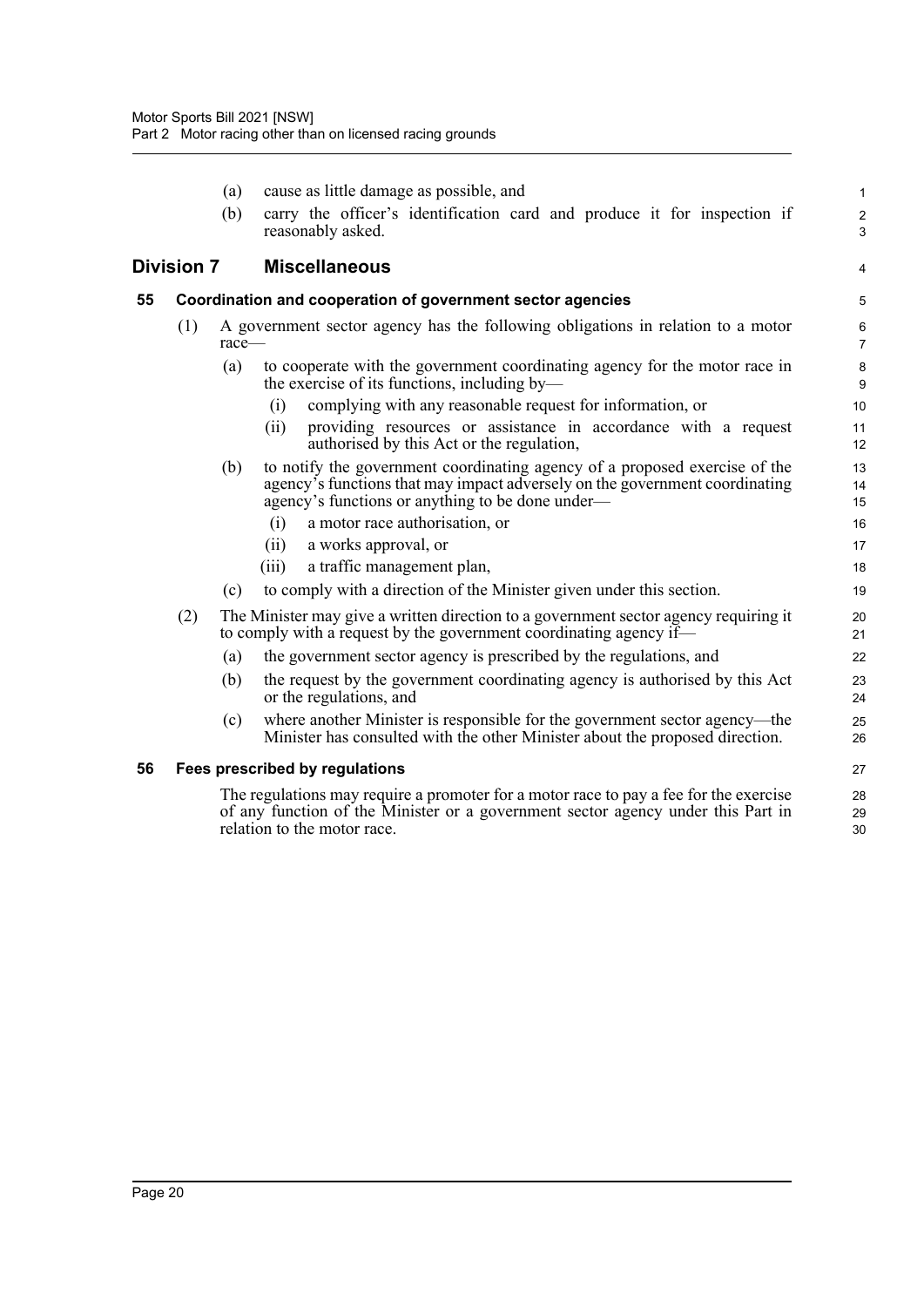<span id="page-31-3"></span><span id="page-31-2"></span><span id="page-31-1"></span><span id="page-31-0"></span>

| Part 3 |                                        |                                                                                                                                                                                                              | <b>Enforcement</b>                                                                                                                                                                   | 1                       |
|--------|----------------------------------------|--------------------------------------------------------------------------------------------------------------------------------------------------------------------------------------------------------------|--------------------------------------------------------------------------------------------------------------------------------------------------------------------------------------|-------------------------|
| 57     |                                        |                                                                                                                                                                                                              | <b>Authorised officers</b>                                                                                                                                                           | $\overline{\mathbf{c}}$ |
|        | (1)                                    |                                                                                                                                                                                                              | The Minister may appoint any of the following as an authorised officer for the<br>purposes of this Act—                                                                              | 3<br>4                  |
|        |                                        | (a)                                                                                                                                                                                                          | a Public Service employee,                                                                                                                                                           | 5                       |
|        |                                        | (b)                                                                                                                                                                                                          | a council employee,                                                                                                                                                                  | 6                       |
|        |                                        | (c)                                                                                                                                                                                                          | a person prescribed by the regulations.                                                                                                                                              | 7                       |
|        | (2)                                    |                                                                                                                                                                                                              | The Minister must provide each authorised officer with an identification card as an<br>authorised officer.                                                                           | 8<br>9                  |
|        | (3)                                    |                                                                                                                                                                                                              | An authorised officer must produce the identification card for inspection if—                                                                                                        | 10                      |
|        |                                        | (a)                                                                                                                                                                                                          | the authorised officer is exercising a function under this Act, and                                                                                                                  | 11                      |
|        |                                        | (b)                                                                                                                                                                                                          | a person affected by the exercise of the function asks to see the identification<br>card, however expressed.                                                                         | 12<br>13                |
|        | (4)                                    |                                                                                                                                                                                                              | Subsections $(2)$ and $(3)$ do not apply to a police officer.                                                                                                                        | 14                      |
|        |                                        |                                                                                                                                                                                                              | Note- Police officers are authorised officers.                                                                                                                                       | 15                      |
| 58     |                                        |                                                                                                                                                                                                              | Purposes for which functions under Part may be exercised                                                                                                                             | 16                      |
|        |                                        |                                                                                                                                                                                                              | An authorised officer may exercise the functions conferred by this Part for any of the<br>following purposes ( <i>authorised purposes</i> )—                                         | 17<br>18                |
|        |                                        | (a)                                                                                                                                                                                                          | investigating, monitoring and enforcing compliance with the requirements<br>imposed by or under this Act,                                                                            | 19<br>20                |
|        |                                        | (b)                                                                                                                                                                                                          | obtaining information for purposes connected with the administration of this<br>Act,                                                                                                 | 21<br>22                |
|        |                                        | (c)                                                                                                                                                                                                          | enforcing, administering or executing this Act.                                                                                                                                      | 23                      |
| 59     | Authorised officers may enter premises |                                                                                                                                                                                                              |                                                                                                                                                                                      |                         |
|        | (1)                                    | An authorised officer may, for an authorised purpose, enter premises at a reasonable<br>hour in the daytime or at an hour during which business is in progress or is usually<br>carried out on the premises. |                                                                                                                                                                                      |                         |
|        | (2)                                    |                                                                                                                                                                                                              | Entry to premises may be effected with or without the authority of a search warrant.                                                                                                 | 28                      |
|        | (3)                                    |                                                                                                                                                                                                              | An authorised officer may, at premises lawfully entered, do anything the authorised<br>officer considers necessary to be done for an authorised purpose, including the<br>following- | 29<br>30<br>31          |
|        |                                        | (a)                                                                                                                                                                                                          | examine and inspect any part of the premises,                                                                                                                                        | 32                      |
|        |                                        | (b)                                                                                                                                                                                                          | take photographs or other recordings,                                                                                                                                                | 33                      |
|        |                                        | (c)                                                                                                                                                                                                          | examine and inspect documents and records,                                                                                                                                           | 34                      |
|        |                                        | (d)                                                                                                                                                                                                          | copy or take notes from documents and records,                                                                                                                                       | 35                      |
|        |                                        | (e)                                                                                                                                                                                                          | seize a thing the authorised officer has reasonable grounds for believing is<br>connected with an offence against the Act or the regulations,                                        | 36<br>37                |
|        |                                        | (f)                                                                                                                                                                                                          | require the owner or occupier of the premises to provide assistance or facilities<br>reasonably necessary to enable the authorised officer to exercise the officer's<br>functions,   | 38<br>39<br>40          |
|        |                                        | (g)                                                                                                                                                                                                          | require a person in or about the premises to answer questions or otherwise give<br>information.                                                                                      | 41<br>42                |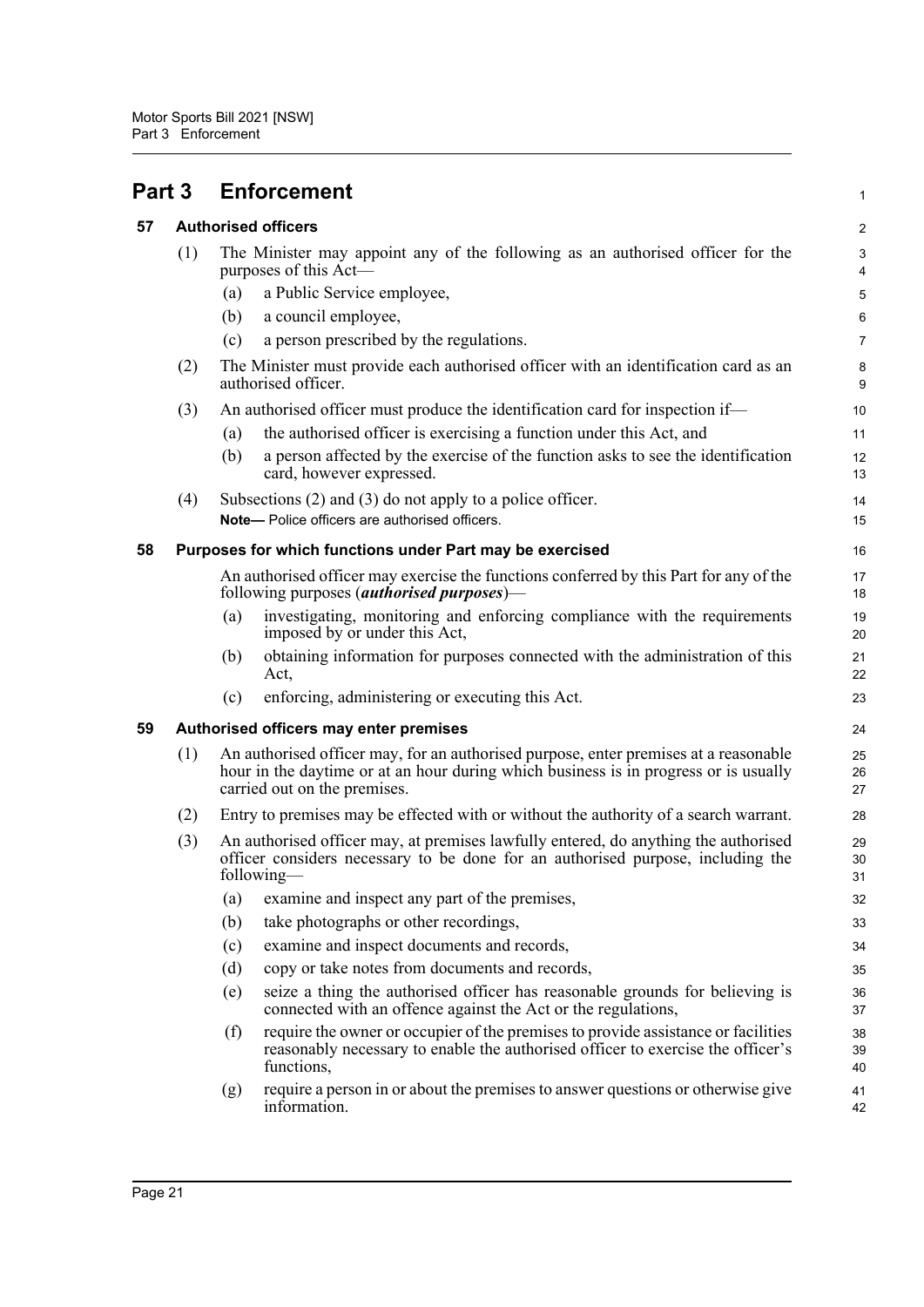<span id="page-32-1"></span><span id="page-32-0"></span>

|    | (4) | An authorised officer may be accompanied by any assistants the authorised officer<br>considers necessary.                                                                                           | $\mathbf{1}$<br>$\overline{2}$ |
|----|-----|-----------------------------------------------------------------------------------------------------------------------------------------------------------------------------------------------------|--------------------------------|
|    | (5) | This section does not empower an authorised officer to enter any part of premises<br>used only for residential purposes without—                                                                    | $\sqrt{3}$<br>4                |
|    |     | the permission of the occupier of the premises, or<br>(a)                                                                                                                                           | $\mathbf 5$                    |
|    |     | the authority of a search warrant.<br>(b)                                                                                                                                                           | 6                              |
|    | (6) | In this section-                                                                                                                                                                                    | 7                              |
|    |     | <i>premises</i> includes the following—                                                                                                                                                             | 8                              |
|    |     | a building or structure,<br>(a)                                                                                                                                                                     | 9                              |
|    |     | land or a place, whether enclosed or built on or not,<br>(b)                                                                                                                                        | 10                             |
|    |     | a mobile plant, vehicle, vessel or aircraft.<br>(c)                                                                                                                                                 | 11                             |
| 60 |     | <b>Search warrants</b>                                                                                                                                                                              | 12                             |
|    | (1) | An authorised officer may apply to an issuing officer for the issue of a search warrant<br>if the authorised officer believes on reasonable grounds that—                                           | 13<br>14                       |
|    |     | a requirement imposed by or under this Act is being or has been contravened<br>(a)<br>at any premises, or                                                                                           | 15<br>16                       |
|    |     | (b)<br>there is, in or on any premises, a matter or a thing connected with an offence<br>under this Act or the regulations.                                                                         | 17<br>18                       |
|    | (2) | An issuing officer to whom an application is made may, if satisfied there are<br>reasonable grounds for doing so, issue a search warrant authorising an authorised<br>officer named in the warrant- | 19<br>20<br>21                 |
|    |     | to enter the premises, and<br>(a)                                                                                                                                                                   | 22                             |
|    |     | to exercise any function of an authorised officer under this Part.<br>(b)                                                                                                                           | 23                             |
|    | (3) | The Law Enforcement (Powers and Responsibilities) Act 2002, Part 5, Division 4<br>applies to a search warrant issued under this section.                                                            | 24<br>25                       |
|    | (4) | Without limiting the generality of the Law Enforcement (Powers and<br>Responsibilities) Act 2002, section 71, a police officer-                                                                     | 26<br>27                       |
|    |     | may accompany an authorised officer executing a search warrant issued under<br>(a)<br>this section, and                                                                                             | 28<br>29                       |
|    |     | (b)<br>may take all reasonable steps to assist the authorised officer in the exercise of<br>the officer's functions under this section.                                                             | 30<br>31                       |
|    | (5) | In this section-                                                                                                                                                                                    | 32                             |
|    |     | <b>issuing officer</b> means an authorised officer within the meaning of the Law<br>Enforcement (Powers and Responsibilities) Act 2002.                                                             | 33<br>34                       |
| 61 |     | Authorised officers may require information                                                                                                                                                         | 35                             |
|    | (1) | An authorised officer may, by written notice given to a person, require the person to<br>give information the authorised officer reasonably requires for an authorised<br>purpose.                  | 36<br>37<br>38                 |
|    | (2) | The notice must specify the following—                                                                                                                                                              | 39                             |
|    |     | the information required to be given,<br>(a)                                                                                                                                                        | 40                             |
|    |     | the form in which the information is to be given,<br>(b)                                                                                                                                            | 41                             |
|    |     | the time within which the information is to be given,<br>(c)                                                                                                                                        | 42                             |
|    |     | that failure to give the information without lawful excuse is an offence.<br>(d)                                                                                                                    | 43                             |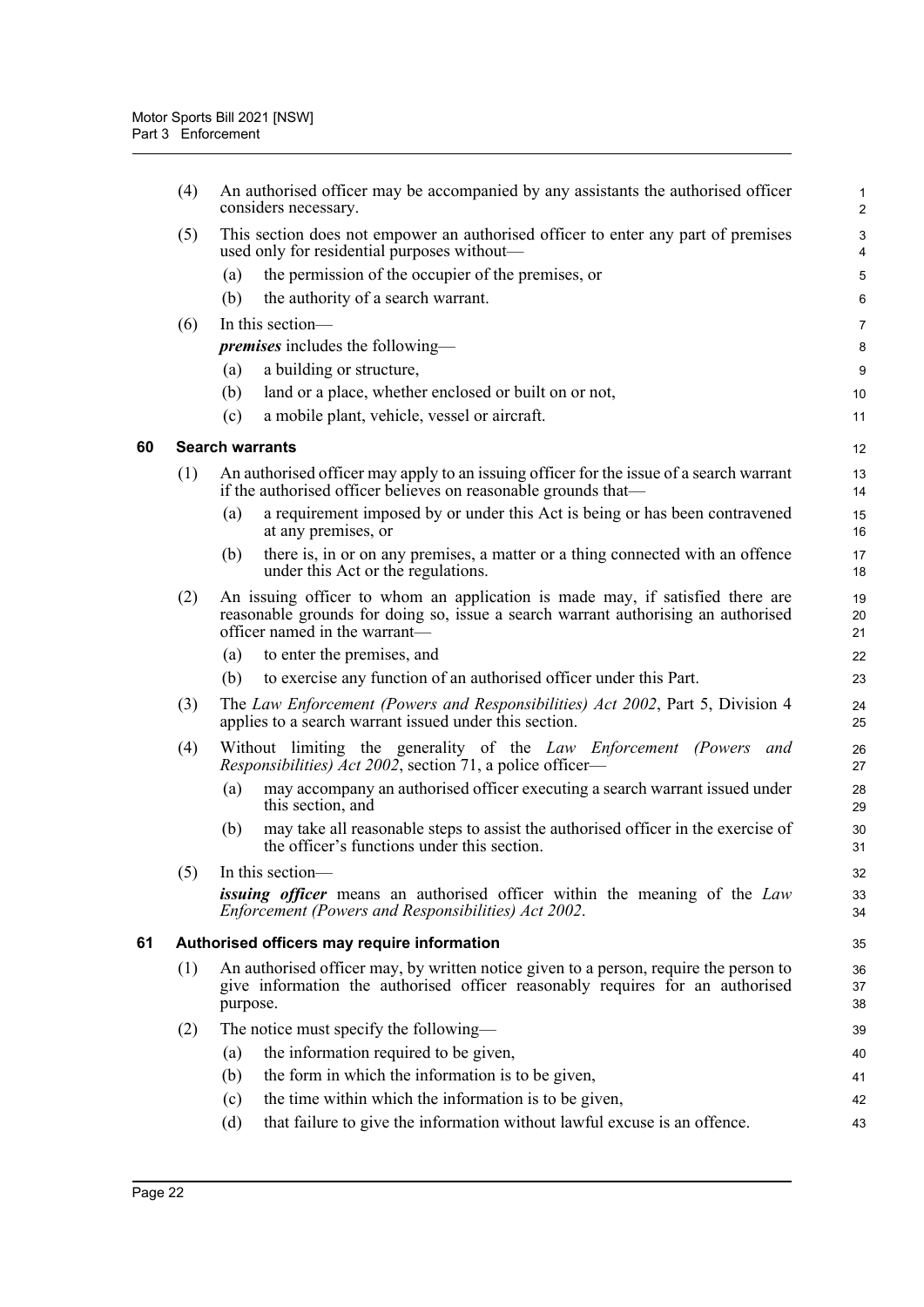#### <span id="page-33-0"></span>**62 Self-incrimination**

| (1)             | A person is not excused from a requirement under this Part to give information on<br>the grounds the information is self-incriminatory for the person. |                   |                                                                                                                                                                                                                                         | $\overline{\mathbf{c}}$<br>3 |
|-----------------|--------------------------------------------------------------------------------------------------------------------------------------------------------|-------------------|-----------------------------------------------------------------------------------------------------------------------------------------------------------------------------------------------------------------------------------------|------------------------------|
| (2)             | Information given by a person in compliance with the requirement is not admissible<br>in evidence against the person in criminal proceedings if-       |                   |                                                                                                                                                                                                                                         | 4<br>5                       |
|                 | (a)                                                                                                                                                    |                   | the person is an individual, and                                                                                                                                                                                                        | 6                            |
|                 | (b)                                                                                                                                                    |                   | the person—                                                                                                                                                                                                                             | $\overline{7}$               |
|                 |                                                                                                                                                        | (i)               | was not warned at the time that the person may object to giving the<br>information on the grounds the information is self-incriminatory for the<br>person, or                                                                           | 8<br>9<br>10                 |
|                 |                                                                                                                                                        | (ii)              | was warned and objected to giving the information.                                                                                                                                                                                      | 11                           |
| (3)             |                                                                                                                                                        | offence under-    | Subsection (2) does not prevent information being admitted in proceedings for an                                                                                                                                                        | 12<br>13                     |
|                 | (a)                                                                                                                                                    |                   | this Part, or                                                                                                                                                                                                                           | 14                           |
|                 | (b)                                                                                                                                                    |                   | the Crimes Act 1900, Part 5A.                                                                                                                                                                                                           | 15                           |
| (4)             |                                                                                                                                                        |                   | Further information obtained as a result of information ( <i>original information</i> ) given<br>in compliance with a requirement under this Part is not prevented from being<br>admitted in proceedings for an offence on the grounds— | 16<br>17<br>18               |
|                 | (a)                                                                                                                                                    |                   | the original information had to be given, or                                                                                                                                                                                            | 19                           |
|                 | (b)                                                                                                                                                    |                   | the original information is self-incriminatory for the person who gave it.                                                                                                                                                              | 20                           |
| (5)             |                                                                                                                                                        |                   | Information is <b><i>self-incriminatory</i></b> for a person if the information—                                                                                                                                                        | 21                           |
|                 | (a)                                                                                                                                                    |                   | might incriminate the person, or                                                                                                                                                                                                        | 22                           |
|                 | (b)                                                                                                                                                    |                   | might make the person liable to a penalty.                                                                                                                                                                                              | 23                           |
| <b>Offences</b> |                                                                                                                                                        |                   |                                                                                                                                                                                                                                         | 24                           |
| (1)             |                                                                                                                                                        |                   | A person must not, without lawful excuse, fail to comply with a requirement to give<br>information under this Part.                                                                                                                     | 25<br>26                     |
|                 |                                                                                                                                                        |                   | Maximum penalty—50 penalty units.                                                                                                                                                                                                       | 27                           |
| (2)             | A person is not guilty of an offence under subsection (1) unless the person was<br>warned on that occasion that failure to comply is an offence.       |                   | 28<br>29                                                                                                                                                                                                                                |                              |
| (3)             |                                                                                                                                                        | material respect. | A person must not give information in purported compliance with a requirement to<br>give information under this Part knowing the information is false or misleading in a                                                                | 30<br>31<br>32               |
|                 |                                                                                                                                                        |                   | Maximum penalty—50 penalty units.                                                                                                                                                                                                       | 33                           |
| (4)             |                                                                                                                                                        |                   | A person must not obstruct, hinder or interfere with an authorised officer in the<br>exercise of the authorised officer's functions under this Part.<br>Maximum penalty—50 penalty units.                                               | 34<br>35<br>36               |
|                 |                                                                                                                                                        |                   |                                                                                                                                                                                                                                         |                              |

1

<span id="page-33-1"></span>**63 Offences**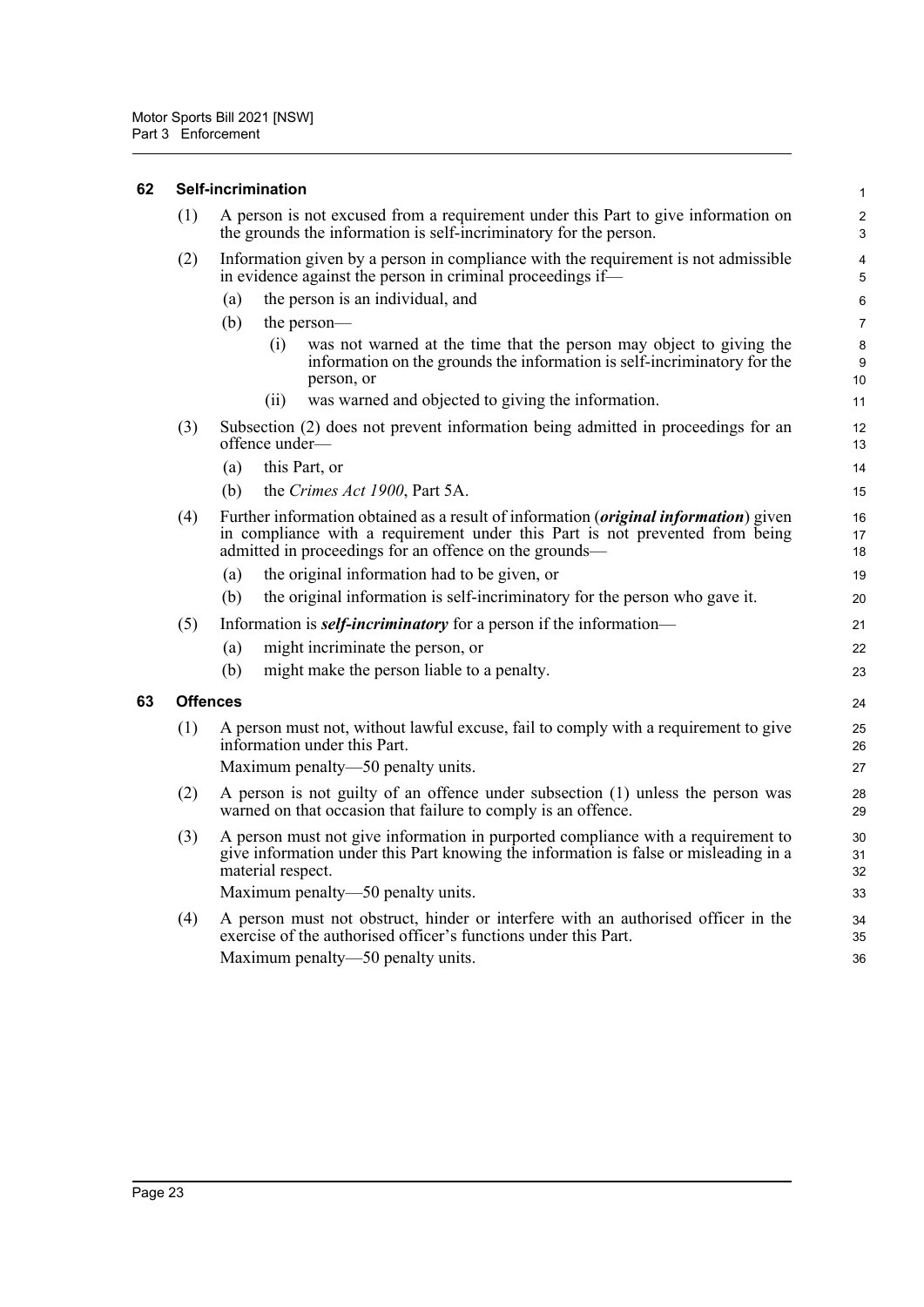<span id="page-34-0"></span>

<span id="page-34-3"></span><span id="page-34-2"></span><span id="page-34-1"></span>

| 64 |                                        | <b>Control of airspace</b>                                                                                                                                                                          | $\boldsymbol{2}$ |  |  |
|----|----------------------------------------|-----------------------------------------------------------------------------------------------------------------------------------------------------------------------------------------------------|------------------|--|--|
|    | (1)                                    | A person must not, during State air navigation, cause an aircraft to enter, or operate<br>the aircraft within, regulated airspace if the airspace is over an area—                                  |                  |  |  |
|    |                                        | that is an event area for a motor race, and<br>(a)                                                                                                                                                  | 5                |  |  |
|    |                                        | (b)<br>at which a motor race is being held.                                                                                                                                                         | 6                |  |  |
|    |                                        | Maximum penalty—2,000 penalty units.                                                                                                                                                                | 7                |  |  |
|    | (2)                                    | This section does not apply to the entry or operation of—                                                                                                                                           | 8                |  |  |
|    |                                        | a military aircraft, or an aircraft of the NSW Police Force, when being<br>(a)<br>operated for military, security or emergency purposes, or                                                         | $9\,$<br>10      |  |  |
|    |                                        | an aircraft when being operated exclusively for emergency purposes relating<br>(b)<br>to human life or safety, or the protection of property, or                                                    | 11<br>12         |  |  |
|    |                                        | an aircraft permitted to enter and operate within the airspace under a relevant<br>(c)<br>Commonwealth Act, or                                                                                      | 13<br>14         |  |  |
|    |                                        | a commercial aircraft on a commercial route, or<br>(d)                                                                                                                                              | 15               |  |  |
|    |                                        | an aircraft authorised by the promoter for the motor race, or<br>(e)                                                                                                                                | 16               |  |  |
|    |                                        | (f)<br>an aircraft prescribed by the regulations.                                                                                                                                                   | 17               |  |  |
|    | (3)                                    | The provisions of this section prevail to the extent of any inconsistency between this<br>section and air navigation regulations applied to State air navigation by the Air<br>Navigation Act 1938. | 18<br>19<br>20   |  |  |
|    | (4)                                    | In this section-                                                                                                                                                                                    | 21               |  |  |
|    |                                        | <i>aircraft</i> includes a drone.                                                                                                                                                                   | 22               |  |  |
|    |                                        | <i>regulated airspace</i> means airspace the Civil Aviation Safety Authority has decided<br>under the Airspace Regulations 2007 of the Commonwealth to be—                                          | 23<br>24         |  |  |
|    |                                        | a control area, or<br>(a)                                                                                                                                                                           | 25               |  |  |
|    |                                        | (b)<br>a control zone, or                                                                                                                                                                           | 26               |  |  |
|    |                                        | a restricted area.<br>(c)                                                                                                                                                                           | 27               |  |  |
|    |                                        | <b>State air navigation</b> means air navigation within New South Wales.                                                                                                                            | 28               |  |  |
| 65 | Instruments may be amended or repealed |                                                                                                                                                                                                     |                  |  |  |
|    |                                        | An instrument under this Act may be amended or repealed.                                                                                                                                            | 30               |  |  |
| 66 |                                        | <b>Offences by corporations</b>                                                                                                                                                                     | 31               |  |  |
|    |                                        | (1) A person is taken to have contravened a provision of this Act or the regulations if—                                                                                                            | 32               |  |  |
|    |                                        | a corporation contravenes the provision, and<br>(a)                                                                                                                                                 | 33               |  |  |
|    |                                        | (b)<br>the person is—                                                                                                                                                                               | 34               |  |  |
|    |                                        | a director of the corporation, or<br>(i)                                                                                                                                                            | 35               |  |  |
|    |                                        | concerned in the management of the corporation, and<br>(ii)                                                                                                                                         | 36               |  |  |
|    |                                        | the person knowingly authorised or permitted the contravention by the<br>(c)<br>corporation.                                                                                                        | 37<br>38         |  |  |
|    | (2)                                    | The person may be proceeded against and convicted whether or not the corporation<br>has been proceeded against or convicted.                                                                        | 39<br>40         |  |  |
|    | (3)                                    | Nothing in this section affects the liability of the corporation for the commission of<br>the offence.                                                                                              | 41<br>42         |  |  |

1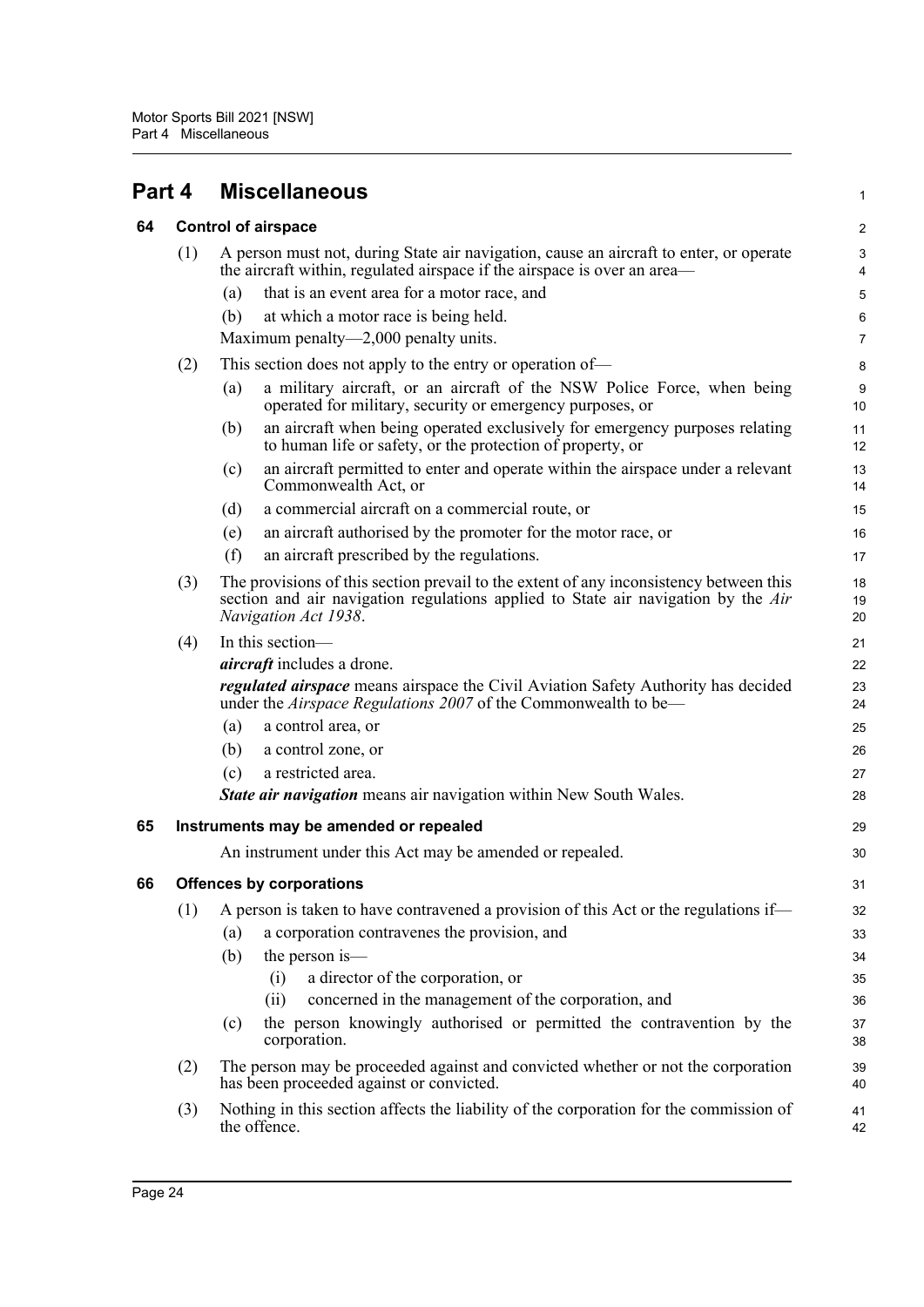<span id="page-35-2"></span><span id="page-35-1"></span><span id="page-35-0"></span>

| 67 |                        |                                                                                                            | Nature of proceedings for offences                                                                                                                                                                                                                                         | 1                            |  |  |
|----|------------------------|------------------------------------------------------------------------------------------------------------|----------------------------------------------------------------------------------------------------------------------------------------------------------------------------------------------------------------------------------------------------------------------------|------------------------------|--|--|
|    | (1)                    |                                                                                                            | Proceedings for an offence under this Act or the regulations may be dealt with<br>summarily before—                                                                                                                                                                        | $\overline{\mathbf{c}}$<br>3 |  |  |
|    |                        | (a)                                                                                                        | the Local Court, or                                                                                                                                                                                                                                                        | 4                            |  |  |
|    |                        | (b)                                                                                                        | the Supreme Court in its summary jurisdiction.                                                                                                                                                                                                                             | 5                            |  |  |
|    | (2)                    | offence.                                                                                                   | The maximum monetary penalty the Local Court may impose for the offence is 100<br>penalty units, even if a higher maximum monetary penalty is provided for the                                                                                                             | 6<br>7<br>8                  |  |  |
| 68 | <b>Penalty notices</b> |                                                                                                            |                                                                                                                                                                                                                                                                            |                              |  |  |
|    | (1)                    |                                                                                                            | An authorised officer may issue a penalty notice to a person if it appears to the officer<br>the person has committed a penalty notice offence.                                                                                                                            | 10<br>11                     |  |  |
|    | (2)                    |                                                                                                            | A penalty notice offence is an offence against this Act or the regulations that is<br>prescribed by the regulations as a penalty notice offence.                                                                                                                           | 12<br>13                     |  |  |
|    | (3)                    |                                                                                                            | The <i>Fines Act 1996</i> applies to a penalty notice issued under this section.                                                                                                                                                                                           | 14                           |  |  |
|    |                        |                                                                                                            | Note— The Fines Act 1996 provides that, if a person issued with a penalty notice does not<br>wish to have the matter determined by a court, the person may pay the amount specified in<br>the notice and is not liable to any further proceedings for the alleged offence. | 15<br>16<br>17               |  |  |
|    | (4)                    |                                                                                                            | The amount payable under a penalty notice issued under this section is the amount<br>prescribed for the alleged offence by the regulations, not exceeding the maximum<br>amount of penalty that could be imposed for the offence by a court.                               | 18<br>19<br>20               |  |  |
|    | (5)                    |                                                                                                            | This section does not limit the operation of any other provision of, or made under,<br>this or any other Act relating to proceedings that may be taken in respect of offences.                                                                                             | 21<br>22                     |  |  |
| 69 | <b>Regulations</b>     |                                                                                                            |                                                                                                                                                                                                                                                                            |                              |  |  |
|    | (1)                    |                                                                                                            | The Governor may make regulations about the following matters—                                                                                                                                                                                                             | 24                           |  |  |
|    |                        | (a)                                                                                                        | matters this Act expressly requires to be prescribed by regulations,                                                                                                                                                                                                       | 25                           |  |  |
|    |                        | (b)                                                                                                        | matters this Act expressly permits to be prescribed by regulations,                                                                                                                                                                                                        | 26                           |  |  |
|    |                        | (c)                                                                                                        | other matters, but only to the extent that making regulations about the matters<br>is necessary or convenient to give effect to this Act.                                                                                                                                  | 27<br>28                     |  |  |
|    | (2)                    |                                                                                                            | The regulations may also create offences about the matters.                                                                                                                                                                                                                | 29                           |  |  |
|    | (3)                    | The maximum penalty that may be imposed for an offence created by the regulations<br>is 100 penalty units. |                                                                                                                                                                                                                                                                            | 30<br>31                     |  |  |
|    | (4)                    | The regulations must not be inconsistent with this Act.                                                    |                                                                                                                                                                                                                                                                            |                              |  |  |
|    | (5)                    |                                                                                                            | Regulations may be made about the following matters—                                                                                                                                                                                                                       | 33                           |  |  |
|    |                        | (a)                                                                                                        | the fees and charges that may be imposed for the purposes of this Act,                                                                                                                                                                                                     | 34                           |  |  |
|    |                        | (b)                                                                                                        | the fees that may be charged or collected by the promoter for a motor race for<br>admission to the event area for the motor race,                                                                                                                                          | 35<br>36                     |  |  |
|    |                        | (c)                                                                                                        | the provision of services by the promoter for a motor race,                                                                                                                                                                                                                | 37                           |  |  |
|    |                        | (d)                                                                                                        | access to an event area for a motor race,                                                                                                                                                                                                                                  | 38                           |  |  |
|    |                        | (e)                                                                                                        | the conduct of persons in an event area for a motor race and the exclusion or<br>expulsion of persons from the area,                                                                                                                                                       | 39<br>40                     |  |  |
|    |                        | (f)                                                                                                        | restricting or prohibiting the bringing of liquor into, or consumption of liquor<br>within, an event area for a motor race during the event period,                                                                                                                        | 41<br>42                     |  |  |
|    |                        | (g)                                                                                                        | specifying site or event specific requirements for particular motor races,                                                                                                                                                                                                 | 43                           |  |  |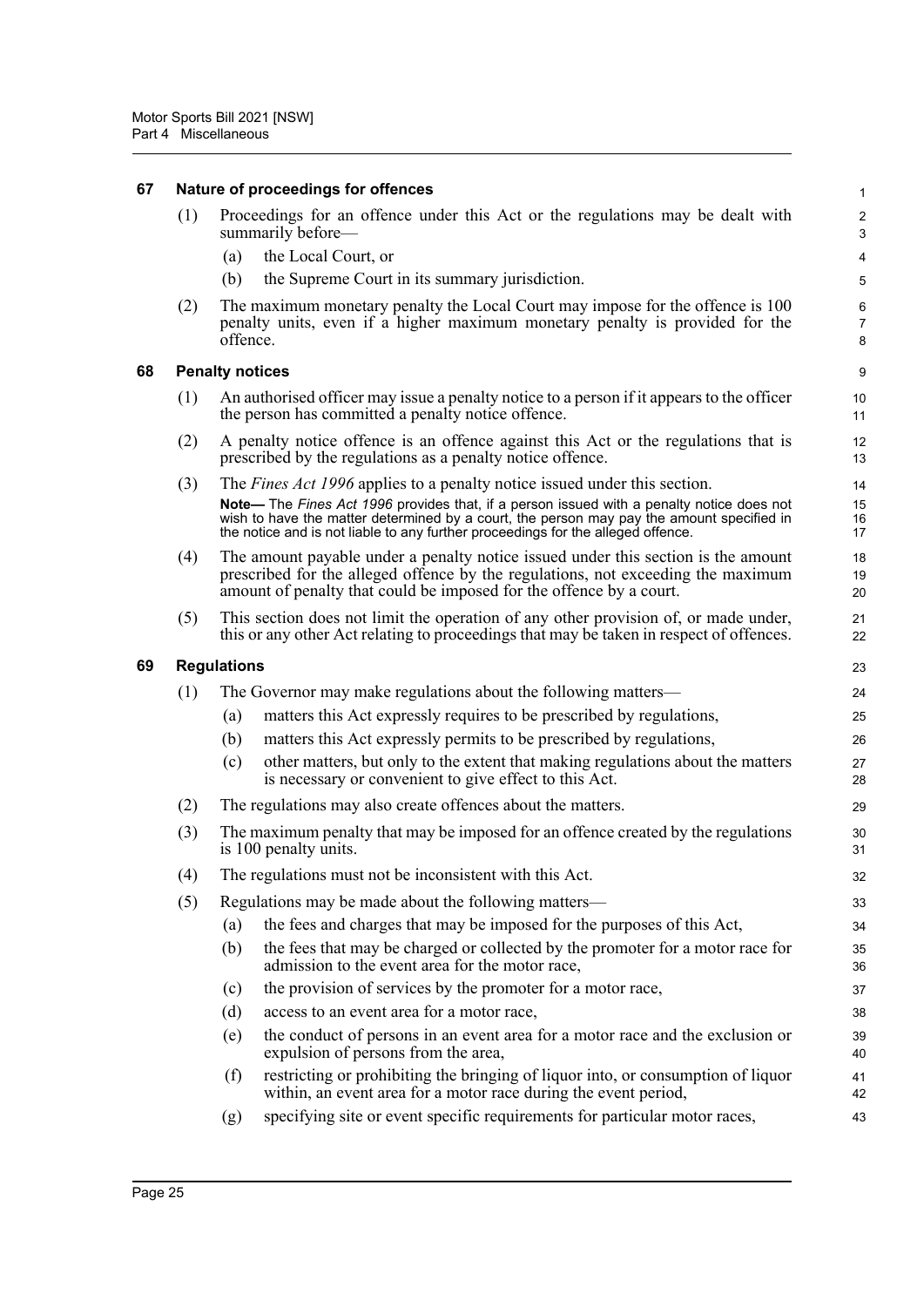<span id="page-36-0"></span>

|    | (h)               | the driving or parking of motor vehicles within an event area for a motor race,<br>including enabling the government coordinating agency for the motor race,<br>with the concurrence of the roads authority, to remove prescribed restrictions<br>on parking that apply in the area, | $\mathcal{P}$<br>3<br>4 |
|----|-------------------|--------------------------------------------------------------------------------------------------------------------------------------------------------------------------------------------------------------------------------------------------------------------------------------|-------------------------|
|    | $\left( 1\right)$ | conferring on the government coordinating agency for a motor race a function<br>that may be exercised by a local council in relation to a public place.                                                                                                                              | 5<br>6                  |
| 70 | <b>Repeals</b>    |                                                                                                                                                                                                                                                                                      | 7                       |
|    |                   | The following Acts, including instruments made under the Acts, are repealed—                                                                                                                                                                                                         | 8                       |
|    | (a)               | Motor Racing (Sydney and Newcastle) Act 2008 No 106,                                                                                                                                                                                                                                 | 9                       |
|    | (b)               | Motor Sports (World Rally Championship) Act 2009 No 55,                                                                                                                                                                                                                              | 10                      |
|    | (c)               | Mount Panorama Motor Racing Act 1989 No 108.                                                                                                                                                                                                                                         | 11                      |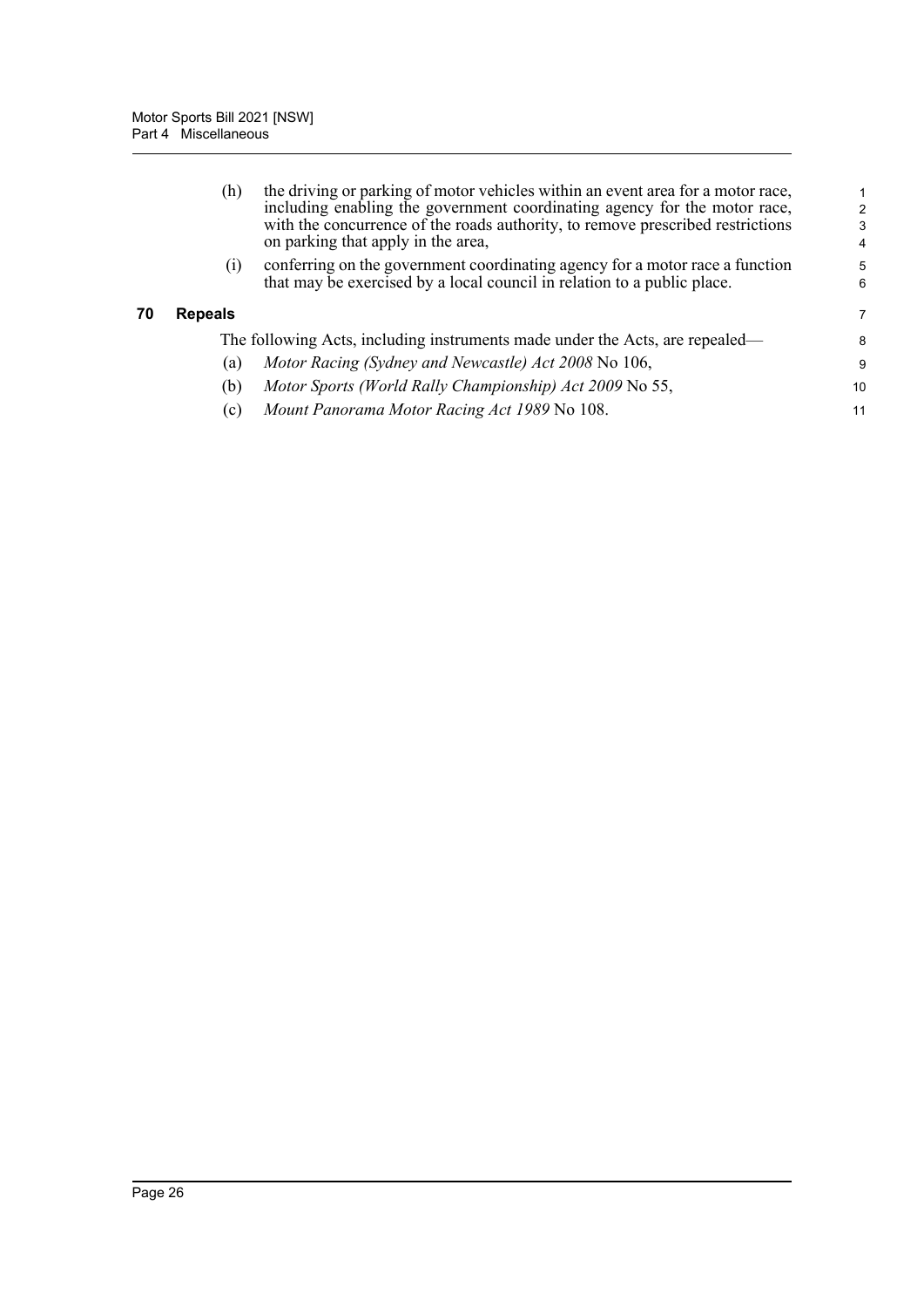# <span id="page-37-0"></span>**Schedule 1 Savings, transitional and other provisions**

1

2

37 38

## **Part 1 General**

#### **1 Regulations**

| 1            |     | <b>Regulations</b> |                                                                                                                                                                                                 | $\mathbf{3}$   |
|--------------|-----|--------------------|-------------------------------------------------------------------------------------------------------------------------------------------------------------------------------------------------|----------------|
|              | (1) |                    | The regulations may contain provisions of a savings or transitional nature consequent<br>on the commencement of-                                                                                | 4<br>5         |
|              |     | (a)                | a provision of this Act, or                                                                                                                                                                     | $\,6\,$        |
|              |     | (b)                | a provision amending this Act.                                                                                                                                                                  | 7              |
|              | (2) |                    | A savings or transitional provision consequent on the commencement of a provision<br>must not be made more than 2 years after the commencement.                                                 | 8<br>9         |
|              | (3) |                    | A savings or transitional provision made consequent on the commencement of a<br>provision is repealed 2 years after the commencement.                                                           | 10<br>11       |
|              | (4) |                    | A savings or transitional provision made consequent on the commencement of a<br>provision may take effect before the commencement but not before—                                               |                |
|              |     | (a)                | for a provision of this Act—the date of assent to this Act, or                                                                                                                                  | 14             |
|              |     | (b)                | for a provision amending this Act—the date of assent to the amending Act.                                                                                                                       | 15             |
|              | (5) |                    | A savings or transitional provision taking effect before its publication on the NSW<br>legislation website does not-                                                                            | 16<br>17       |
|              |     | (a)                | affect the rights of a person existing before the publication in a way prejudicial<br>to the person, or                                                                                         | 18<br>19       |
|              |     | (b)                | impose liabilities on a person for anything done or omitted to be done before<br>the publication.                                                                                               | 20<br>21       |
|              | (6) |                    | In this section-                                                                                                                                                                                | 22             |
|              |     |                    | <b>person</b> does not include the State or an authority of the State.                                                                                                                          | 23             |
| Part 2       |     |                    | Provisions consequent on enactment of this Act                                                                                                                                                  | 24             |
| $\mathbf{2}$ |     |                    | Newcastle 500 March 2022                                                                                                                                                                        | 25             |
|              |     |                    | For the purposes of the Newcastle 500 to be held in March 2022, including associated<br>events, works and authorisations-                                                                       | 26<br>27       |
|              |     | (a)                | this Act does not apply, and                                                                                                                                                                    | 28             |
|              |     | (b)                | the Motor Racing (Sydney and Newcastle) Act 2008 as in force immediately<br>before its repeal, including the regulations under that Act, applies as if it had<br>not been repealed, and         | 29<br>30<br>31 |
|              |     | (c)                | land may be used for anything authorised, permitted or required to be done<br>under the Motor Racing (Sydney and Newcastle) Act 2008, Part 3 despite the<br>Crown Land Management Act 2016, and | 32<br>33<br>34 |
|              |     | (d)                | a reference in that Act to Destination NSW is taken to be a reference to the<br>Office of Sport, and                                                                                            | 35<br>36       |

(e) things done by Destination NSW are taken to have been done by the Office of Sport.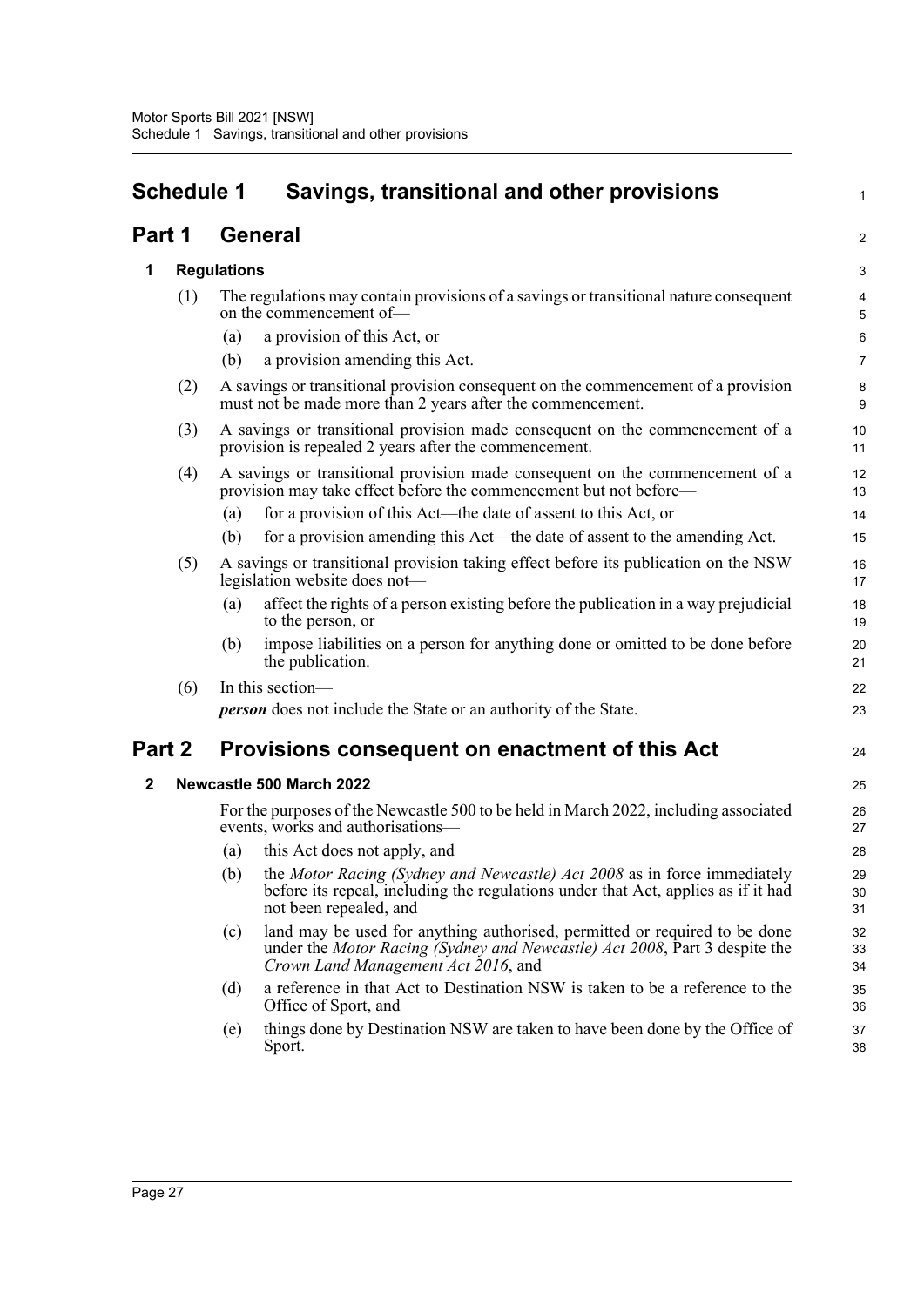<span id="page-38-0"></span>

|     | <b>Schedule 2</b><br><b>Amendment of Acts and an instrument</b>                             | 1              |  |  |
|-----|---------------------------------------------------------------------------------------------|----------------|--|--|
| 2.1 | Law Enforcement (Powers and Responsibilities) Act 2002 No 103                               | $\overline{2}$ |  |  |
|     | <b>Schedule 2 Search warrants under other Acts</b>                                          | 3              |  |  |
|     | Insert in appropriate order—                                                                | $\overline{4}$ |  |  |
|     | Motor Sports Act 2021, section 60                                                           | 5              |  |  |
| 2.2 | Major Events Act 2009 No 73                                                                 | 6              |  |  |
|     | <b>Section 4A</b>                                                                           |                |  |  |
|     | Insert after section 4-                                                                     | 8              |  |  |
|     | 4A<br>Act does not apply to motor race conducted under Motor Sports Act 2021                | 9              |  |  |
|     | This Act does not apply to a motor race within the meaning of the Motor<br>Sports Act 2021. | 10<br>11       |  |  |
| 2.3 | Protection of the Environment Operations (Clean Air) Regulation 2021                        |                |  |  |
|     | <b>Clause 29 Vapour pressure of petrol</b>                                                  |                |  |  |
|     | Omit "Motor Racing (Sydney and Newcastle) Act 2008" from clause 29(5)(b).                   | 14             |  |  |
|     | Insert instead "Motor Sports Act 2021".                                                     | 15             |  |  |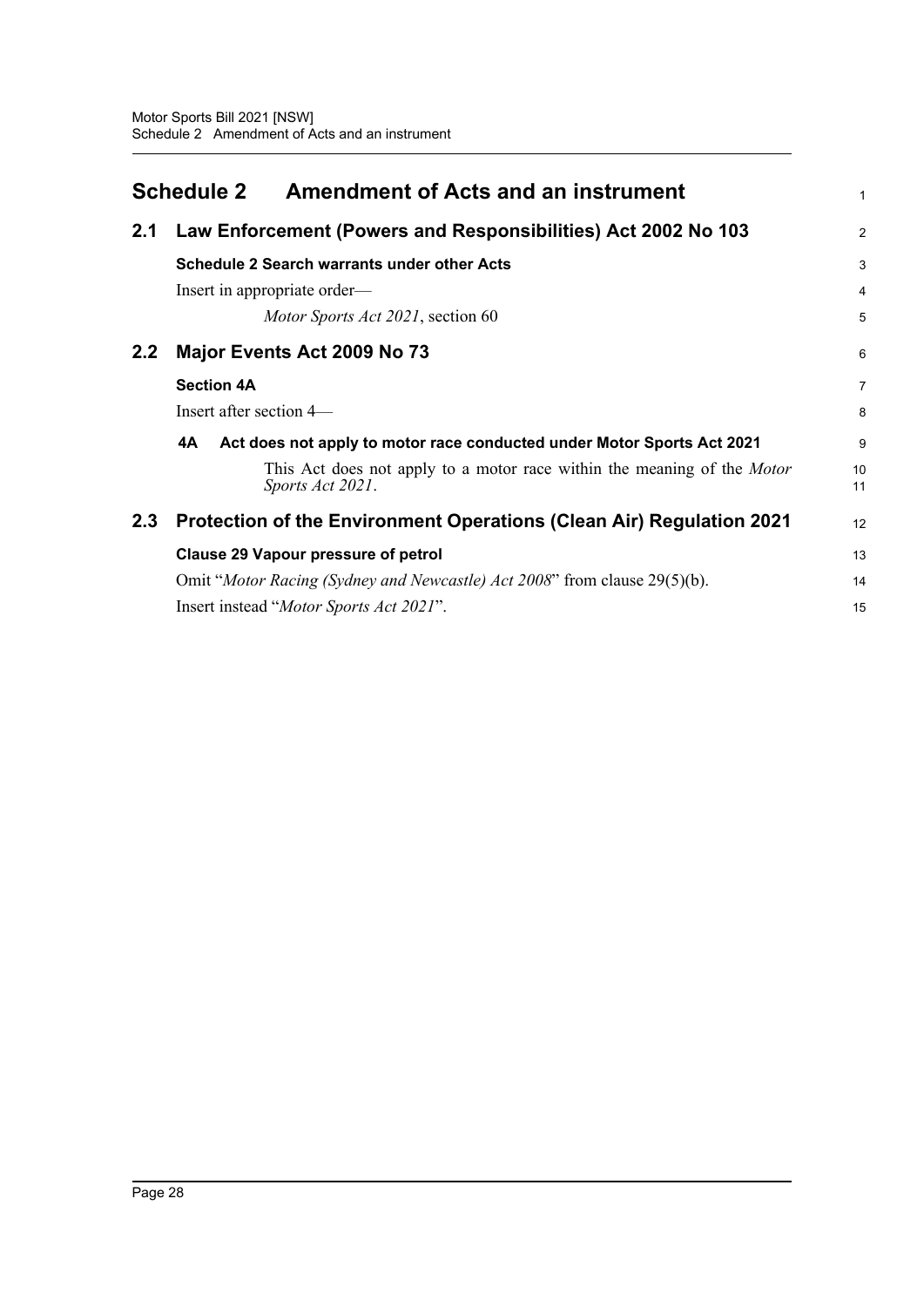<span id="page-39-0"></span>

| <b>Schedule 3</b><br><b>Dictionary</b> |                                                                                                                                                                                                     |                |  |  |
|----------------------------------------|-----------------------------------------------------------------------------------------------------------------------------------------------------------------------------------------------------|----------------|--|--|
|                                        | section 3                                                                                                                                                                                           | $\overline{2}$ |  |  |
|                                        | In this Act—                                                                                                                                                                                        | 3              |  |  |
|                                        | affected land—for Part 2, Division 2—see section 13.                                                                                                                                                | 4              |  |  |
|                                        | <i>affected person</i> —for Part 2, Division 2—see section 13.                                                                                                                                      | 5              |  |  |
|                                        | <i>ancillary activities</i> means activities ancillary to a motor race or an associated event.                                                                                                      | 6              |  |  |
|                                        | associated events for a motor race means events associated with the motor race and may include<br>associated motor races.                                                                           | 7<br>8         |  |  |
|                                        | <i>authorised officer</i> means-                                                                                                                                                                    | 9              |  |  |
| (a)                                    | a person appointed under Part 3, or                                                                                                                                                                 | 10             |  |  |
| (b)                                    | a police officer.                                                                                                                                                                                   | 11             |  |  |
|                                        | <i>authorised purposes</i> —for Part 3—see section 58.                                                                                                                                              | 12             |  |  |
|                                        | council means-                                                                                                                                                                                      | 13             |  |  |
| (a)                                    | a council within the meaning of the <i>Local Government Act 1993</i> , or                                                                                                                           | 14             |  |  |
| (b)                                    | for land on Lord Howe Island—the Lord Howe Island Board, or                                                                                                                                         | 15             |  |  |
| (c)                                    | for land in the Western Division within the meaning of the Crown Land Management Act<br>2016—the Minister administering that Act.                                                                   | 16<br>17       |  |  |
|                                        | <i>event area</i> —see section $5(1)(a)$ .                                                                                                                                                          | 18             |  |  |
|                                        | event period—see section $5(1)(b)$ .                                                                                                                                                                | 19             |  |  |
|                                        | function includes a power, authority or duty, and exercise a function includes perform a duty.                                                                                                      | 20             |  |  |
|                                        | government coordinating agency for a motor race means-                                                                                                                                              | 21             |  |  |
| (a)                                    | the Office of Sport, or                                                                                                                                                                             | 22             |  |  |
| (b)                                    | if the Minister specifies a different government sector agency as the government<br>coordinating agency for the motor race in the Minister's order under section 5-the<br>government sector agency. | 23<br>24<br>25 |  |  |
| 2013.                                  | government sector agency has the same meaning as in the Government Sector Employment Act                                                                                                            | 26<br>27       |  |  |
|                                        | <i>lane</i> —for Part 2, Division 3, Subdivision 3—see section 25.                                                                                                                                  | 28             |  |  |
|                                        | <i>motor race</i> means a motor race conducted under a motor race authorisation.                                                                                                                    | 29             |  |  |
|                                        | <i>motor race authorisation</i> —see section $6(1)$ .                                                                                                                                               | 30             |  |  |
|                                        | <i>motor race event lane</i> —for Part 2, Division 3, Subdivision 3—see section 25.                                                                                                                 | 31             |  |  |
|                                        | <i>motor race event lane permit—for Part 2, Division 3, Subdivision 3—see section <math>27(1)</math>.</i>                                                                                           | 32             |  |  |
|                                        | <i>motor sport</i> means a competitive sport that primarily uses motor vehicles.                                                                                                                    | 33             |  |  |
|                                        | <i>private road</i> means an area that is not open to or used by the public and is developed for, or has<br>as 1 of its main uses, the driving or riding of motor vehicles.                         | 34<br>35       |  |  |
|                                        | <i>promoter</i> —see section $5(1)(c)$ .                                                                                                                                                            | 36             |  |  |
|                                        | <i>proposed works information</i> —for Part 2, Division 2—see section 13.                                                                                                                           | 37             |  |  |
| 2013.                                  | <i>public service employee</i> has the same meaning as in the <i>Government Sector Employment Act</i>                                                                                               | 38<br>39       |  |  |
|                                        | road has the same meaning as in the Road Rules 2014.                                                                                                                                                | 40             |  |  |
|                                        | road transport legislation has the same meaning as in the Road Transport Act 2013.                                                                                                                  | 41             |  |  |
|                                        | roads authority as the same meaning as it has in the Roads Act 1993.                                                                                                                                | 42             |  |  |
|                                        | <i>ticket</i> —for Part 2, Division 4—see section 35.                                                                                                                                               | 43             |  |  |
|                                        | <i>traffic management area</i> —see section $24(1)(a)$ .                                                                                                                                            | 44             |  |  |